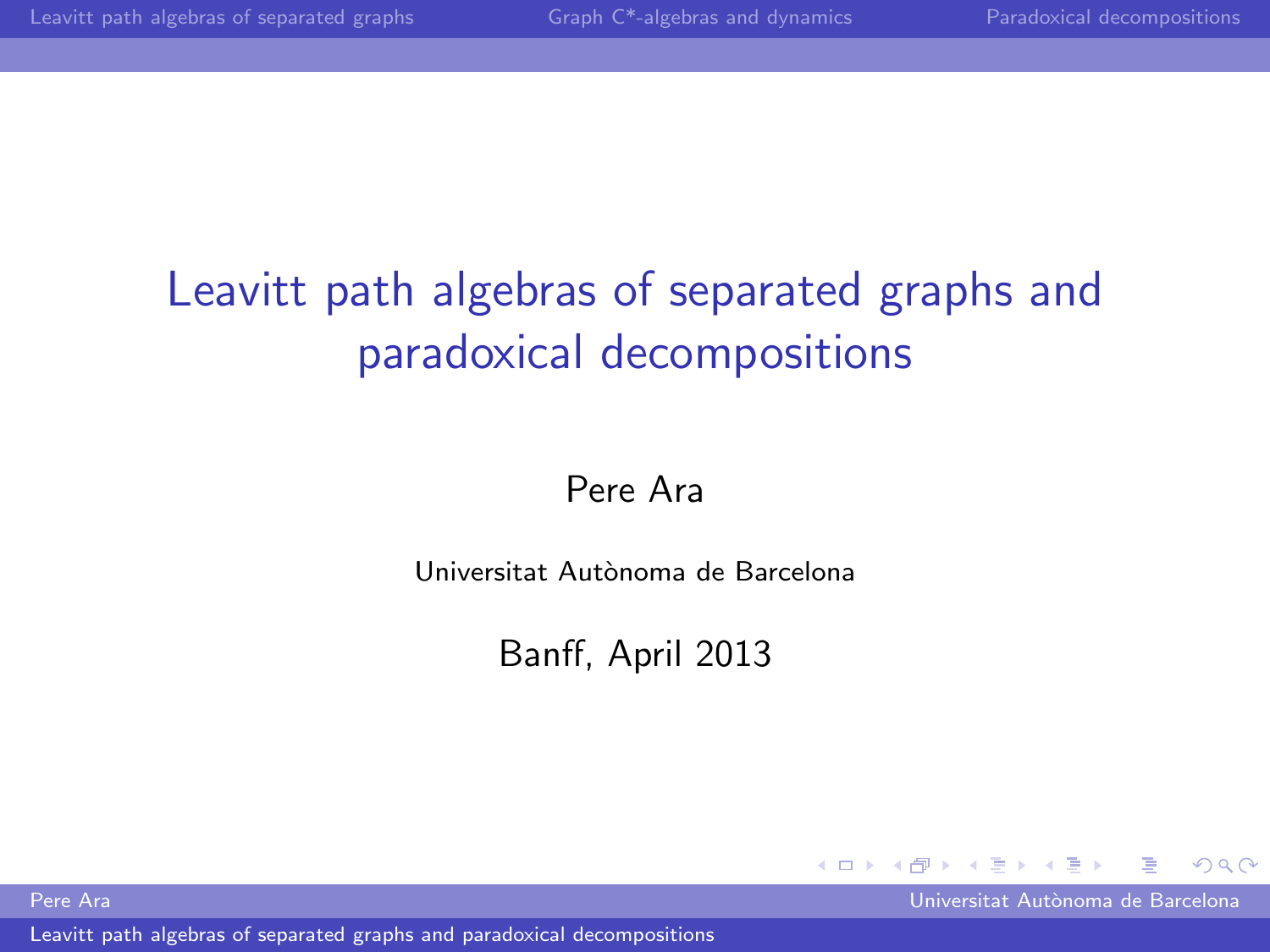Separated graphs: the initial motivation

Leavitt (1962) defined algebras  $L_K(m, n)$  for  $1 \le m \le n$  in the following way:  $L_K(m, n)$  is the K-algebra with generators

$$
\{X_{ji}, X_{ji}^*: 1 \leq j \leq m, 1 \leq i \leq n\}
$$

and defining relations:

$$
XX^* = I_m, \quad X^*X = I_n,
$$

where  $X = (X_{ii})$ .

Pere Ara Universitat Aut`onoma de Barcelona

<span id="page-1-0"></span> $\Omega$ 

 $\leftarrow$   $\Box$   $\rightarrow$   $\rightarrow$   $\leftarrow$   $\Box$   $\rightarrow$   $\rightarrow$   $\rightarrow$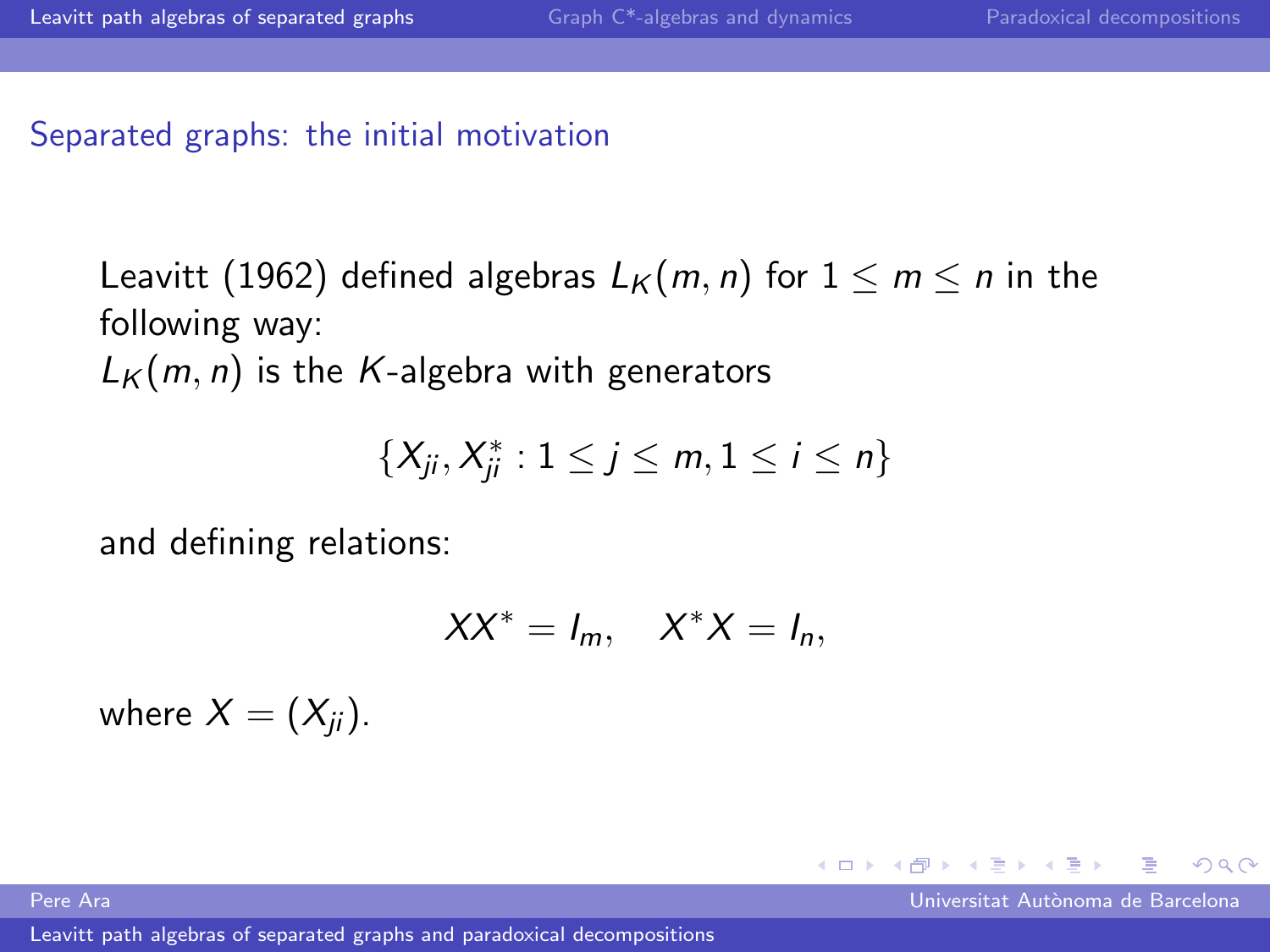## Separated graphs

#### Definition

A separated graph is a pair  $(E, C)$  where E is a graph,  $C = \bigsqcup_{v \in E^0} C_v$ , and  $C_v$  is a partition of  $s^{-1}(v)$  (into pairwise disjoint nonempty subsets) for every vertex v:

$$
s^{-1}(v) = \bigsqcup_{X \in C_v} X.
$$

(In case v is a sink, we take  $C_v$  to be the empty family of subsets of  $\,s^{-1}(\nu). )$ 

The constructions we introduce revert to existing ones in case  $C_v = \{s^{-1}(v)\}\;$  for each  $v \in E^0$ . We refer to a non-separated graph in that situation.

Pere Ara Universitat Aut`onoma de Barcelona

 $\Omega$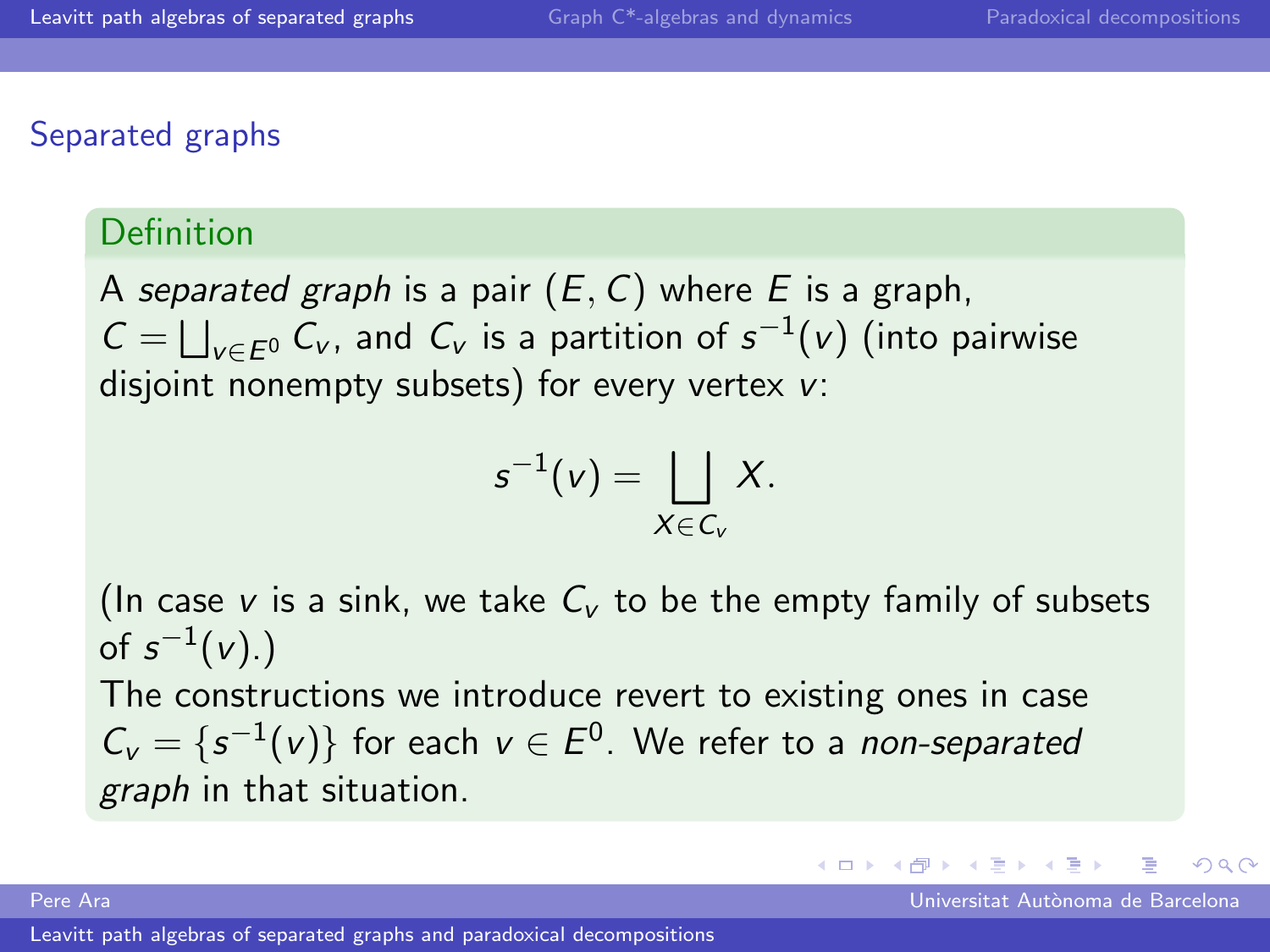#### The Leavitt path algebra of a separated graph

## Definition

The Leavitt path algebra of the separated graph  $(E, C)$  with coefficients in the field K, is the K-algebra  $L_K(E, C)$  with generators  $\{v, e, e^* \mid v \in E^0, e \in E^1\}$ , subject to the following relations:

\n- (V) 
$$
vv' = \delta_{v,v'}v
$$
 for all  $v, v' \in E^0$ ,
\n- (E1)  $s(e)e = er(e) = e$  for all  $e \in E^1$ ,
\n- (E2)  $r(e)e^* = e^*s(e) = e^*$  for all  $e \in E^1$ ,
\n- (SCK1)  $e^*e' = \delta_{e,e'}r(e)$  for all  $e, e' \in X, X \in C$ , and
\n- (SCK2)  $v = \sum_{e \in X} ee^*$  for every finite set  $X \in C_v$ ,  $v \in E^0$ .
\n

4.0.3

Pere Ara Universitat Aut`onoma de Barcelona

 $\Omega$ 

 $\leftarrow \equiv$   $\rightarrow$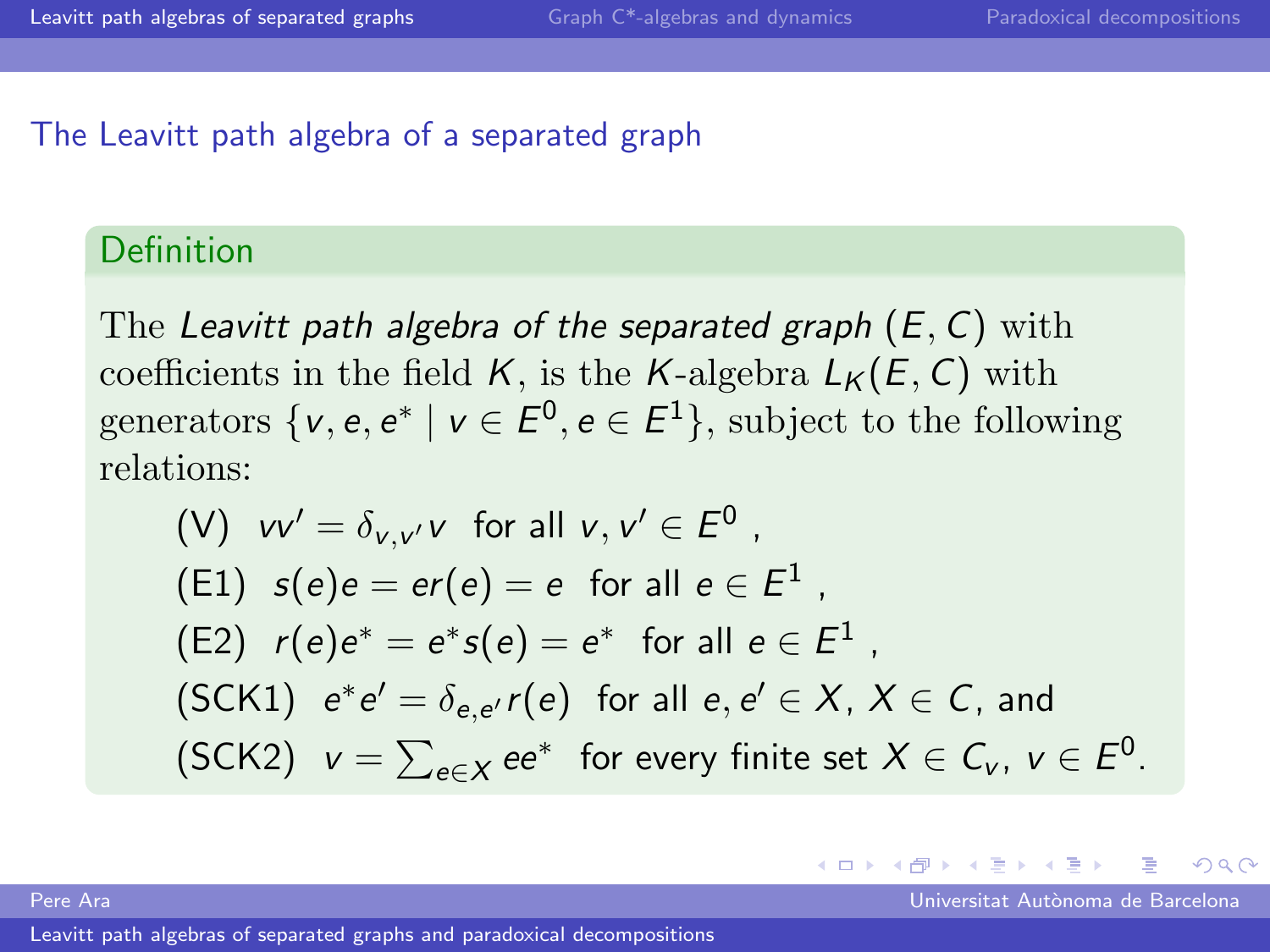## Example

Let  $1 \leq m \leq n$ . Let us consider the separated graph  $(E(m, n), C(m, n))$ , where  $E(m, n)$  is the graph consisting of two vertices v, w and with

$$
E(m,n)^{1} = \{\alpha_1,\ldots,\alpha_n,\beta_1,\ldots,\beta_m\},\,
$$

with  $s(\alpha_i) = s(\beta_i) = v$  and  $r(\alpha_i) = r(\beta_i) = w$  for all *i*, *j*, and  $C(m, n)$  consists of two elements  $X = \{\alpha_1, \dots, \alpha_n\}$  and  $Y = \{\beta_1, \ldots, \beta_m\}.$ 

Pere Ara Universitat Aut`onoma de Barcelona

 $209$ 

 $\leftarrow$   $\Box$   $\rightarrow$   $\rightarrow$   $\leftarrow$   $\Box$   $\rightarrow$   $\rightarrow$   $\rightarrow$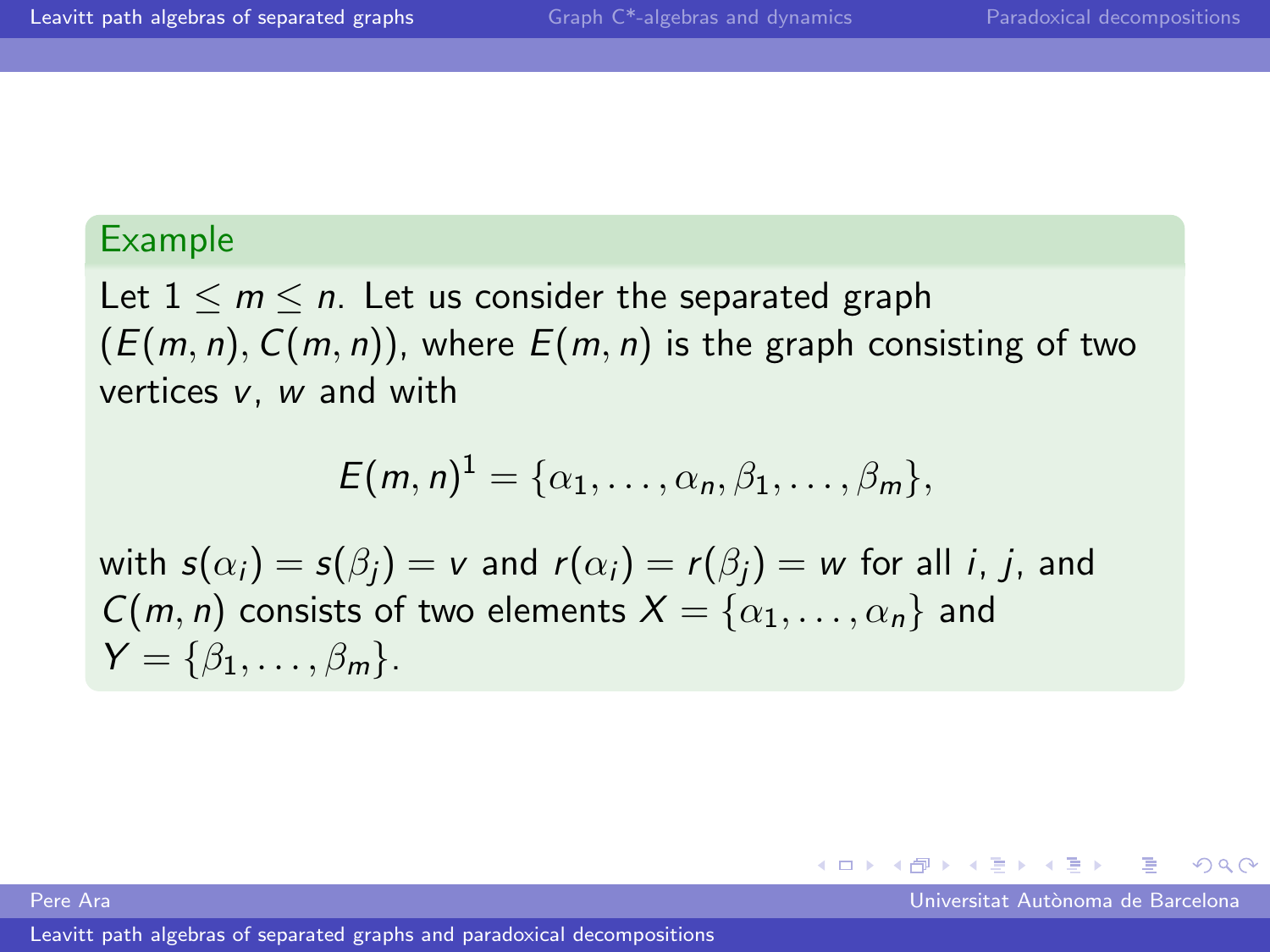

# Figure: The separated graph  $(E(2, 3), C(2, 3))$

[Leavitt path algebras of separated graphs and paradoxical decompositions](#page-0-0)

Pere Ara Universitat Autònoma de Barcelona (California de Barcelona de Barcelona de Barcelona de Barcelona de

<span id="page-5-0"></span> $299$ 

4.000

 $\mathcal{A}$ 同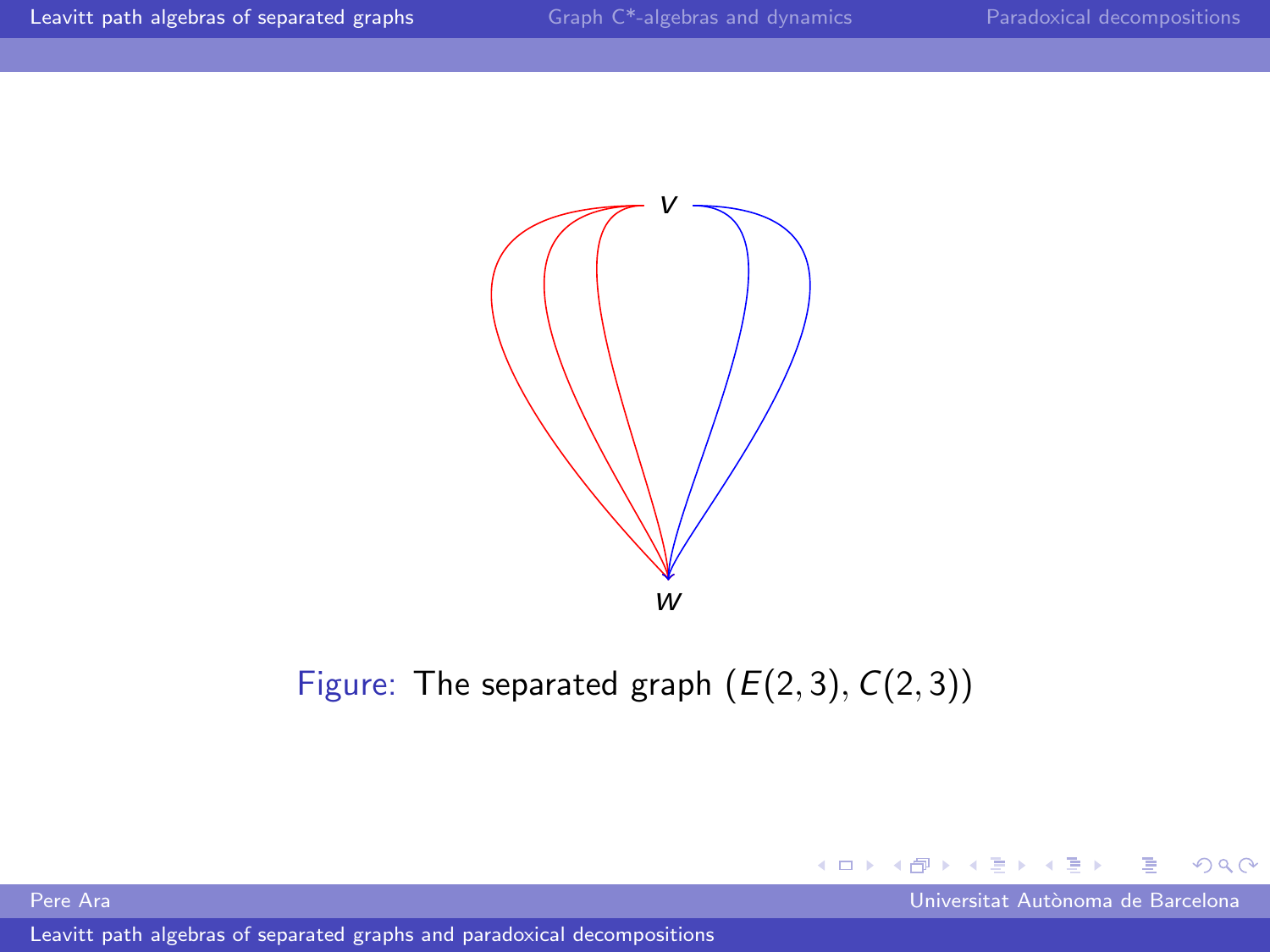# Lemma (E. Pardo)

There is a natural isomorphism

$$
\gamma\colon L_K(m,n)\to wL_K(E(m,n),C(m,n))w
$$

given by

$$
\gamma(X_{ji})=\beta_j^*\alpha_i, \quad \gamma(X_{ji}^*)=\alpha_i^*\beta_j.
$$

This induces an isomorphism

 $L_K(E(m, n), C(m, n)) \cong M_{n+1}(L_K(m, n)) \cong M_{m+1}(L_K(m, n)).$ 

[Leavitt path algebras of separated graphs and paradoxical decompositions](#page-0-0)

Pere Ara Universitat Aut`onoma de Barcelona

<span id="page-6-0"></span> $\Omega$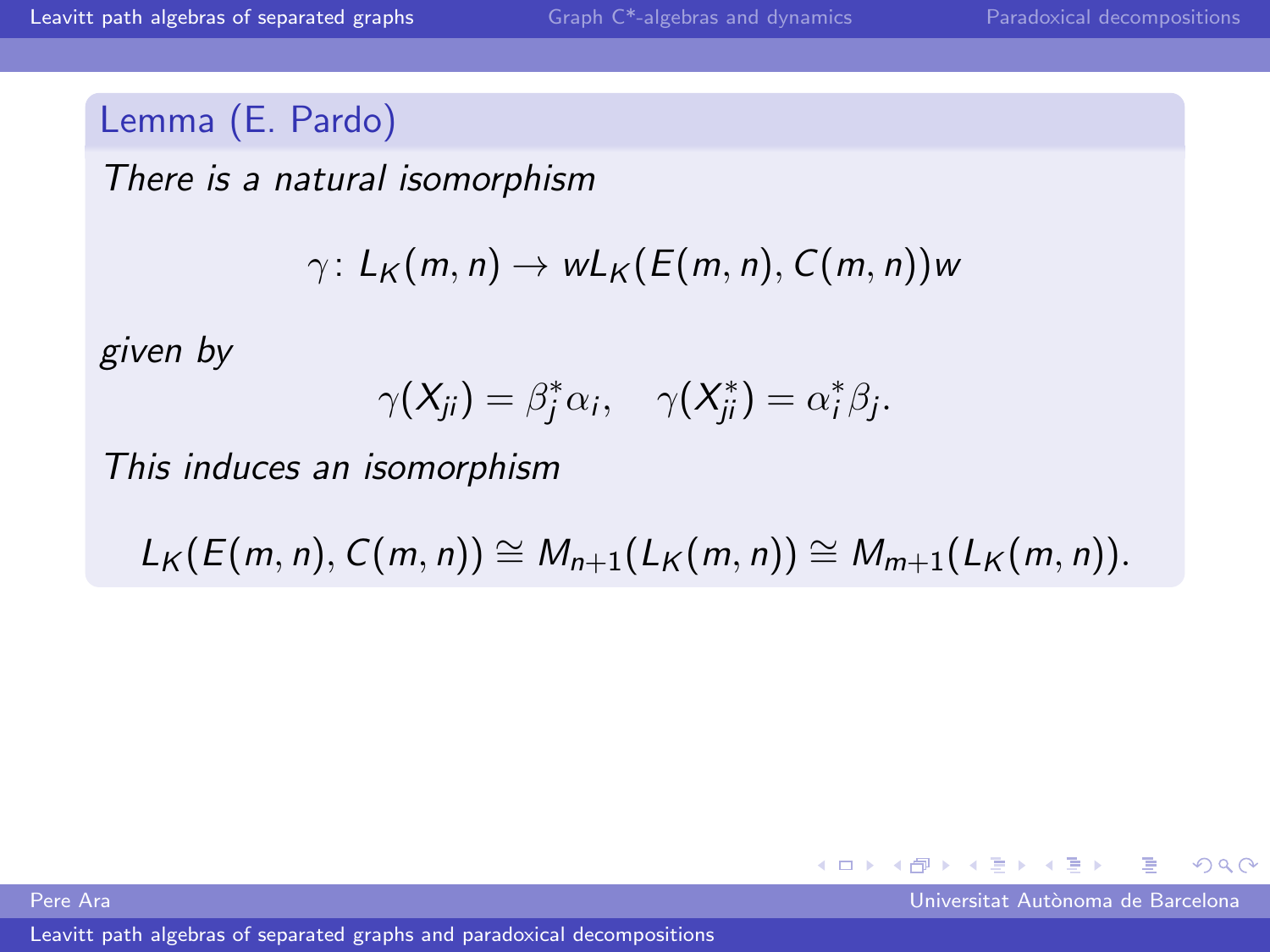## Lemma (E. Pardo)

There is a natural isomorphism

$$
\gamma\colon L_K(m,n)\to wL_K(E(m,n),C(m,n))w
$$

given by

$$
\gamma(X_{ji})=\beta_j^*\alpha_i, \quad \gamma(X_{ji}^*)=\alpha_i^*\beta_j.
$$

This induces an isomorphism

$$
L_K(E(m,n),C(m,n))\cong M_{n+1}(L_K(m,n))\cong M_{m+1}(L_K(m,n)).
$$

Note that

<span id="page-7-0"></span>
$$
\gamma(\sum_{i=1}^n X_{ji} X_{ki}^*) = \sum_{i=1}^n \beta_j^* \alpha_i \alpha_i^* \beta_k = \beta_j^* \beta_k = \delta_{jk} w
$$

and similarly  $\gamma(\sum_{j=1}^m X_{ji}^* X_{jk}) = \delta_{ik} w ~$  so  $\gamma$  is a well-defined ho[m](#page-8-0)omo[rp](#page-8-0)[h](#page-5-0)[i](#page-6-0)[s](#page-7-0)m, which is shown to be an isomorphism[.](#page-0-0)  $QQQ$ 

Pere Ara Universitat Aut`onoma de Barcelona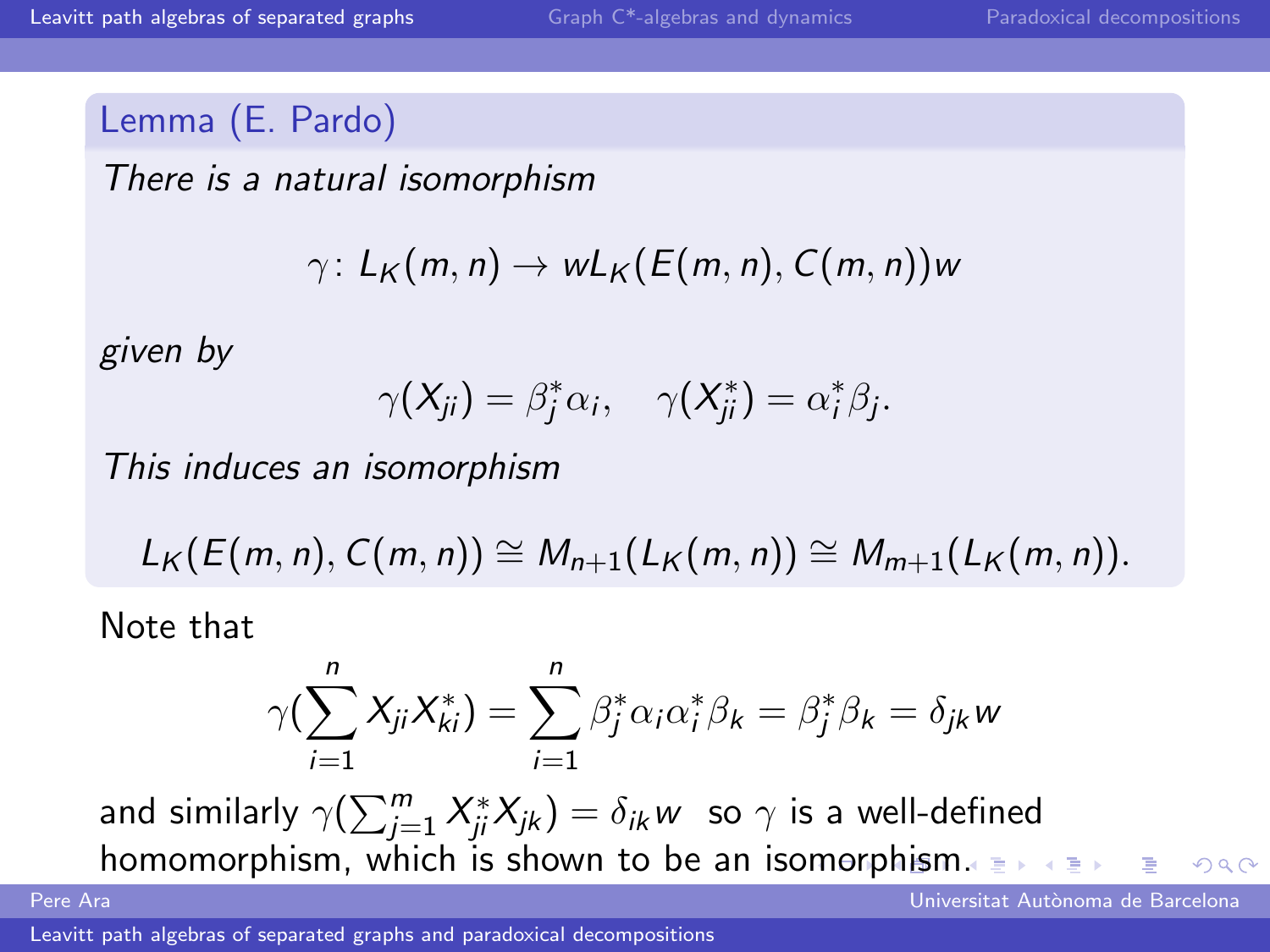# $(E, C)$  is finitely separated in case  $|X| < \infty$  for all  $X \in C$ .

<span id="page-8-0"></span> $\leftarrow$   $\Box$   $\rightarrow$   $\rightarrow$   $\leftarrow$   $\Box$   $\rightarrow$   $\rightarrow$   $\rightarrow$  $\Omega$ 

Pere Ara Universitat Aut`onoma de Barcelona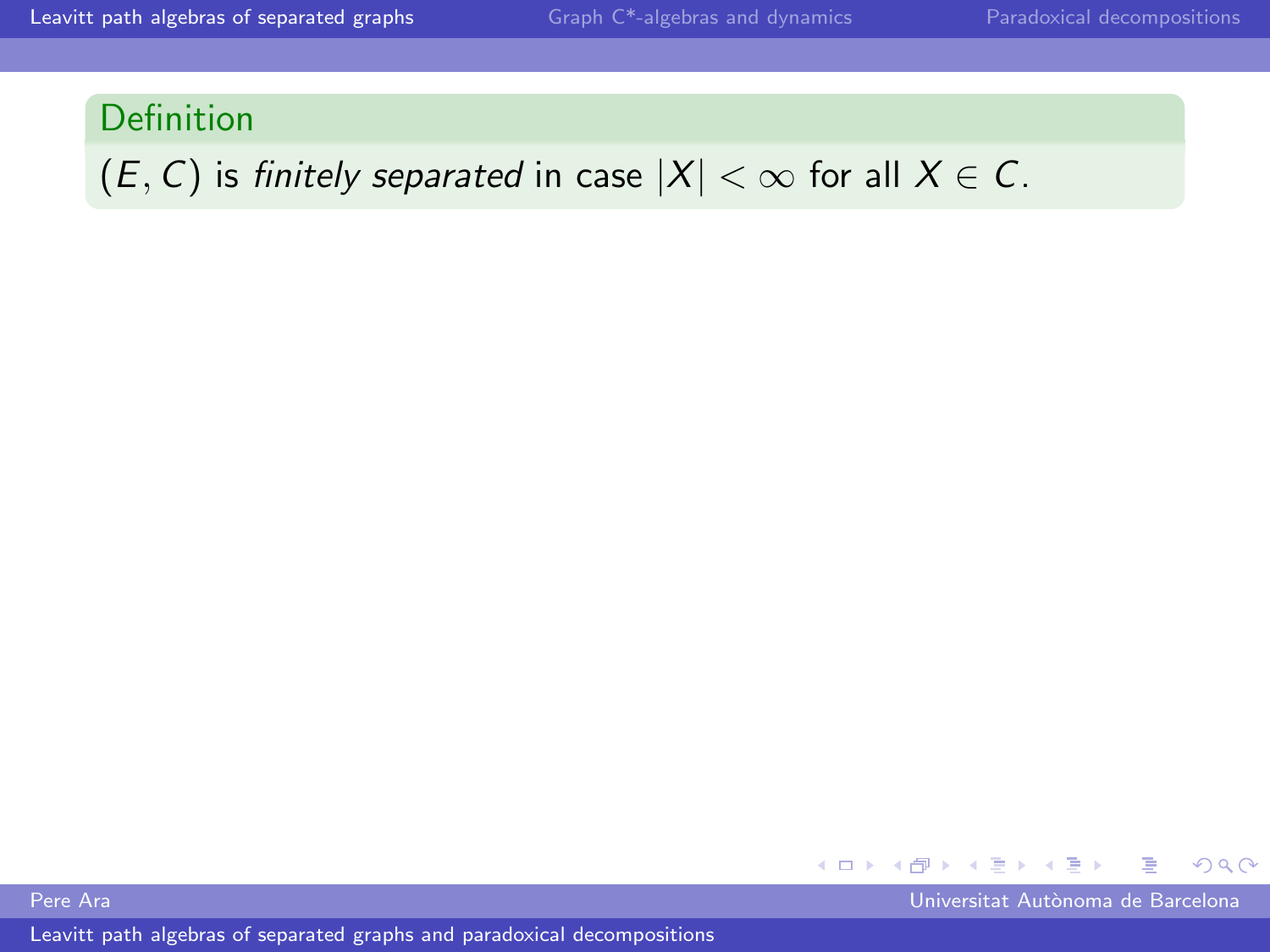$(E, C)$  is finitely separated in case  $|X| < \infty$  for all  $X \in C$ .

# Definition

Let  $(E, C)$  be a finitely separated graph. The *monoid* of  $(E, C)$  is the abelian monoid  $\mathsf{M}(E,C)$  with generators  $\{ \mathsf{a_v} \mid \mathsf{v} \in E^0 \}$  and relations

$$
a_v = \sum_{e \in X} a_{r(e)}, \qquad \forall X \in C_v, \forall v \in E^0.
$$

Pere Ara Universitat Aut`onoma de Barcelona

 $\Omega$ 

 $\leftarrow$   $\equiv$ 

4. 0. 8.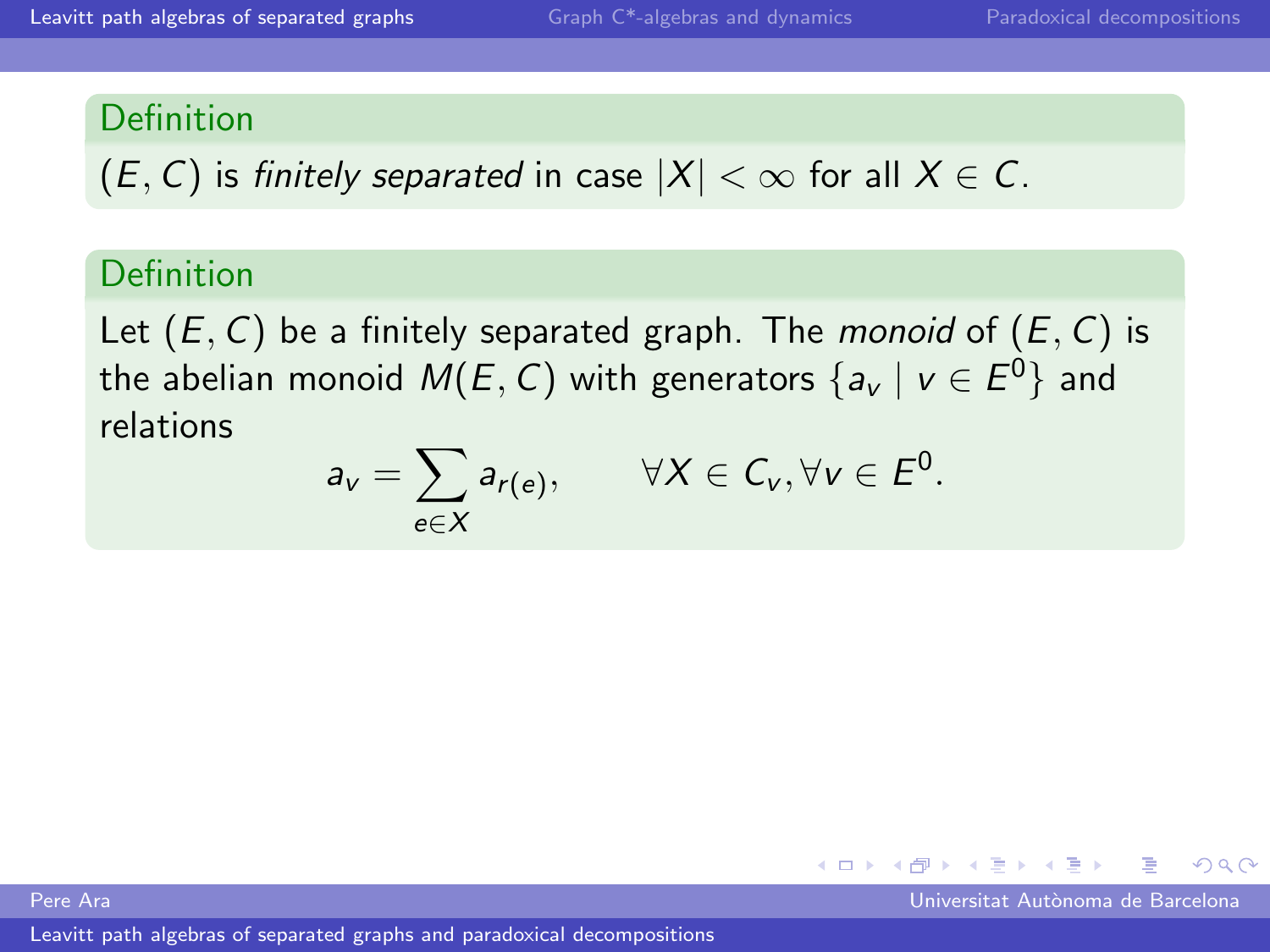$(E, C)$  is finitely separated in case  $|X| < \infty$  for all  $X \in C$ .

# Definition

Let  $(E, C)$  be a finitely separated graph. The *monoid* of  $(E, C)$  is the abelian monoid  $\mathsf{M}(E,C)$  with generators  $\{ \mathsf{a_v} \mid \mathsf{v} \in E^0 \}$  and relations

$$
a_v = \sum_{e \in X} a_{r(e)}, \qquad \forall X \in C_v, \forall v \in E^0.
$$

Theorem (Goodearl-A)

If  $(E, C)$  is a finitely separated graph then the natural map

$$
M(E,C)\to \mathcal{V}(L_K(E,C))
$$

is an isomorphism.

[Leavitt path algebras of separated graphs and paradoxical decompositions](#page-0-0)

Pere Ara Universitat Aut`onoma de Barcelona

 $\Omega$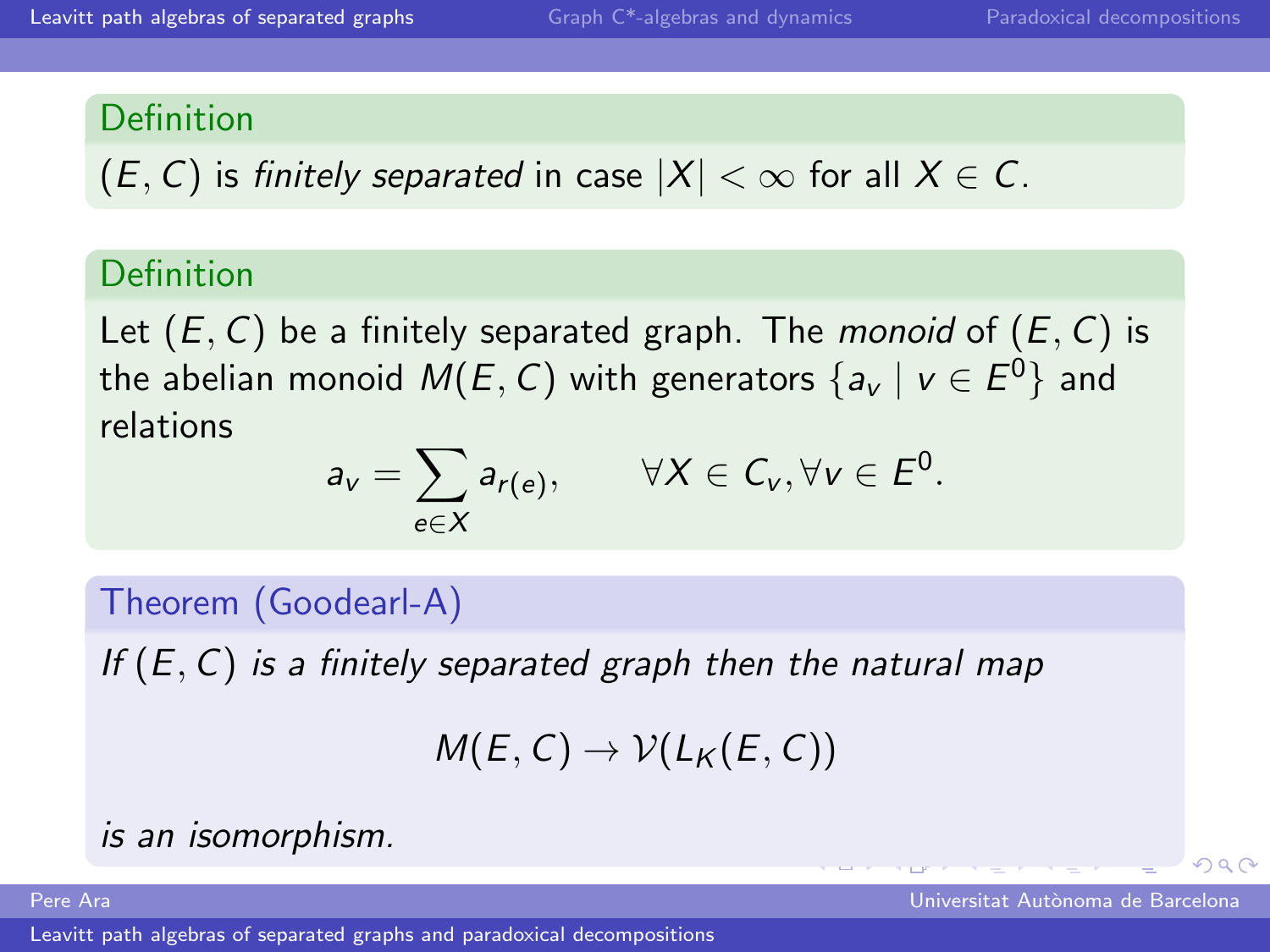$\Omega$ 

 $\leftarrow$   $\Box$   $\rightarrow$   $\rightarrow$   $\leftarrow$   $\Box$   $\rightarrow$   $\rightarrow$   $\rightarrow$ 

# Example

For  $(E, C) = (E(m, n), C(m, n))$ , we have  $V(L(E, C)) \cong M(E, C) \cong \langle a \mid ma = na \rangle$ .

# a result originally due to Bergman.

Pere Ara Universitat Aut`onoma de Barcelona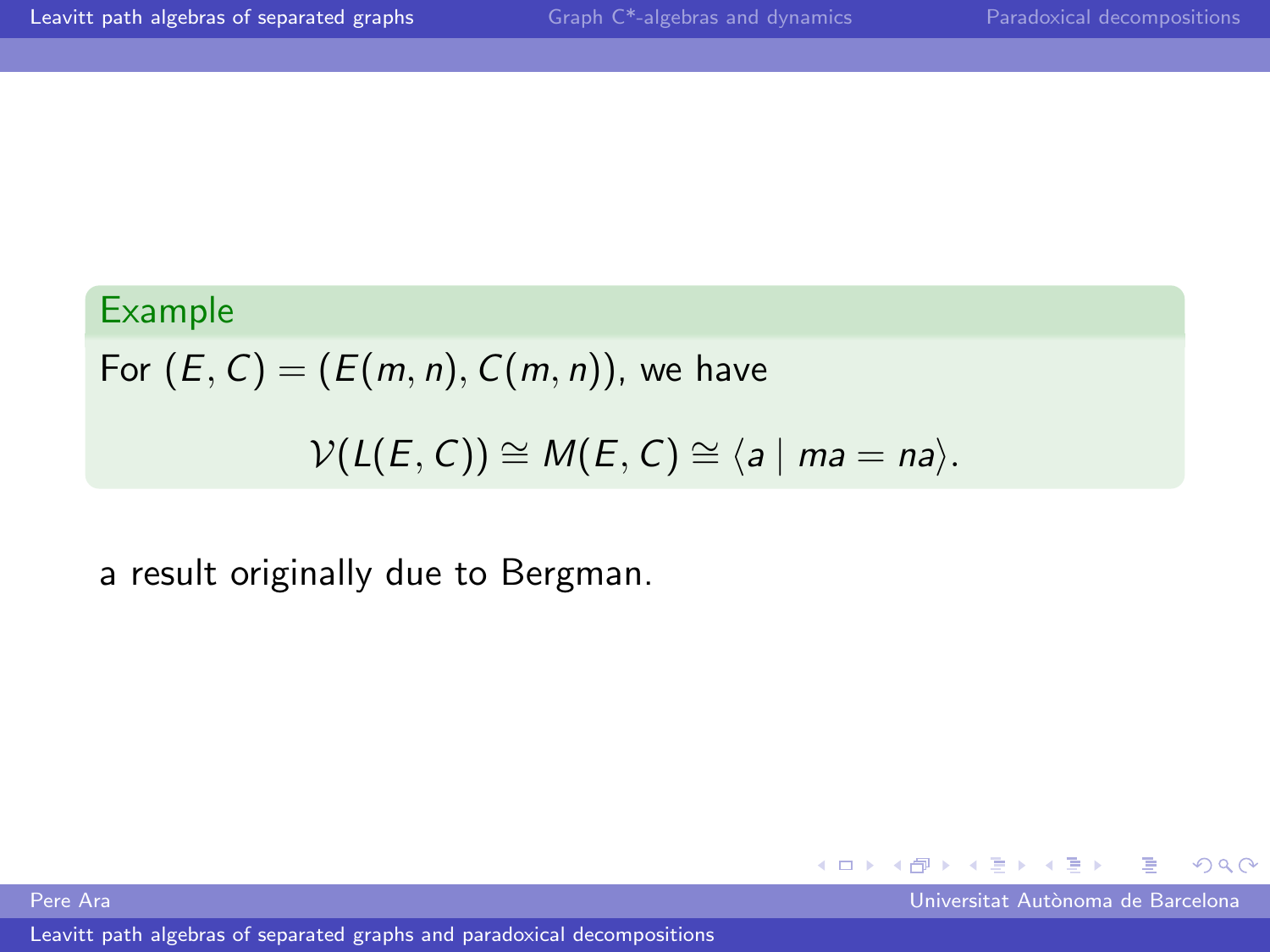# Proposition

If M is any conical abelian monoid, then there exists a bipartite, finitely separated graph  $(E, C)$  such that

$$
M \cong M(E, C) \cong V(L_K(E, C)).
$$

4. 0. 8.

 $\leftarrow$   $\equiv$ 

 $\Omega$ 

 $E$  can be taken finite if  $M$  is finitely generated.

Pere Ara Universitat Aut`onoma de Barcelona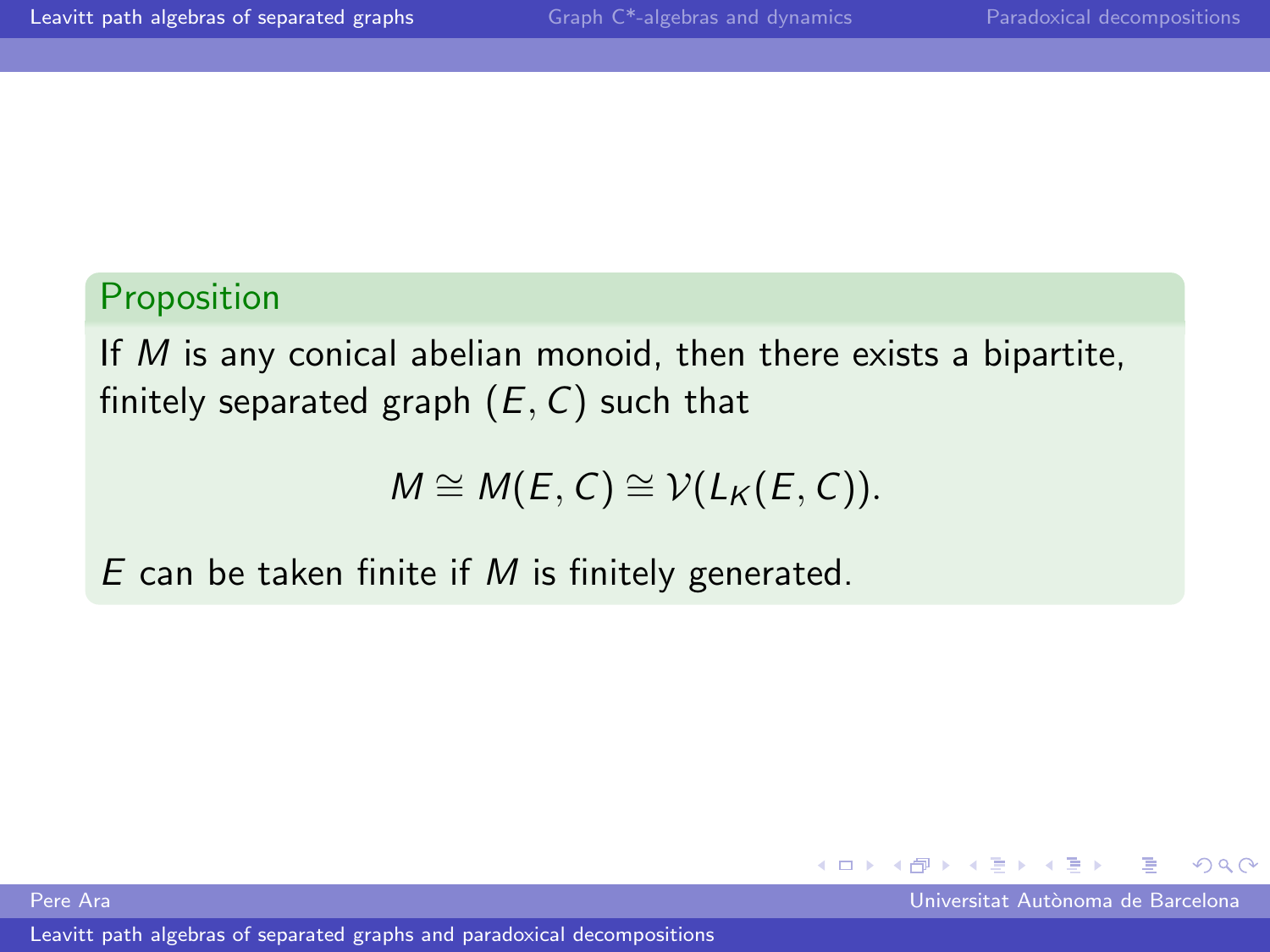# Example

In the example  $M = \langle a, b \mid 2a = a + 2b \rangle$ , we have two generators a, b and one relation  $R: 2a = a + 2b$ .



Pere Ara Universitat Aut`onoma de Barcelona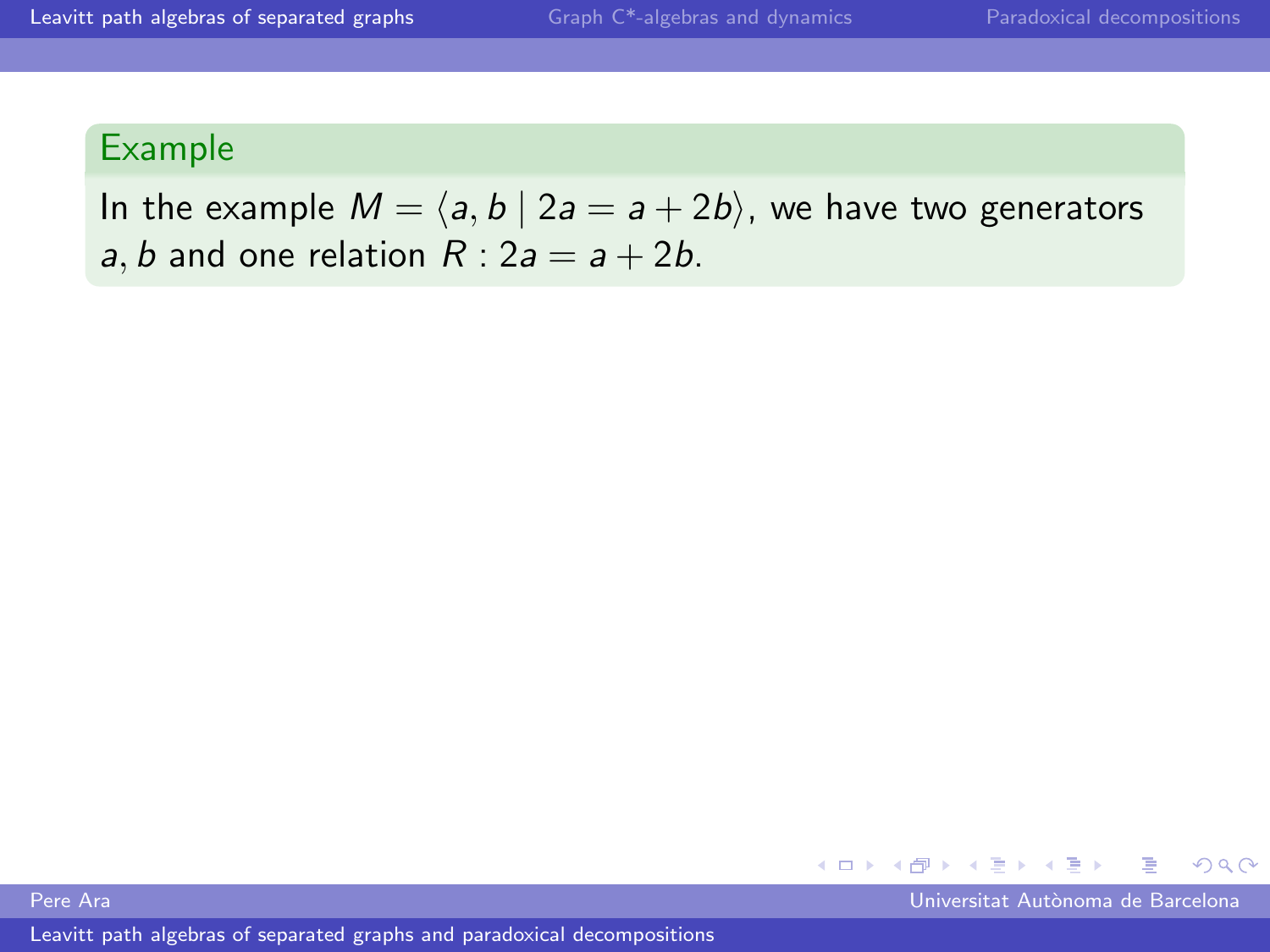# Example

In the example  $M = \langle a, b \mid 2a = a + 2b \rangle$ , we have two generators a, b and one relation  $R: 2a = a + 2b$ .



Figure:  $M(E, C) = \langle R, a, b | R = 2a, R = a + 2b \rangle \cong M$ .

Pere Ara Universitat Aut`onoma de Barcelona

 $\Omega$ 

4. 0. 8.

4 何 ▶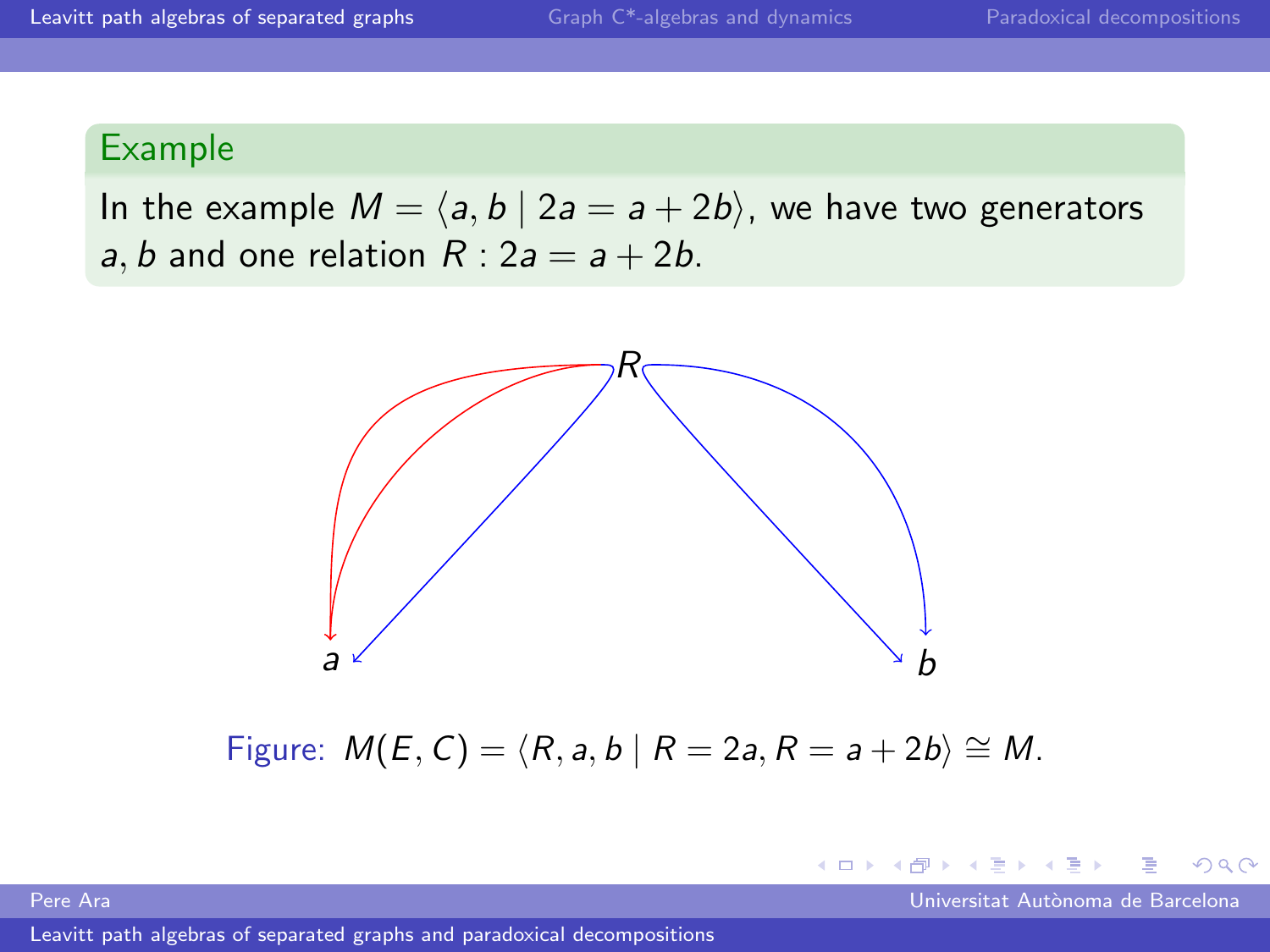We remark that, in contrast, the monoids  $M_E \cong \mathcal{V}(L_\mathcal{K}(E))$  of a Leavitt path algebra have very special properties:

•  $M_F$  is conical  $x + y = 0 \implies x = y = 0$  (this is a general property of  $V(R)$  for any ring R)

Pere Ara Universitat Aut`onoma de Barcelona

 $\Omega$ 

 $\leftarrow$   $\equiv$ 

**←ロ ▶ ← イ 同 →**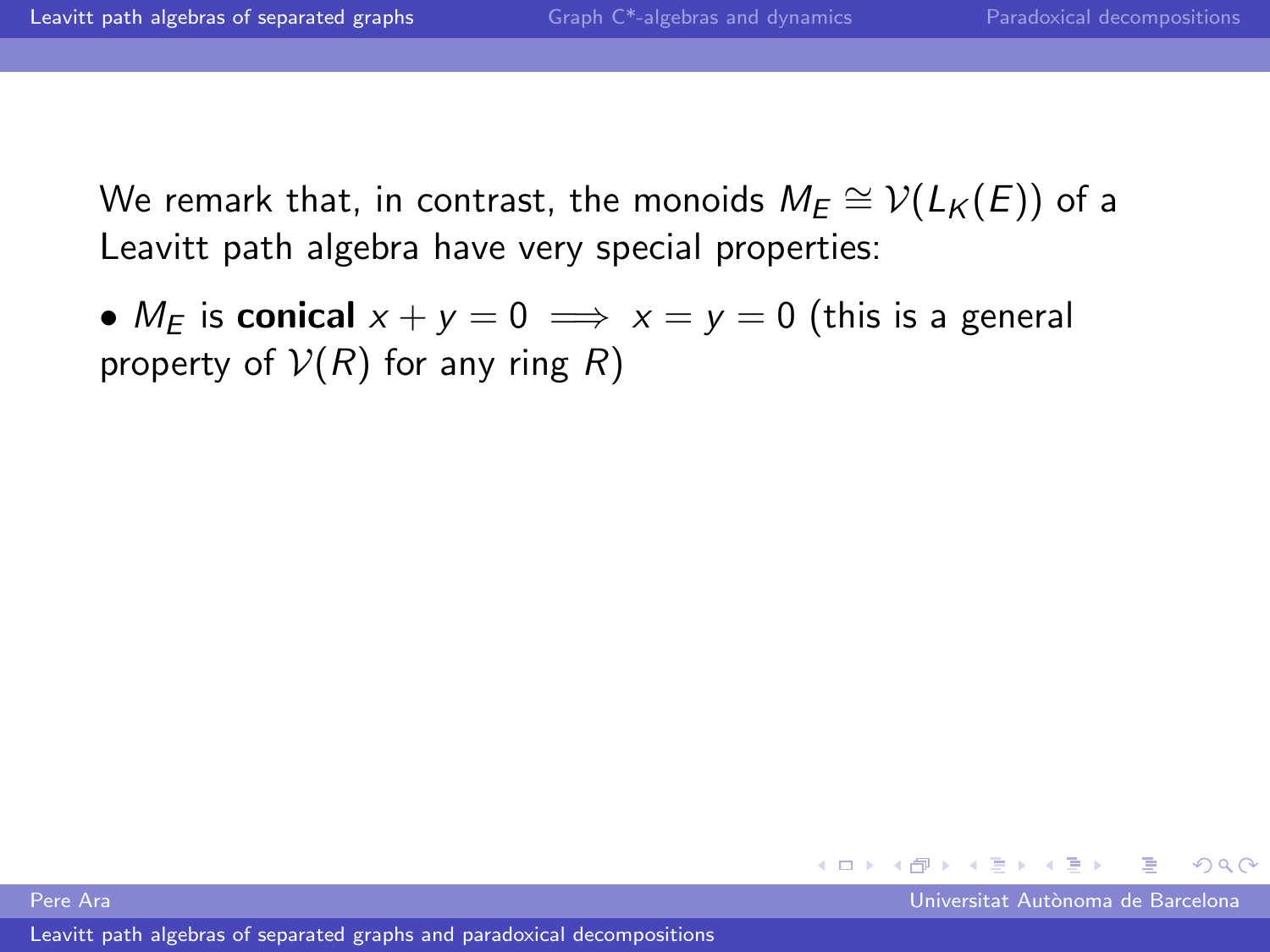We remark that, in contrast, the monoids  $M_E \cong \mathcal{V}(L_\mathcal{K}(E))$  of a Leavitt path algebra have very special properties:

- $M_F$  is conical  $x + y = 0 \implies x = y = 0$  (this is a general property of  $V(R)$  for any ring R)
- $M_F$  has the **Riesz refinement property**: If  $a + b = c + d$  then  $\exists x, y, z, t$  such that  $a = x + y$ ,  $b = z + t$ ,  $c = x + z$  and  $d = y + t$ .

| a |   |   |
|---|---|---|
| b | 7 | € |

Pere Ara Universitat Aut`onoma de Barcelona

 $\Omega$ 

 $\left\{ \begin{array}{ccc} \square & \rightarrow & \left\{ \bigcap \mathbb{P} \right\} & \left\{ \begin{array}{ccc} \square & \rightarrow & \left\{ \end{array} \right\} \end{array} \right. \right\}$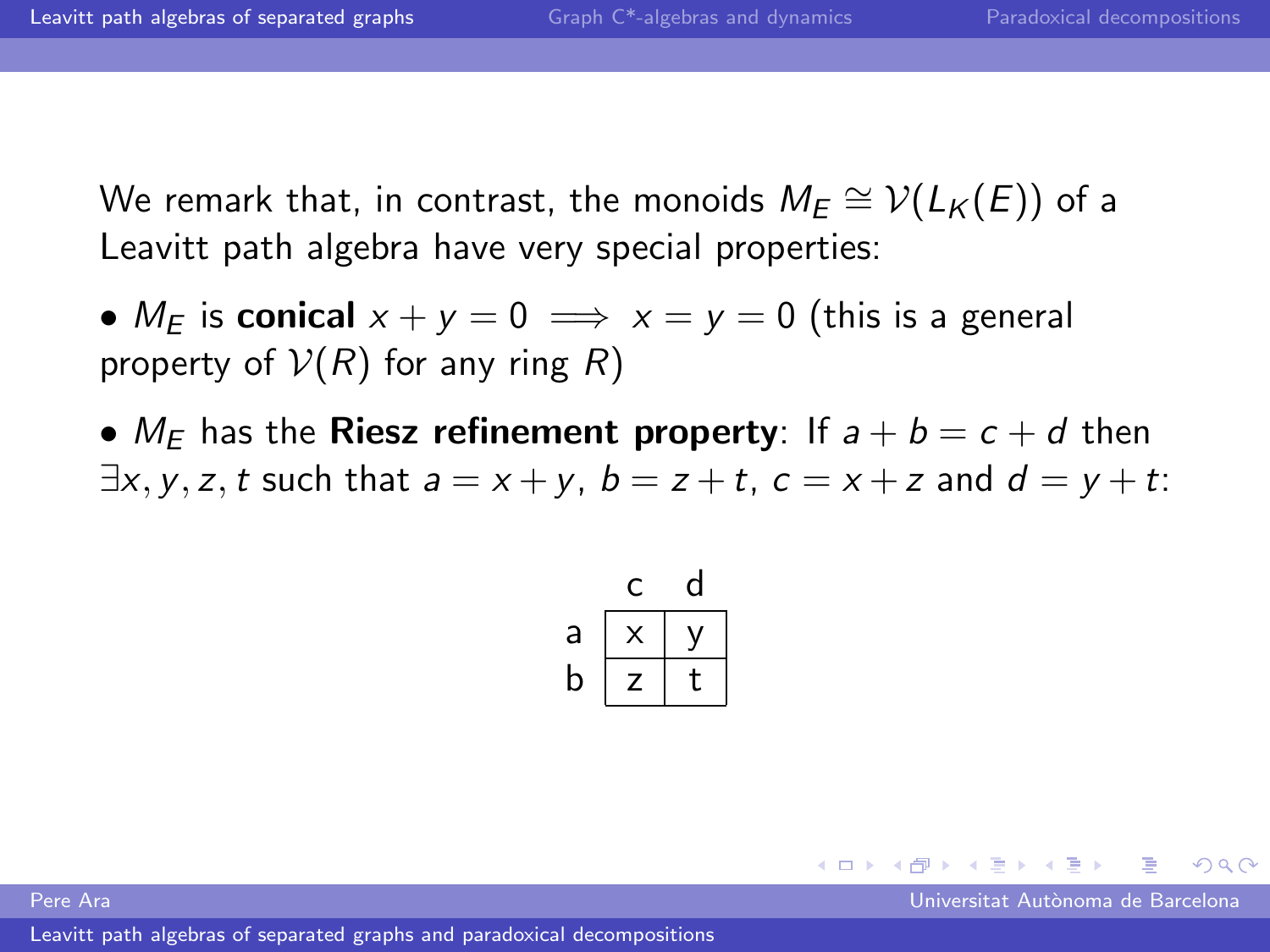•  $M_F$  is a separative monoid: If  $a + c = b + c$  and  $c \le na$ ,  $c \le mb$  for some n,  $m \in \mathbb{N}$ , then  $a = b$ . where, for x, y in an abelian monoid M, we write  $x \leq y$  in case  $y = x + z$  for some  $z \in M$ .

•  $M_F$  is unperforated:  $na \le nb \implies a \le b$ .

This was proved by A-Moreno-Pardo.

Pere Ara Universitat Aut`onoma de Barcelona

 $\Omega$ 

**K ロ ▶ | K 伺 ▶ | K ヨ ▶**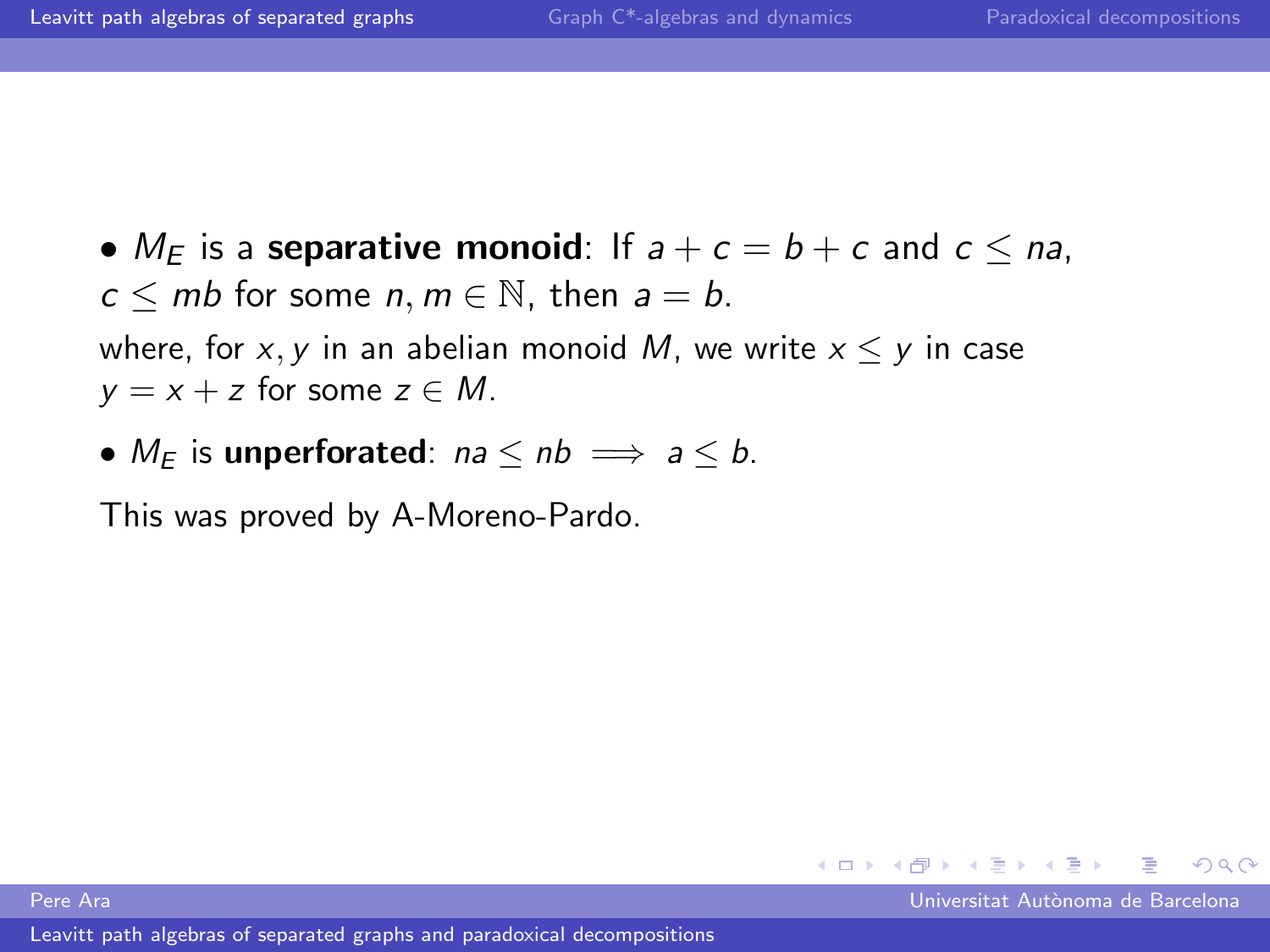•  $M_F$  is a separative monoid: If  $a + c = b + c$  and  $c \le na$ ,  $c \le mb$  for some n,  $m \in \mathbb{N}$ , then  $a = b$ . where, for x, y in an abelian monoid M, we write  $x \leq y$  in case  $y = x + z$  for some  $z \in M$ .

•  $M_F$  is unperforated:  $na \le nb \implies a \le b$ .

This was proved by A-Moreno-Pardo.

Even amongst the abelian monoids satisfying all these conditions, the ones of the form  $M_F$  are special! (by work of A-Perera-Wehrung)

 $\Omega$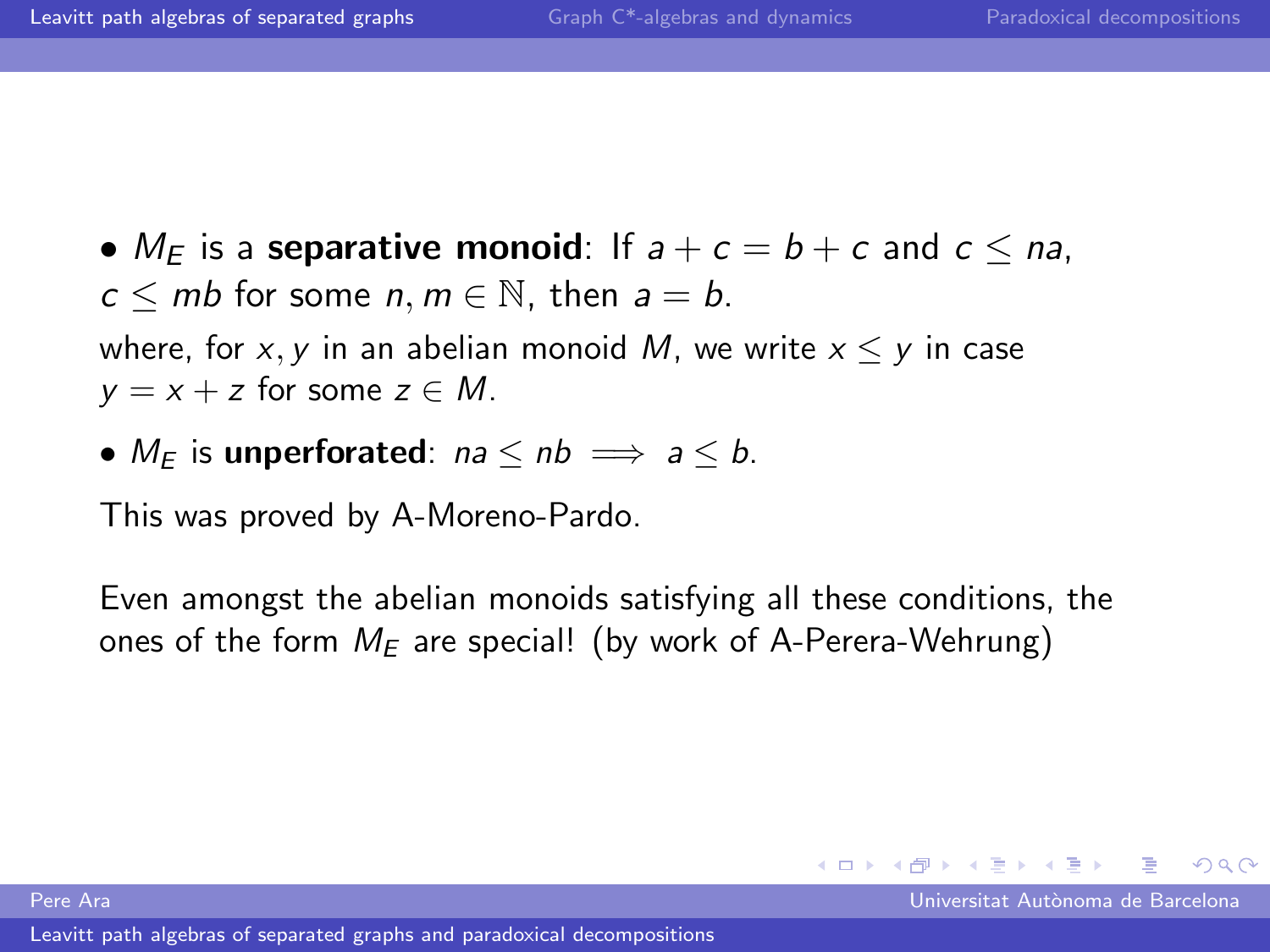#### Computation of  $K_0$

Let  $(E, C)$  be a finitely separated graph. We denote by  $1_C\colon \mathbb Z^{(C)}\to \mathbb Z^{(E^0)}$  and  $A^t_{(E,C)}\colon \mathbb Z^{(C)}\to \mathbb Z^{(E^0)}$  the homomorphisms defined by

$$
1_C(\delta_X) = \delta_v \quad \text{if } X \in C_v
$$

and

$$
A^t_{(E,C)}(\delta_X)=\sum_{w\in E^0}a_X(v,w)\delta_w\quad(v\in E^0,\ X\in C_v),
$$

where  $(\delta_X)_{X \in \mathcal{C}}$  denotes the canonical basis of  $\mathbb{Z}^{(\mathcal{C})}$ ,  $(\delta_w)$  the canonical basis of  $\mathbb{Z}^{(\mathcal{E}^0)}$  and, for  $X\in \mathcal{C}_{\nu}$ ,  $\mathsf{a}_X(\nu,w)$  is the number of arrows in  $X$  from  $V$  to  $W$ .

Pere Ara Universitat Aut`onoma de Barcelona

 $\Omega$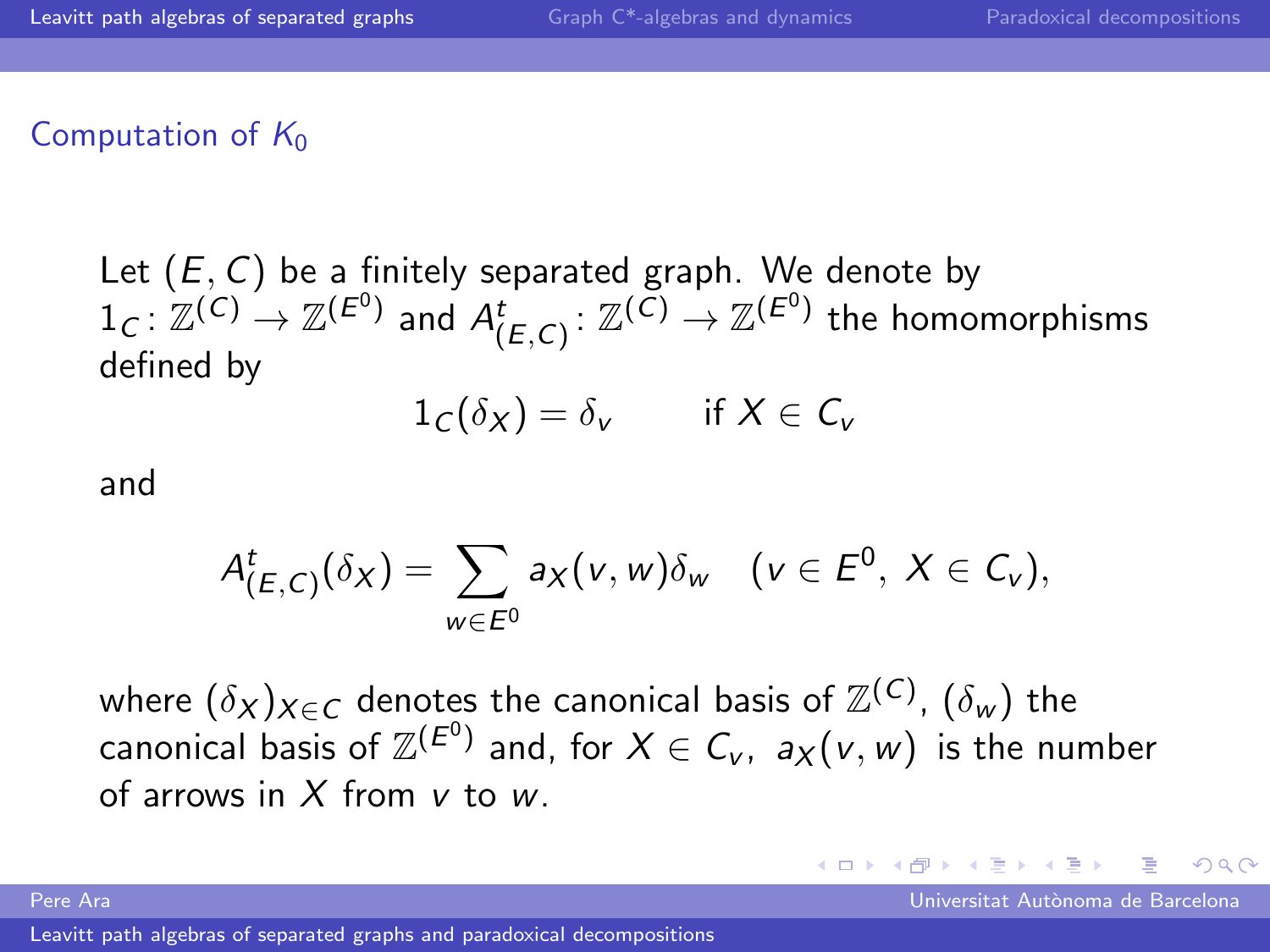# The next theorem follows from the computation of  $V(L_K(E, C))$ .

Theorem

Let  $(E, C)$  be a finitely separated graph. Then  $\mathcal{K}_0(L_\mathcal{K}(E,C))\cong \mathsf{coker}\big(1_C-A^t_{(E,C)}\colon \mathbb{Z}^{(C)}\longrightarrow \mathbb{Z}^{(E^0)}\big).$ 

Pere Ara Universitat Aut`onoma de Barcelona

 $\Omega$ 

 $\left\{ \begin{array}{ccc} 1 & 0 & 0 \\ 0 & 1 & 0 \end{array} \right.$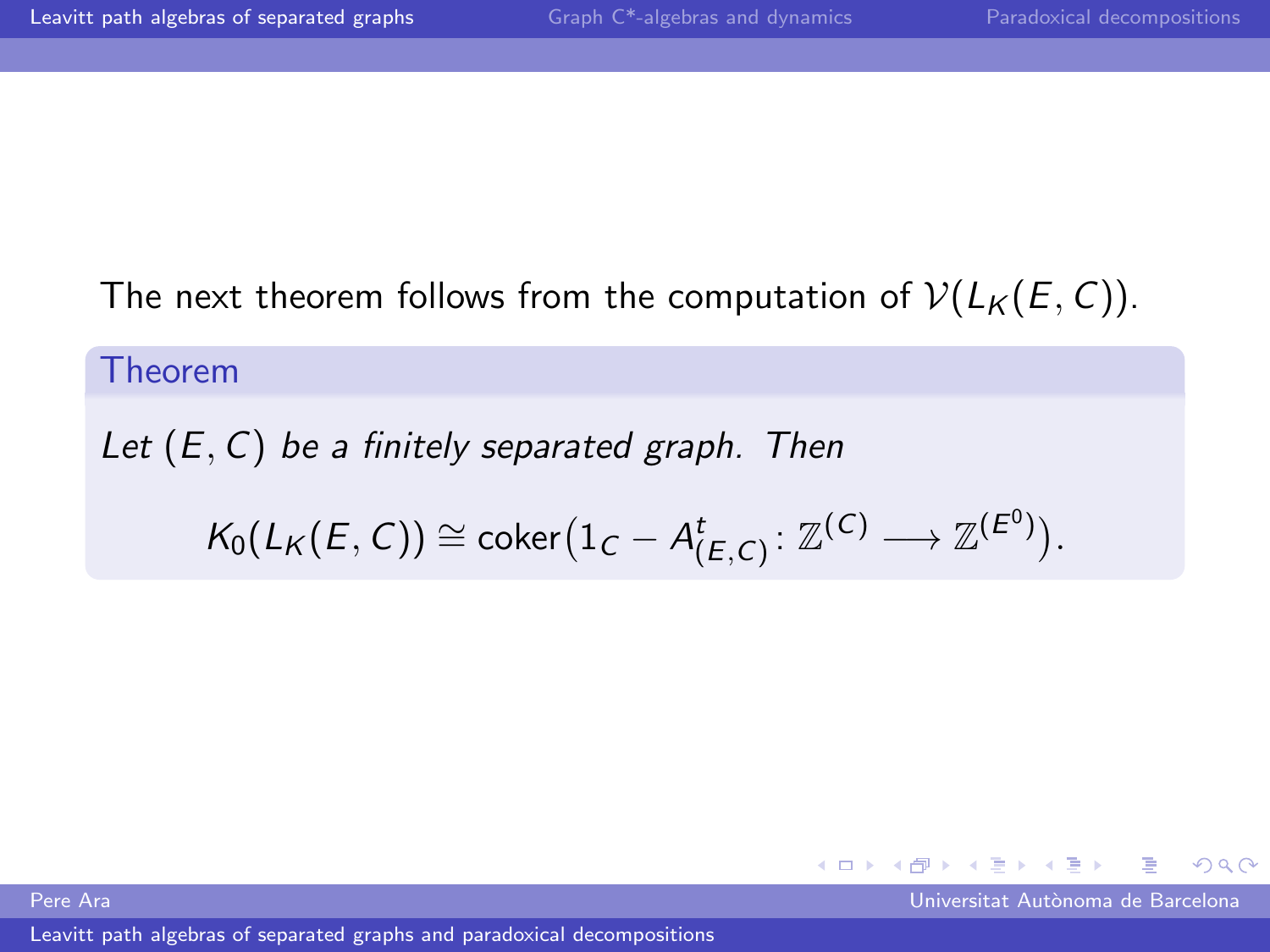For any separated graph  $(E, C)$ , the (full) graph  $C^*$ -algebra of the separated graph  $(E, C)$  is the universal  $C^*$ -algebra with generators  $\{v, e \mid v \in E^0, e \in E^1\}$ , subject to the following relations:  $(V)$   $vw = \delta_{v,w}v$  and  $v = v^*$  for all  $v, w \in E^0$ ,  $\mathsf{E}(\mathsf{E}) \;\; \mathsf{s}(e)e = e r(e) = e \;\; \text{for all} \;\, e \in E^1 \;,$ (SCK1)  $e^* f = \delta_{e,f} r(e)$  for all  $e, f \in X$ ,  $X \in C$ , and (SCK2)  $v = \sum_{e \in X} ee^*$  for every finite set  $X \in C_v$ ,  $v \in E^0$ .

Pere Ara Universitat Aut`onoma de Barcelona

 $\Omega$ 

メロメ メ母メ メミメ メミメ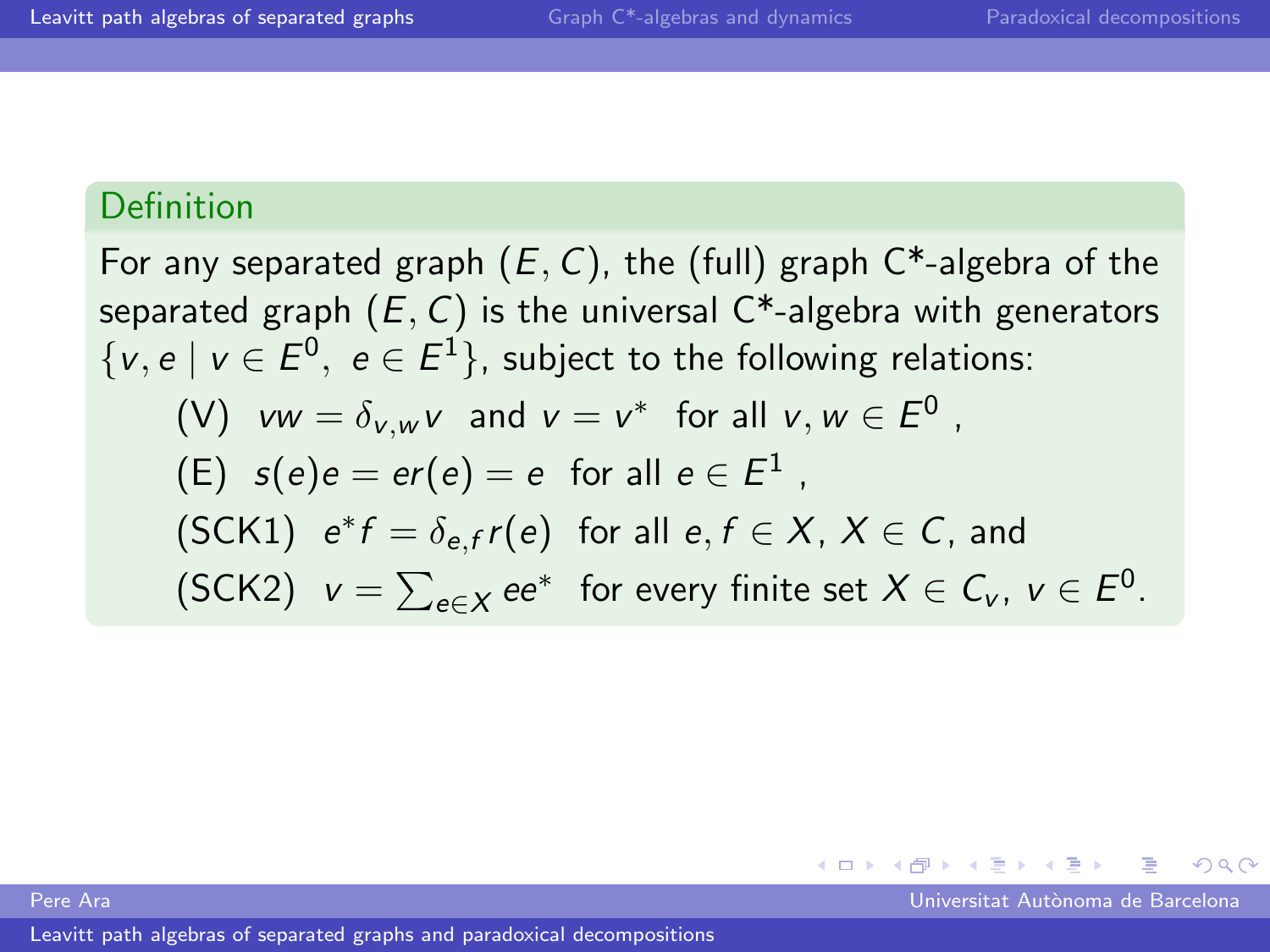For any separated graph  $(E, C)$ , the (full) graph  $C^*$ -algebra of the separated graph  $(E, C)$  is the universal  $C^*$ -algebra with generators  $\{v, e \mid v \in E^0, e \in E^1\}$ , subject to the following relations:  $(V)$   $vw = \delta_{v,w}v$  and  $v = v^*$  for all  $v, w \in E^0$ ,  $\mathsf{E}(\mathsf{E}) \;\; \mathsf{s}(e)e = e r(e) = e \;\; \text{for all} \;\, e \in E^1 \;,$ (SCK1)  $e^* f = \delta_{e,f} r(e)$  for all  $e, f \in X$ ,  $X \in C$ , and (SCK2)  $v = \sum_{e \in X} ee^*$  for every finite set  $X \in C_v$ ,  $v \in E^0$ .

In case  $(E, C)$  is trivially separated,  $C^*(E, C)$  is just the classical graph  $C^*$ -algebra  $C^*(E)$ .

Pere Ara Universitat Aut`onoma de Barcelona

<span id="page-22-0"></span> $\Omega$ 

 $\left\{ \begin{array}{ccc} 1 & 0 & 0 \\ 0 & 1 & 0 \end{array} \right.$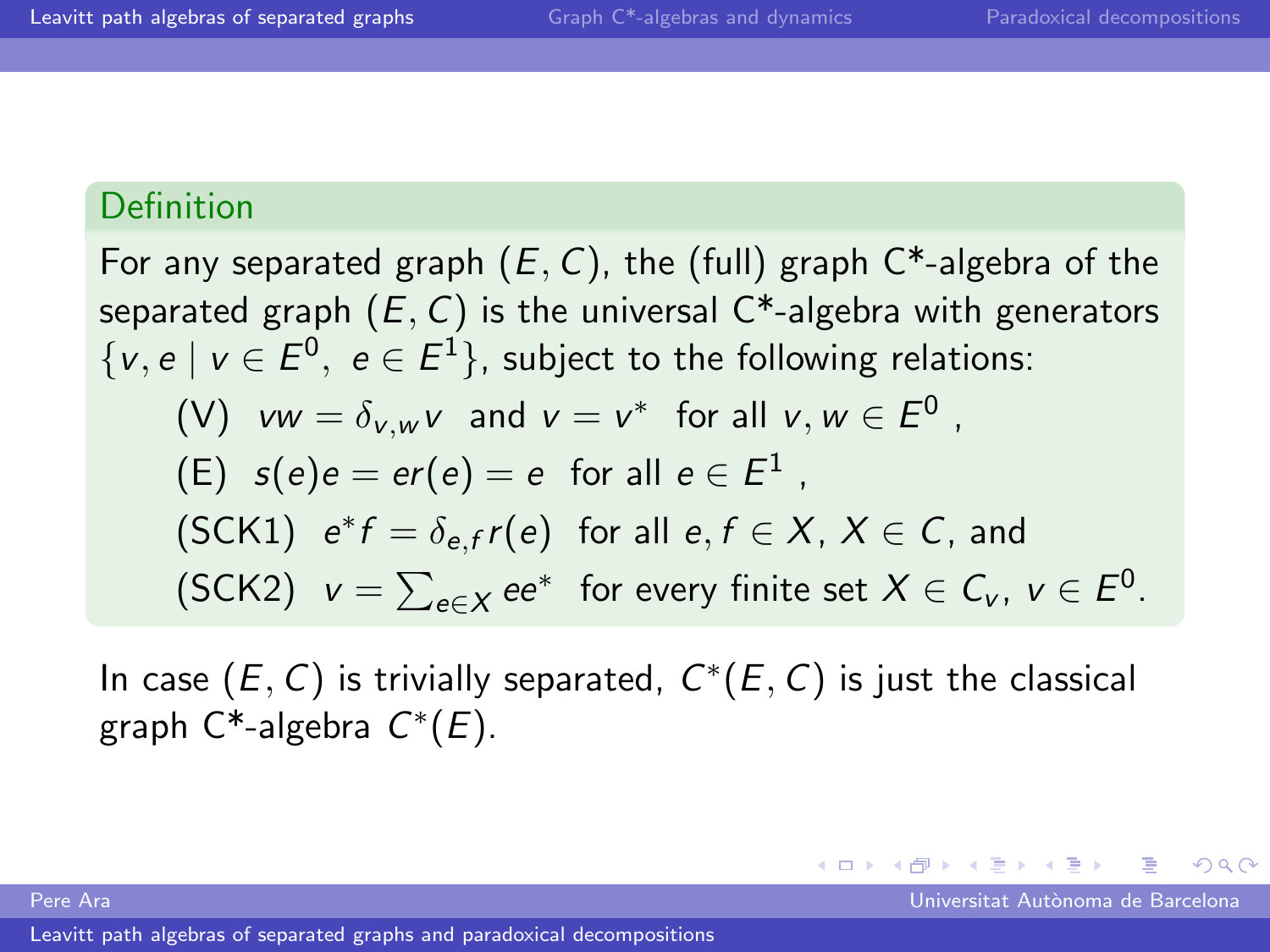## Graph C\*-algebras and dynamics

It is well-known that graph C\*-algebras (of ordinary graphs) are closely related to dynamics. This was first discovered by Cuntz and Krieger for  $\mathcal{O}_n$  and related C<sup>\*</sup>-algebras  $\mathcal{O}_4$ , nowadays known as Cuntz-Krieger C\*-algebras.

In particular  $\mathcal{O}_n$  is related to the shift on  $X = \{1, \ldots, n\}^{\mathbb{N}}$ .

Pere Ara Universitat Aut`onoma de Barcelona

<span id="page-23-0"></span> $\Omega$ 

**←ロ ▶ ← イ 同 →**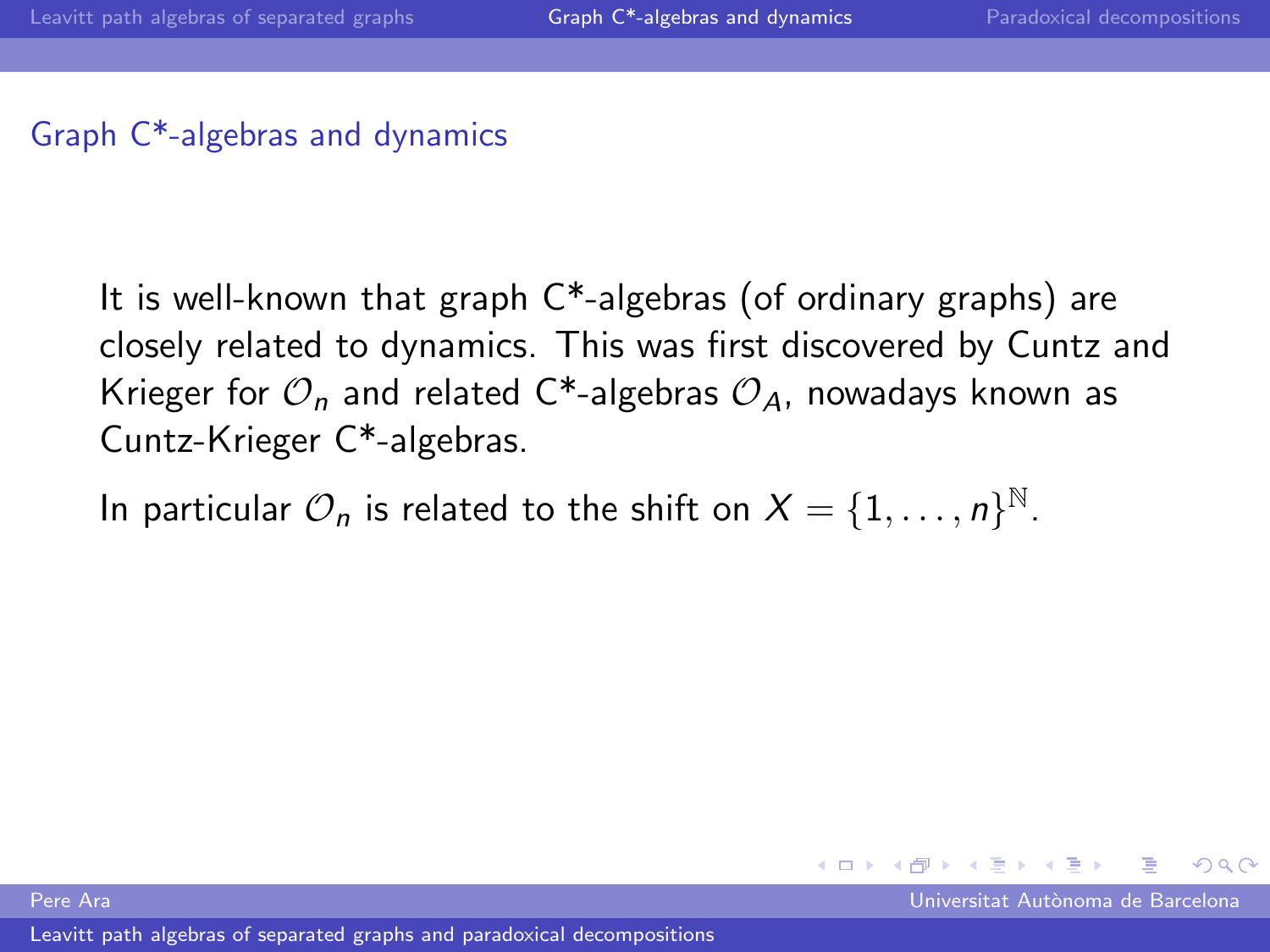## Graph C\*-algebras and dynamics

It is well-known that graph C\*-algebras (of ordinary graphs) are closely related to dynamics. This was first discovered by Cuntz and Krieger for  $\mathcal{O}_n$  and related C<sup>\*</sup>-algebras  $\mathcal{O}_4$ , nowadays known as Cuntz-Krieger C\*-algebras.

In particular  $\mathcal{O}_n$  is related to the shift on  $X = \{1, \ldots, n\}^{\mathbb{N}}$ .

Note that 
$$
X = \bigsqcup_{i=1}^{n} H_i
$$
, with  $X \cong H_i$  for all *i*.  
\n $(H_i = \{(i, x_2, x_3, \dots)\})$ .

We extend this to the case  $(m, n)$ , as follows:

 $\Omega$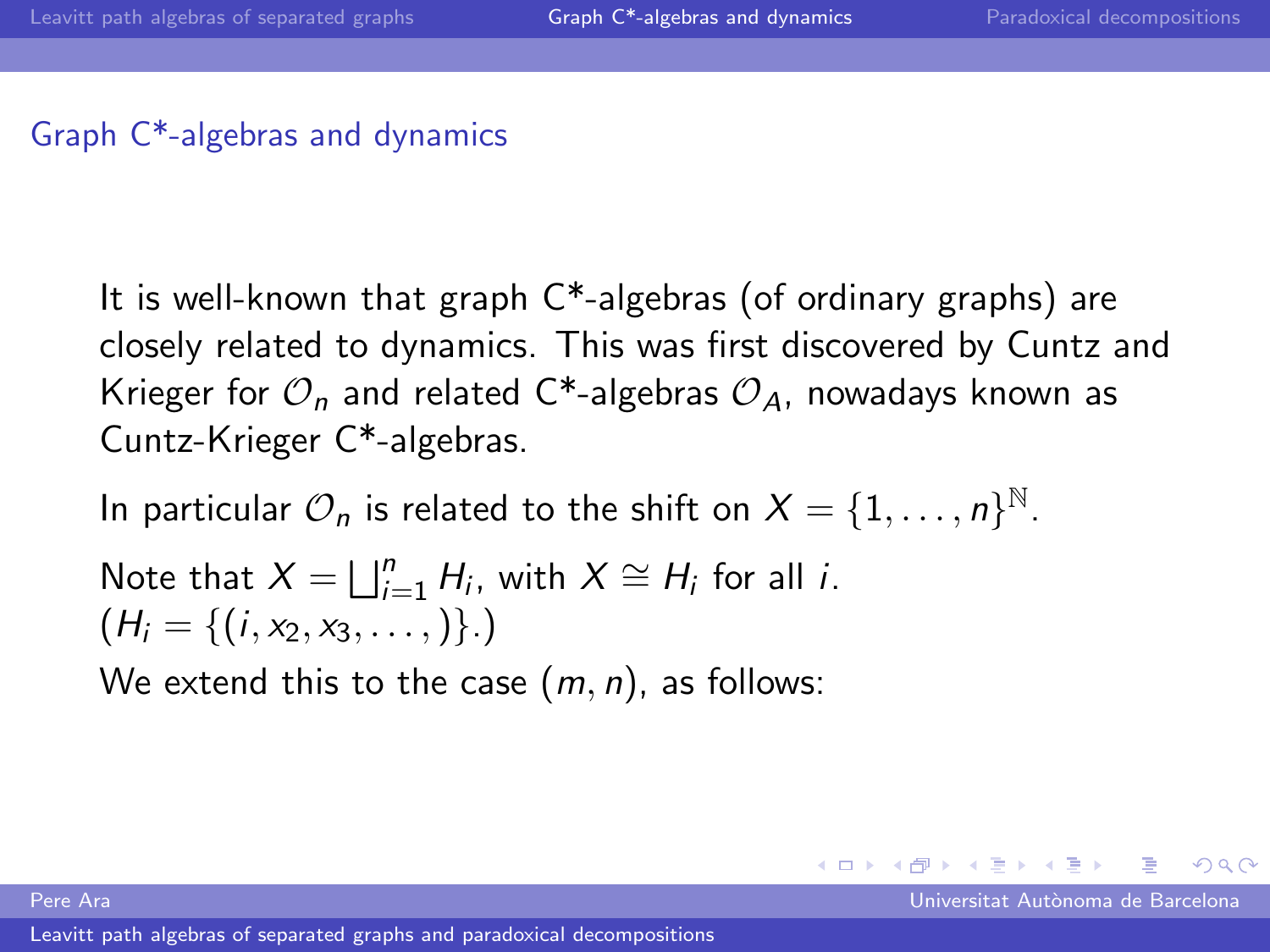$\Omega$ 

# Dynamical systems of type (m,n)

We study pairs of compact Hausdorff topological spaces  $(X, Y)$ such that

$$
X=\bigcup_{i=1}^n H_i=\bigcup_{j=1}^m V_j,
$$

where the  $H_i$  are pairwise disjoint clopen subsets of X, each of which is homeomorphic to  $Y$  via given homeomorphisms  $h_i: Y \to H_i$ . Likewise we will assume that the  $V_i$  are pairwise disjoint clopen subsets of  $X$ , each of which is homeomorphic to Y via given homeomorphisms  $v_i:Y\to V_i.$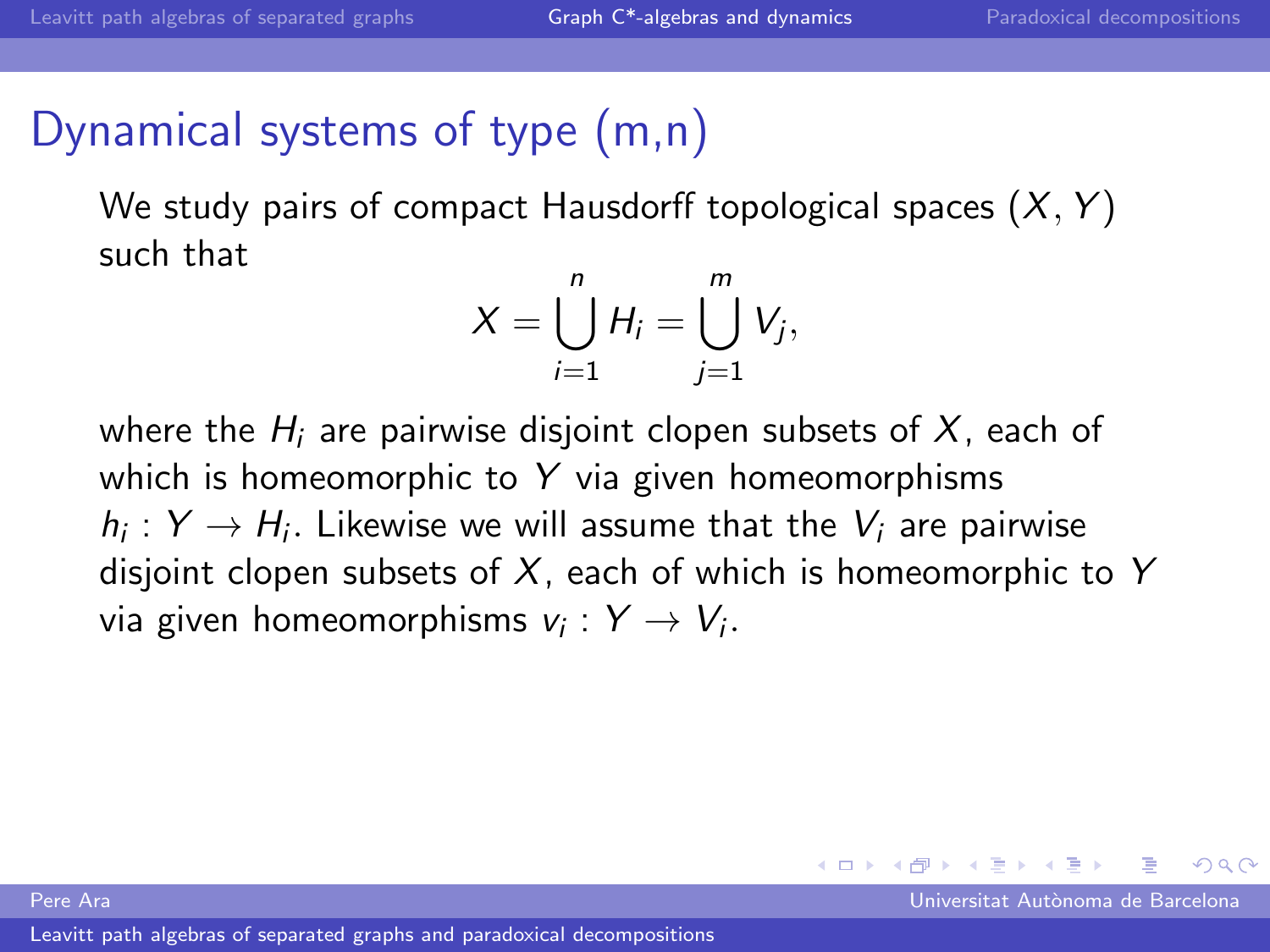# Dynamical systems of type (m,n)

We study pairs of compact Hausdorff topological spaces  $(X, Y)$ such that

$$
X=\bigcup_{i=1}^n H_i=\bigcup_{j=1}^m V_j,
$$

where the  $H_i$  are pairwise disjoint clopen subsets of X, each of which is homeomorphic to  $Y$  via given homeomorphisms  $h_i: Y \to H_i$ . Likewise we will assume that the  $V_i$  are pairwise disjoint clopen subsets of  $X$ , each of which is homeomorphic to Y via given homeomorphisms  $v_i:Y\to V_i.$ 

# Definition

We will refer to the quadruple  $\left(X,Y,\{h_i\}_{i=1}^n,\{ \mathsf{v}_j\}_{j=1}^m\right)$  as an  $(m, n)$ -dynamical system.

[Leavitt path algebras of separated graphs and paradoxical decompositions](#page-0-0)

Pere Ara Universitat Aut`onoma de Barcelona

 $\Omega$ 

メロト メ何ト メミトメ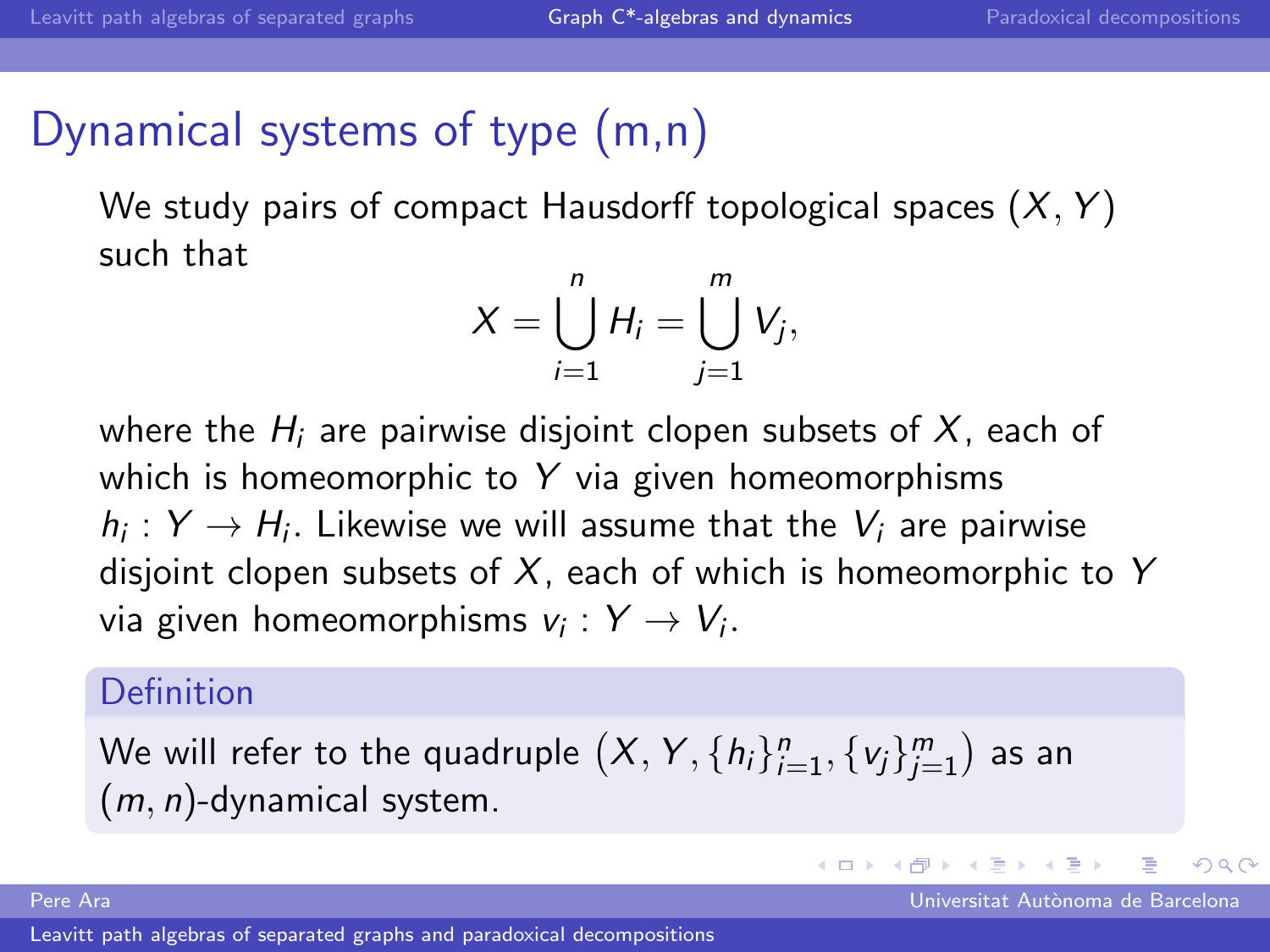



Universitat Autònoma de Barcelona

Pere Ara

 $C^*$ -algebras of separated graphs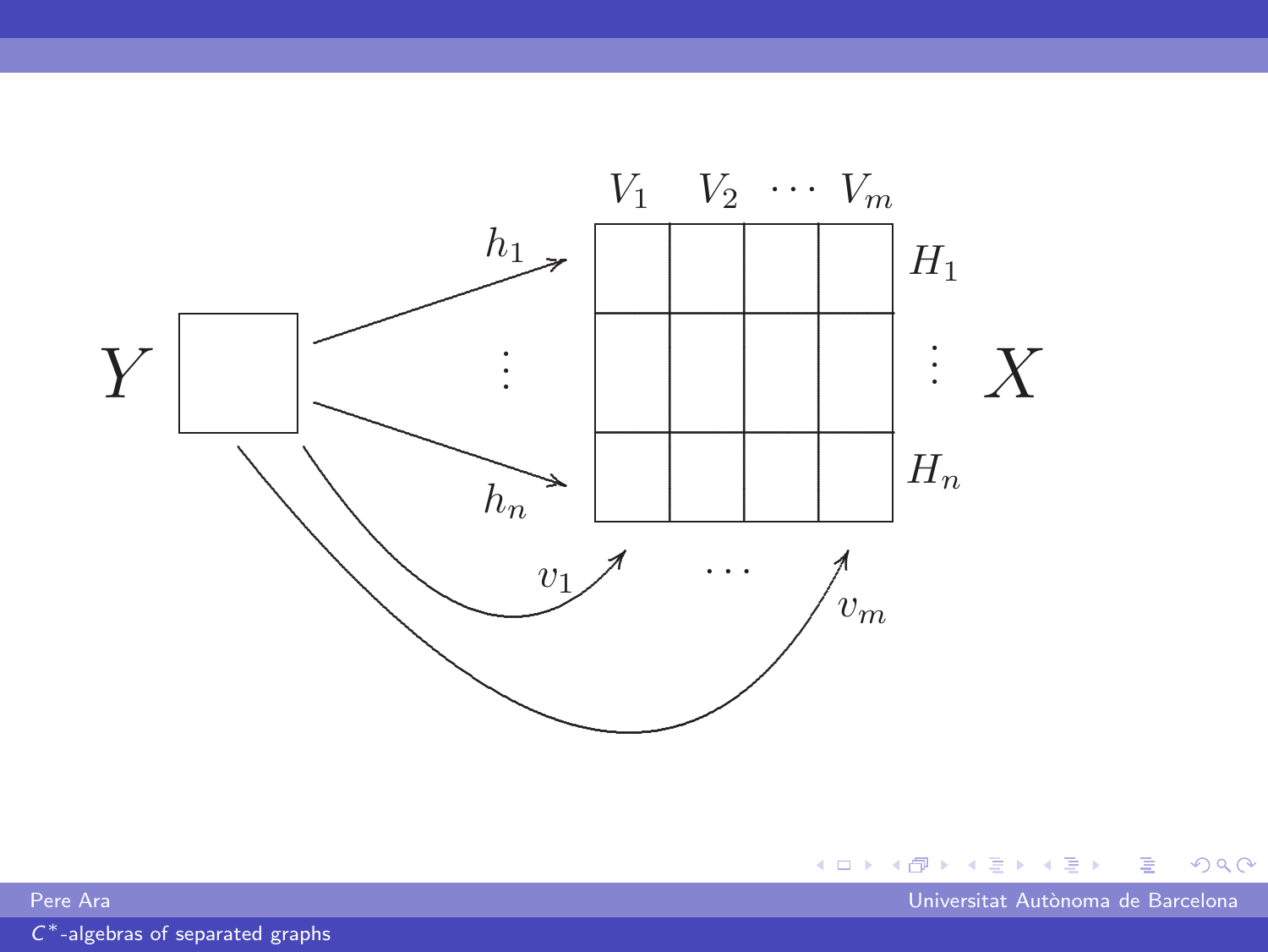An  $(m, n)$ -dynamical system  $(X^u, Y^u, \{h^u_i\}_{i=1}^n, \{v^u_j\}_{j=1}^m)$  is universal if it satisfies the following condition: given any  $(m, n)$ -dynamical system

$$
\big(X, Y, \{h_i\}_{i=1}^n, \{v_j\}_{j=1}^m\big),
$$

there exists a unique continuous map

$$
\gamma : \Omega = X \bigsqcup Y \to \Omega^u = X^u \bigsqcup Y^u,
$$

such that

 $\mathbf{D} \gamma(Y) \subseteq Y^u$ ,  $\gamma(X) \subseteq X^u$ , 3  $\gamma \circ h_i = h_i^u \circ \gamma$ , 4  $\gamma \circ v_j = v_j^u \circ \gamma$ .

[Leavitt path algebras of separated graphs and paradoxical decompositions](#page-0-0)

 $\Omega$ 

Pere Ara Universitat Aut`onoma de Barcelona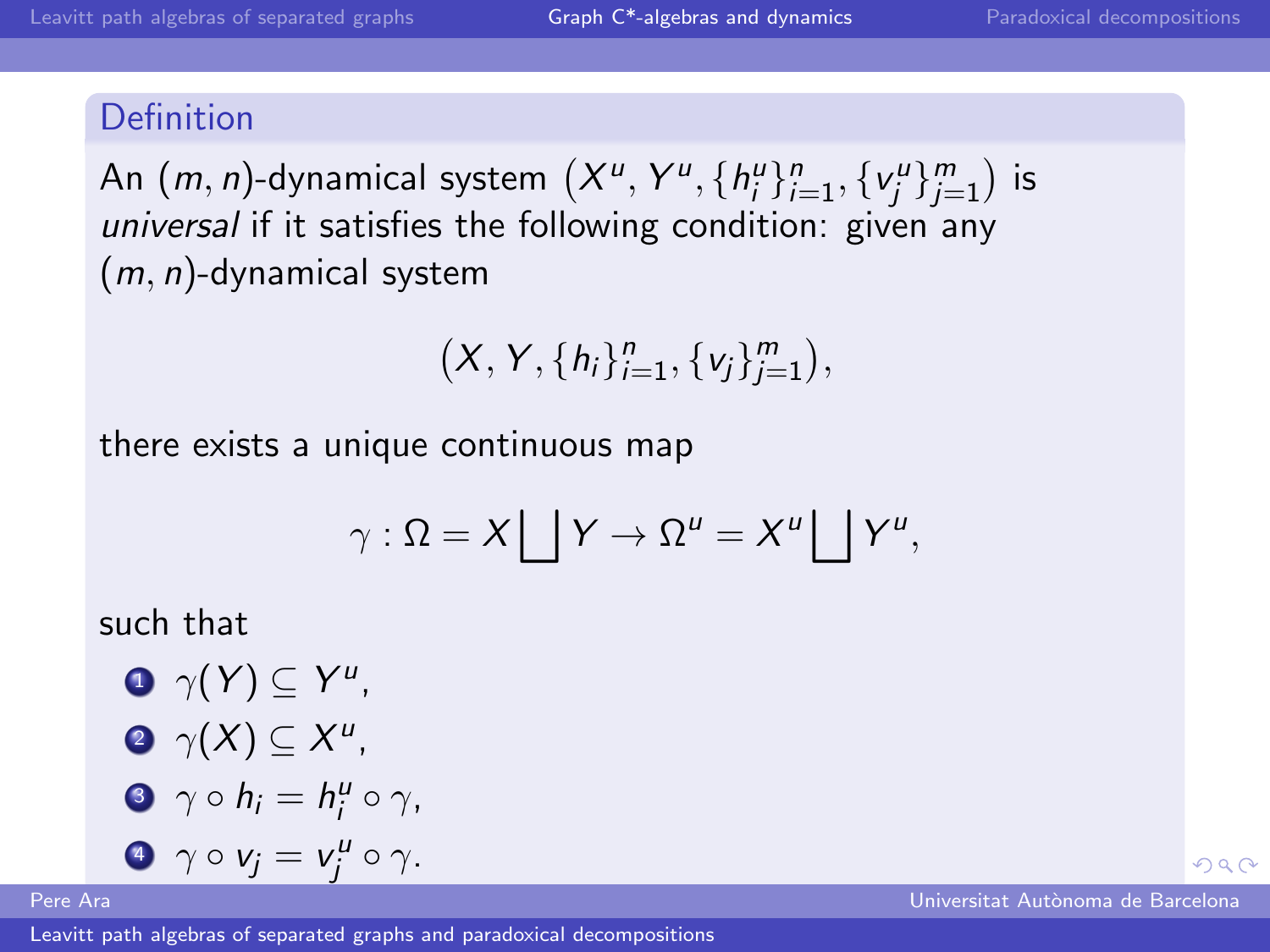# Example

When  $m = 1$ , the universal  $(1, n)$  dynamical system consists of  $X^u = \{1,\ldots,n\}^{\mathbb{N}},~Y^u = \{1',\ldots,n'\}^{\mathbb{N}},$  a disjoint copy of  $X^u,$  $X^u = \bigcup_{i=1}^n H_i$ , where

$$
H_i = \{(i, x_2, x_3, \ldots, ) : x_n \in \{1, \ldots, n\}\},\
$$

 $h_i\colon Y^u\to X^u$  sends  $(x'_1,x'_2,\dots)$  to  $(i,x_1,x_2,\dots)$ , and  $v: Y^u \to X^u$  sends  $(x'_1, x'_2, \dots)$  to  $(x_1, x_2, \dots)$ .

Pere Ara Universitat Aut`onoma de Barcelona

<span id="page-29-0"></span> $\Omega$ 

一本 語 下

 $\leftarrow$   $\Box$   $\rightarrow$   $\rightarrow$   $\Box$   $\rightarrow$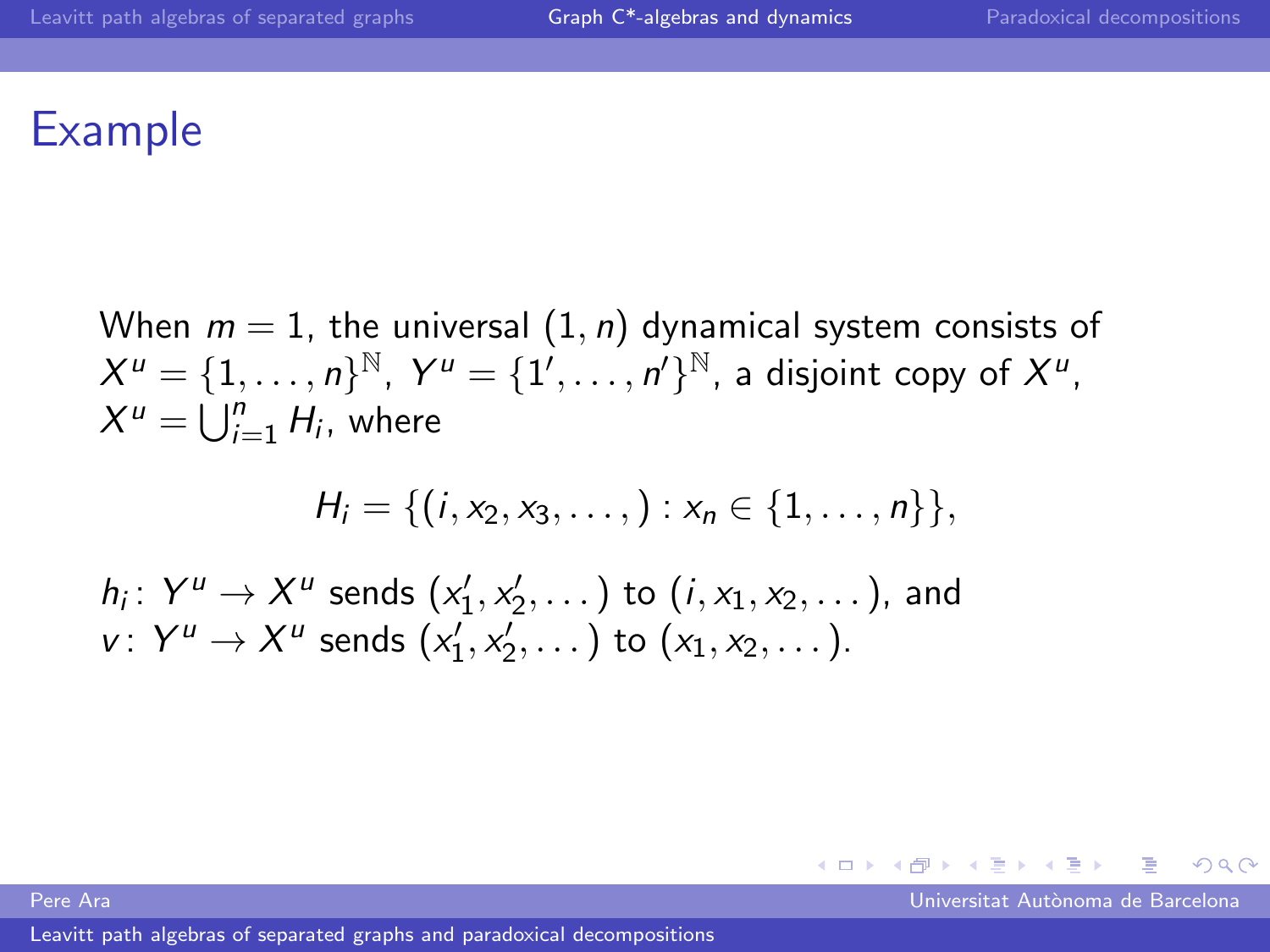In general, the universal  $(m, n)$  dynamical system is related to the graph  $\mathsf{C}^\ast$ -algebra  $A_{m,n} := C^\ast(E(m,n), C(m,n))$ , as follows:

## Definition

Let U be the subset of partial isometries in  $A_{m,n}$  given by

$$
U = \{\alpha_1, \ldots, \alpha_n, \beta_1, \ldots, \beta_m\}.
$$

We will let  $\mathcal{O}_{m,n}$  be the quotient of  $A_{m,n}$  by the closed two-sided ideal generated by all elements of the form

$$
xx^*x-x,
$$

as x runs in  $\langle U \cup U^* \rangle$ .

Pere Ara Universitat Aut`onoma de Barcelona

<span id="page-30-0"></span> $209$ 

 $\leftarrow$   $\Box$   $\rightarrow$   $\rightarrow$   $\leftarrow$   $\Box$   $\rightarrow$   $\rightarrow$   $\rightarrow$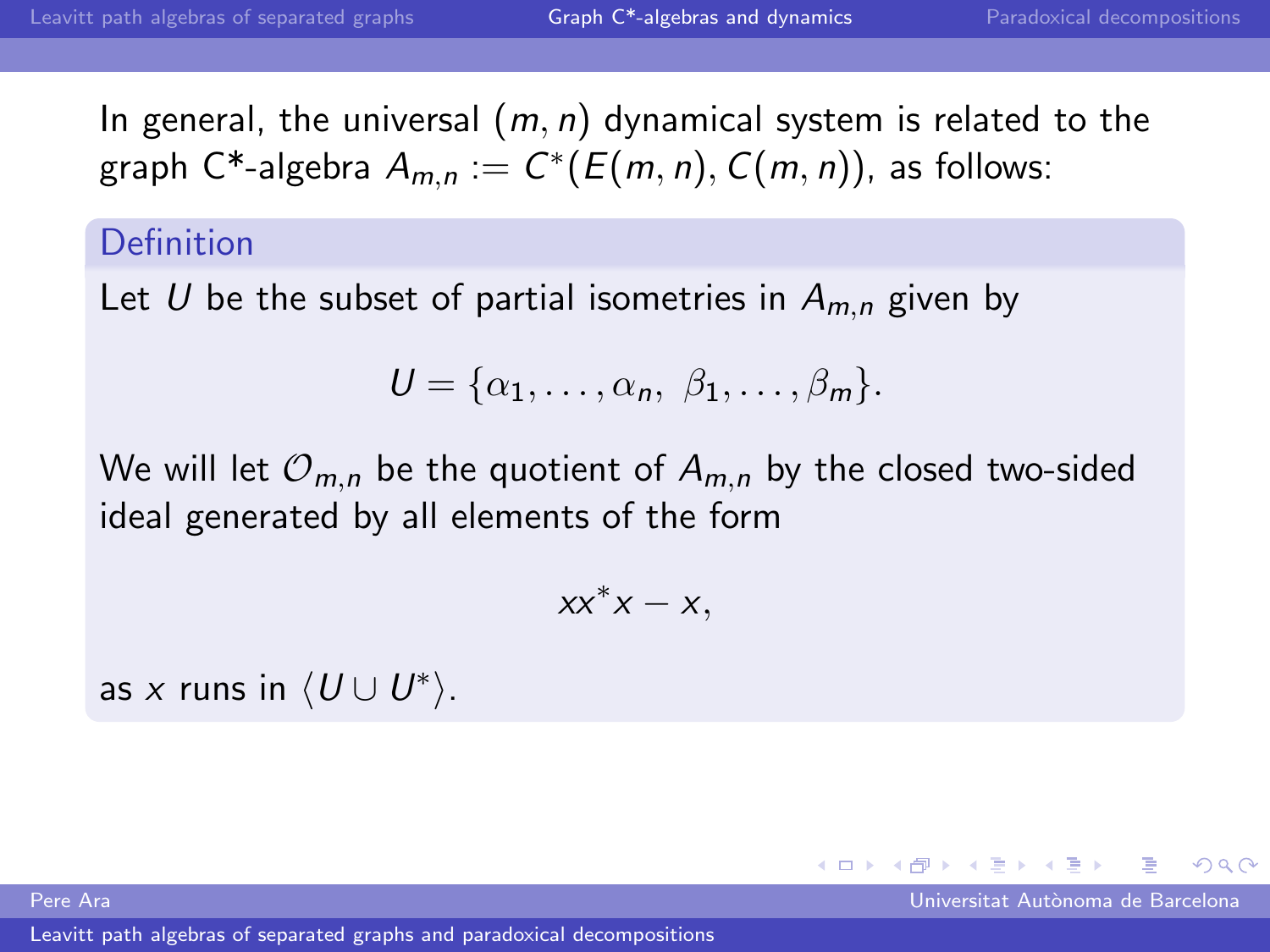In general, the universal  $(m, n)$  dynamical system is related to the graph  $\mathsf{C}^\ast$ -algebra  $A_{m,n} := C^\ast(E(m,n), C(m,n))$ , as follows:

#### Definition

Let U be the subset of partial isometries in  $A_{m,n}$  given by

$$
U = \{\alpha_1, \ldots, \alpha_n, \beta_1, \ldots, \beta_m\}.
$$

We will let  $\mathcal{O}_{m,n}$  be the quotient of  $A_{m,n}$  by the closed two-sided ideal generated by all elements of the form

$$
xx^*x-x,
$$

as x runs in  $\langle U \cup U^* \rangle$ .

It is worth to mention that  $A_{1,n} = \mathcal{O}_{1,n} \cong M_2(\mathcal{O}_n)$ , because  $\alpha_1, \ldots, \alpha_n, \beta_1$  $\alpha_1, \ldots, \alpha_n, \beta_1$  $\alpha_1, \ldots, \alpha_n, \beta_1$  $\alpha_1, \ldots, \alpha_n, \beta_1$  $\alpha_1, \ldots, \alpha_n, \beta_1$  $\alpha_1, \ldots, \alpha_n, \beta_1$  $\alpha_1, \ldots, \alpha_n, \beta_1$  is a tame set of partial isome[trie](#page-30-0)s [w](#page-29-0)he[n](#page-32-0)  $m = 1$  $m = 1$  $m = 1$  $m = 1$ [.](#page-39-0)

Pere Ara Universitat Aut`onoma de Barcelona

<span id="page-31-0"></span> $\Omega$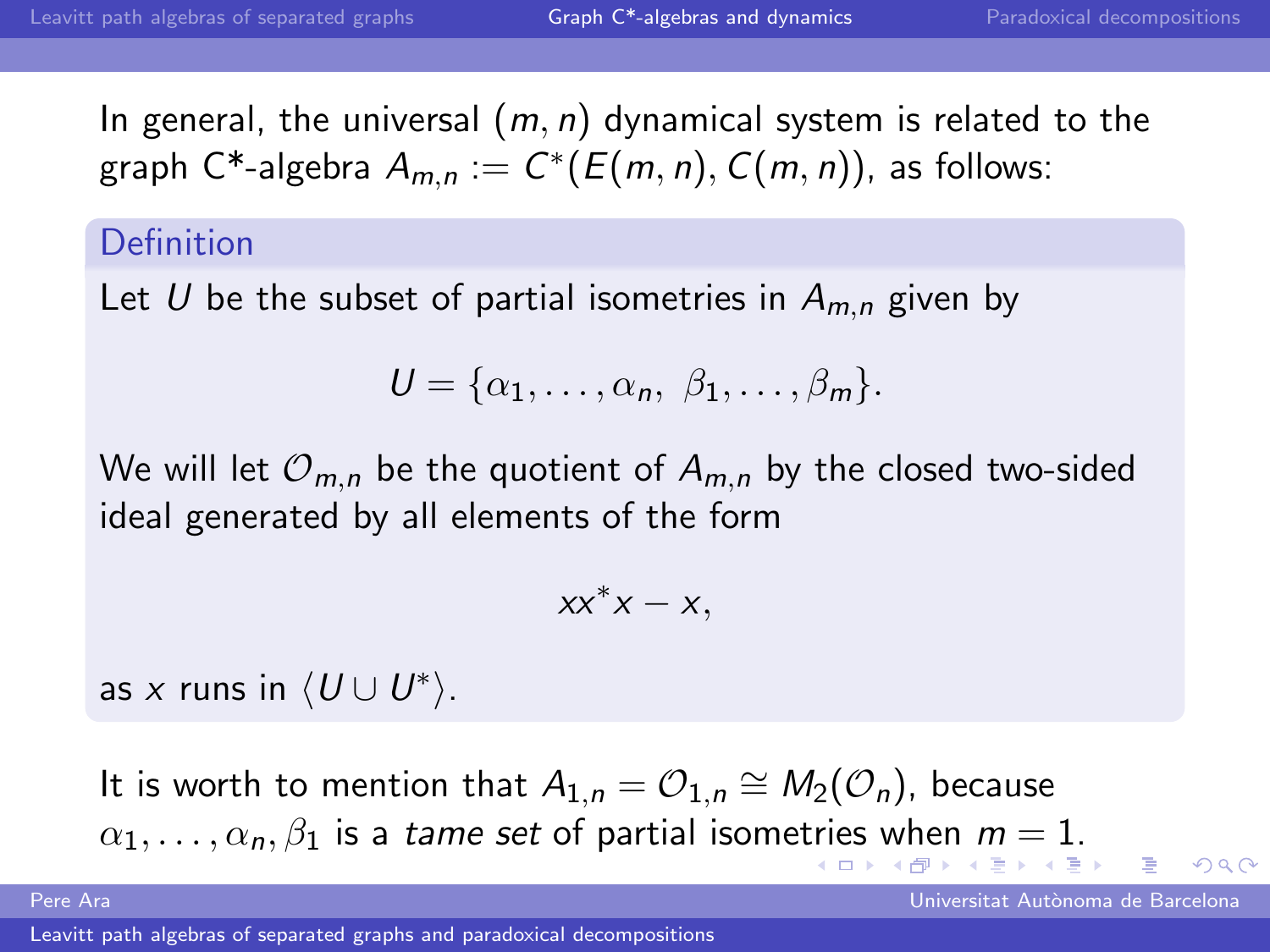<span id="page-32-0"></span> $\Omega$ 

 $\leftarrow$   $\Box$   $\rightarrow$   $\rightarrow$   $\leftarrow$   $\Box$   $\rightarrow$   $\rightarrow$   $\rightarrow$ 

Note that there is a *partial action*  $\theta$  of  $\mathbb{F}_{n+m}$ , the free group on  $\{a_1, \ldots, a_n, b_1, \ldots, b_m\}$  on  $\Omega^u = X^u \bigsqcup Y^u$ , obtained by sending  $a_i$ to  $h_i$  and  $b_j$  to  $v_j$ .

#### Theorem

There is a natural isomorphism

 $\mathcal{O}_{m,n} \cong \mathcal{C}(\Omega^u) \rtimes_{\theta^*} \mathbb{F}_{n+m},$ 

where  $C(\Omega^u)\rtimes_{\theta^*}\mathbb{F}_{n+m}$  denotes the crossed product of the  $C^*$ -algebra  $C(\Omega^u)$  by the induced partial action  $\theta^*$  of  $\mathbb{F}_{n+m}$ .

Pere Ara Universitat Aut`onoma de Barcelona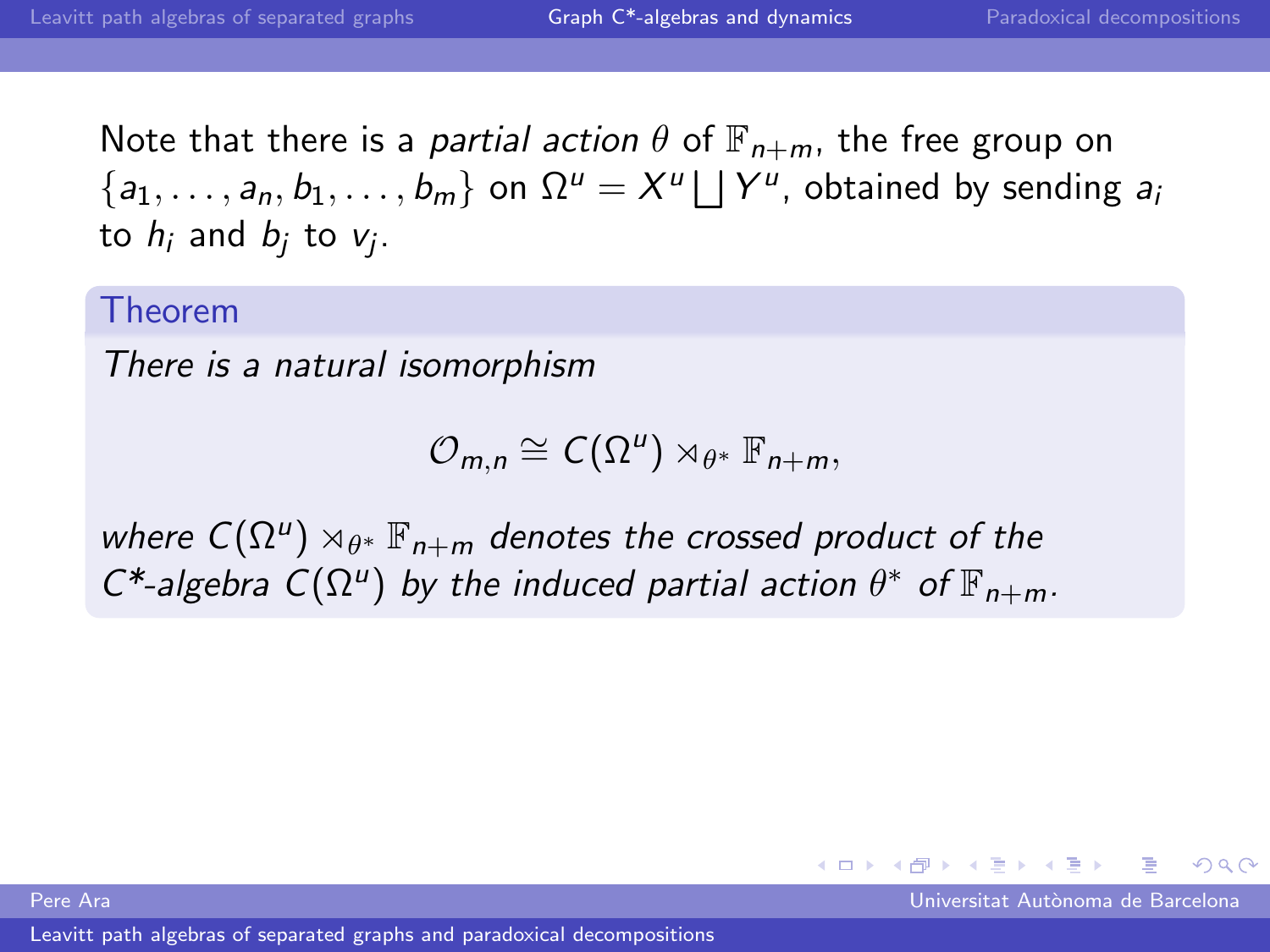Note that there is a *partial action*  $\theta$  of  $\mathbb{F}_{n+m}$ , the free group on  $\{a_1, \ldots, a_n, b_1, \ldots, b_m\}$  on  $\Omega^u = X^u \bigsqcup Y^u$ , obtained by sending  $a_i$ to  $h_i$  and  $b_j$  to  $v_j$ .

#### Theorem

There is a natural isomorphism

 $\mathcal{O}_{m,n} \cong \mathcal{C}(\Omega^u) \rtimes_{\theta^*} \mathbb{F}_{n+m},$ 

where  $C(\Omega^u)\rtimes_{\theta^*}\mathbb{F}_{n+m}$  denotes the crossed product of the  $C^*$ -algebra  $C(\Omega^u)$  by the induced partial action  $\theta^*$  of  $\mathbb{F}_{n+m}$ .

All the above can be generalized to any finite bipartite separated graph  $(E, C)$ , obtaining C<sup>\*</sup>-algebras  $\mathcal{O}(E, C)$  which are suitable full crossed products of commutative C\*-algebras by partial actions of free groups.

Pere Ara Universitat Aut`onoma de Barcelona

 $\Omega$ 

 $\left\{ \begin{array}{ccc} 1 & 0 & 0 \\ 0 & 1 & 0 \end{array} \right.$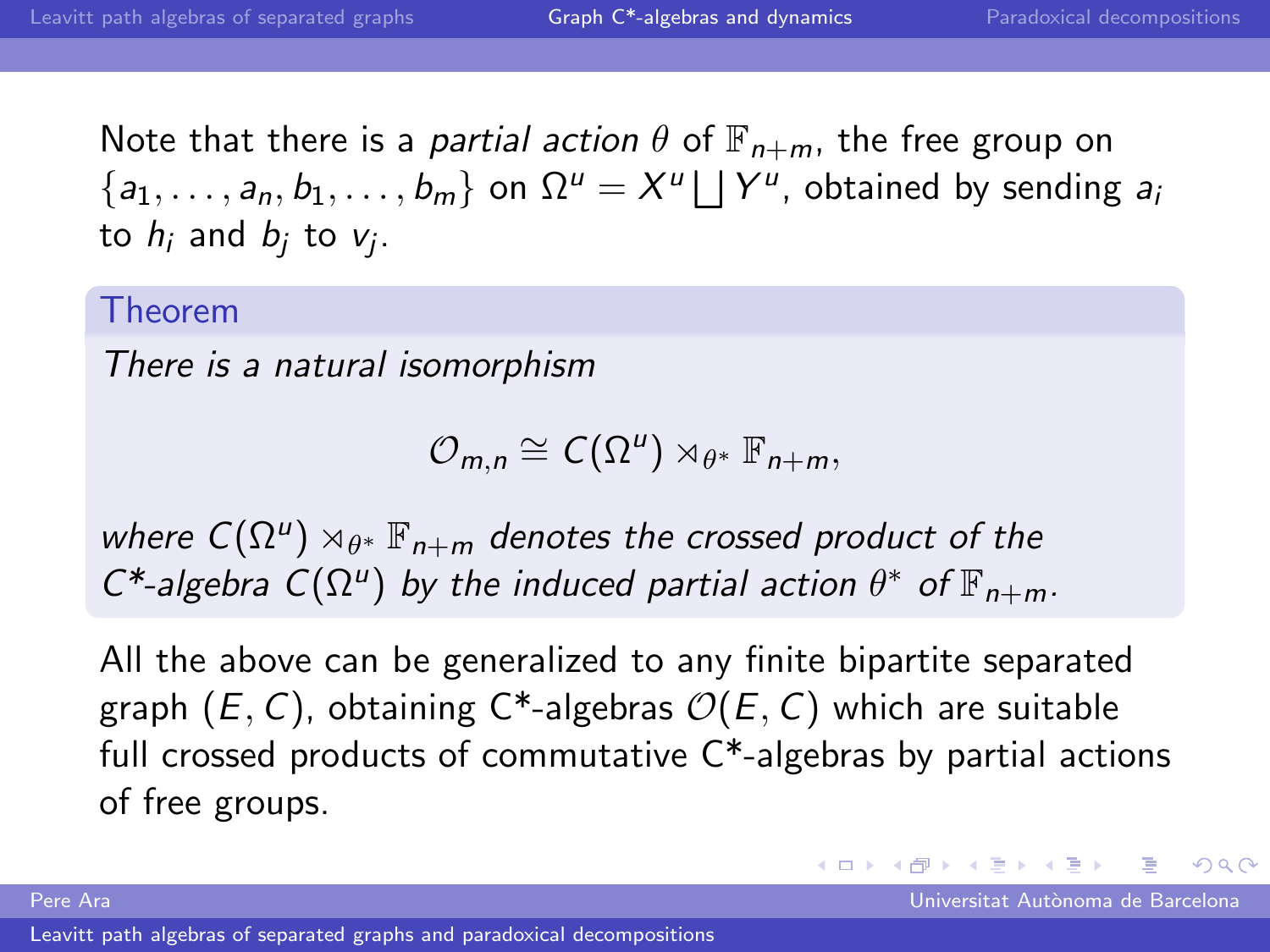# The algebra  $L_K^{\text{ab}}(E, C)$

The theory is very similar in the purely algebraic case. Let  $(E, C)$ be as before. We look at the construction in some detail:



Pere Ara Universitat Aut`onoma de Barcelona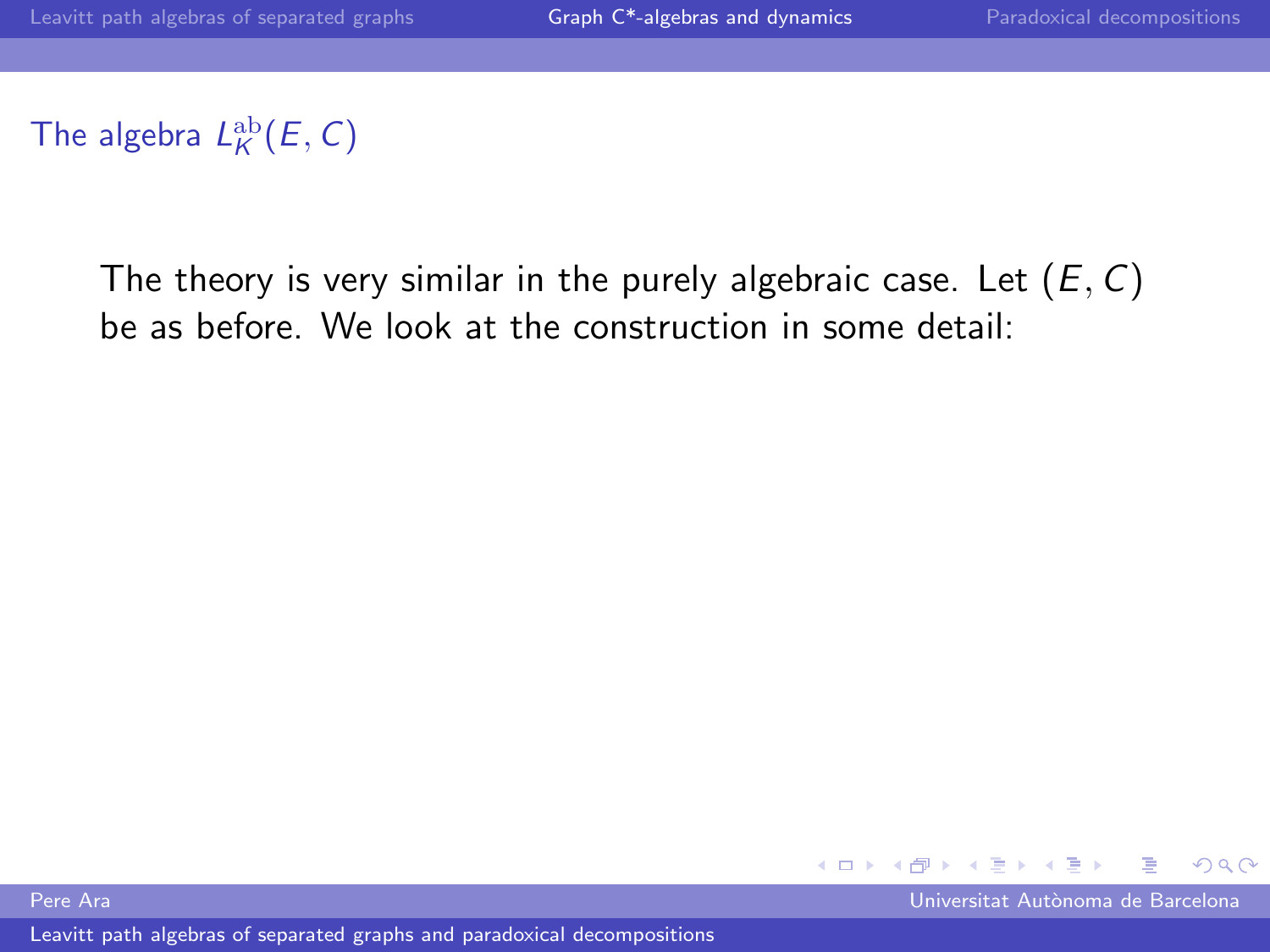# The algebra  $L_K^{\text{ab}}(E, C)$

The theory is very similar in the purely algebraic case. Let  $(E, C)$ be as before. We look at the construction in some detail:

Set  $\mathcal{U} = \langle E^1 \cup (E^1)^* \rangle$ , the multiplicative semigroup of  $L_\mathcal{K} (E,C)$ generated by  $E^1\cup (E^1)^*$ . For  $u\in U$  set  $e(u)=uu^*$  (not an idempotent in general). Write

$$
L_K^{\text{ab}}(E,C)=L_K(E,C)/\langle[e(u),e(u')]:u,u'\in U\rangle.
$$

It can be shown that  $\{e(u): u \in U\}$  is a family of commuting *idempotents* in  $L_K^{\text{ab}}(E, C)$ .

Pere Ara Universitat Aut`onoma de Barcelona

 $209$ 

メロト メ何ト メミトメ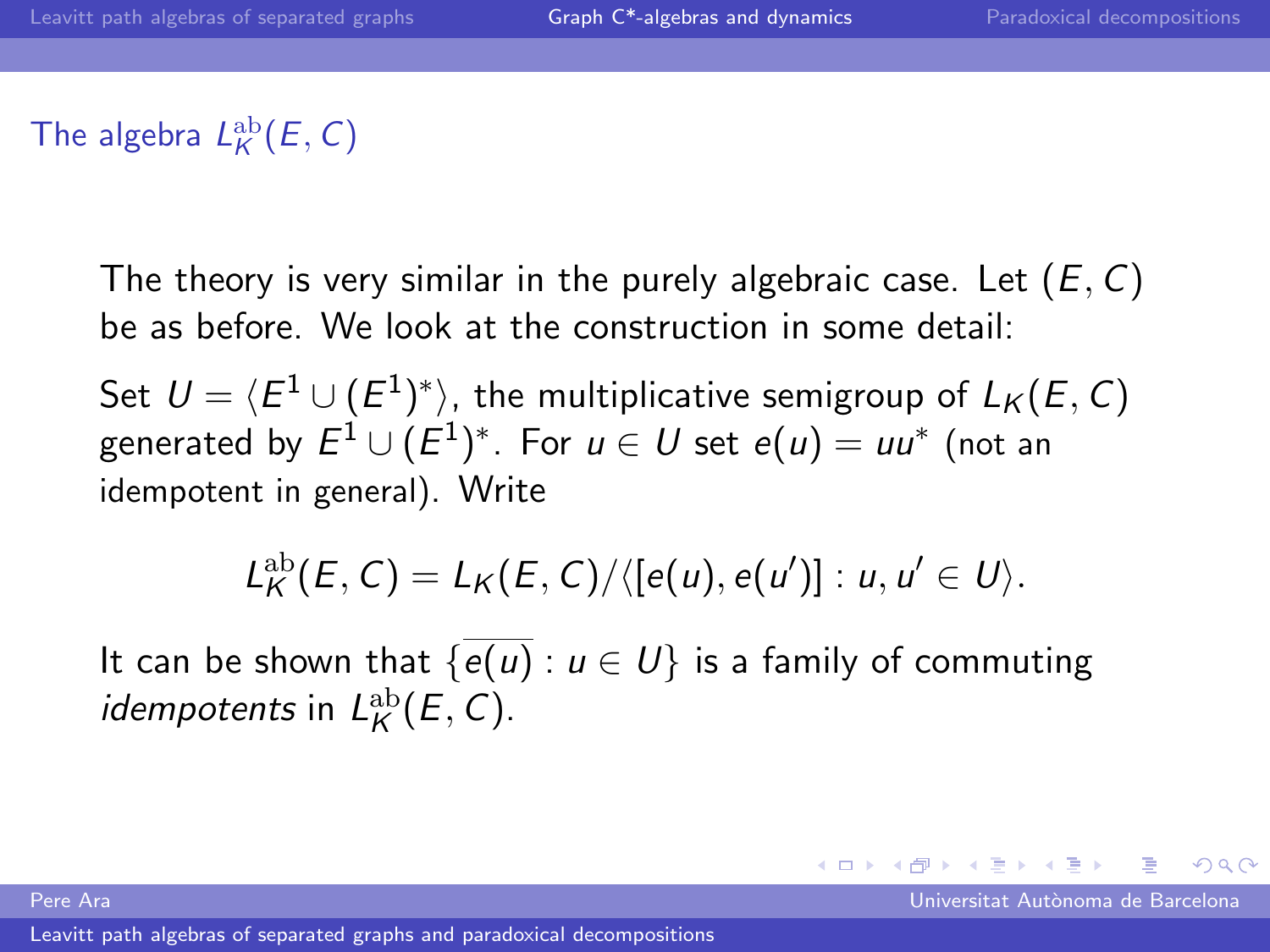Let  $\mathcal B$  be the commutative subalgebra of  $L^\mathrm{ab}_\mathcal{K}(E,C)$  generated by the idempotents  $\overline{e(u)}$ , for  $u \in U$ .

There exists a totally disconnected, metrizable, compact space  $\Omega(E, C)$  such that

$$
\mathcal{B}=C_K(\Omega(E,C)),
$$

where  $C_K(\Omega)$  denotes the algebra of locally constant functions  $\Omega \to K$ .



Pere Ara Universitat Aut`onoma de Barcelona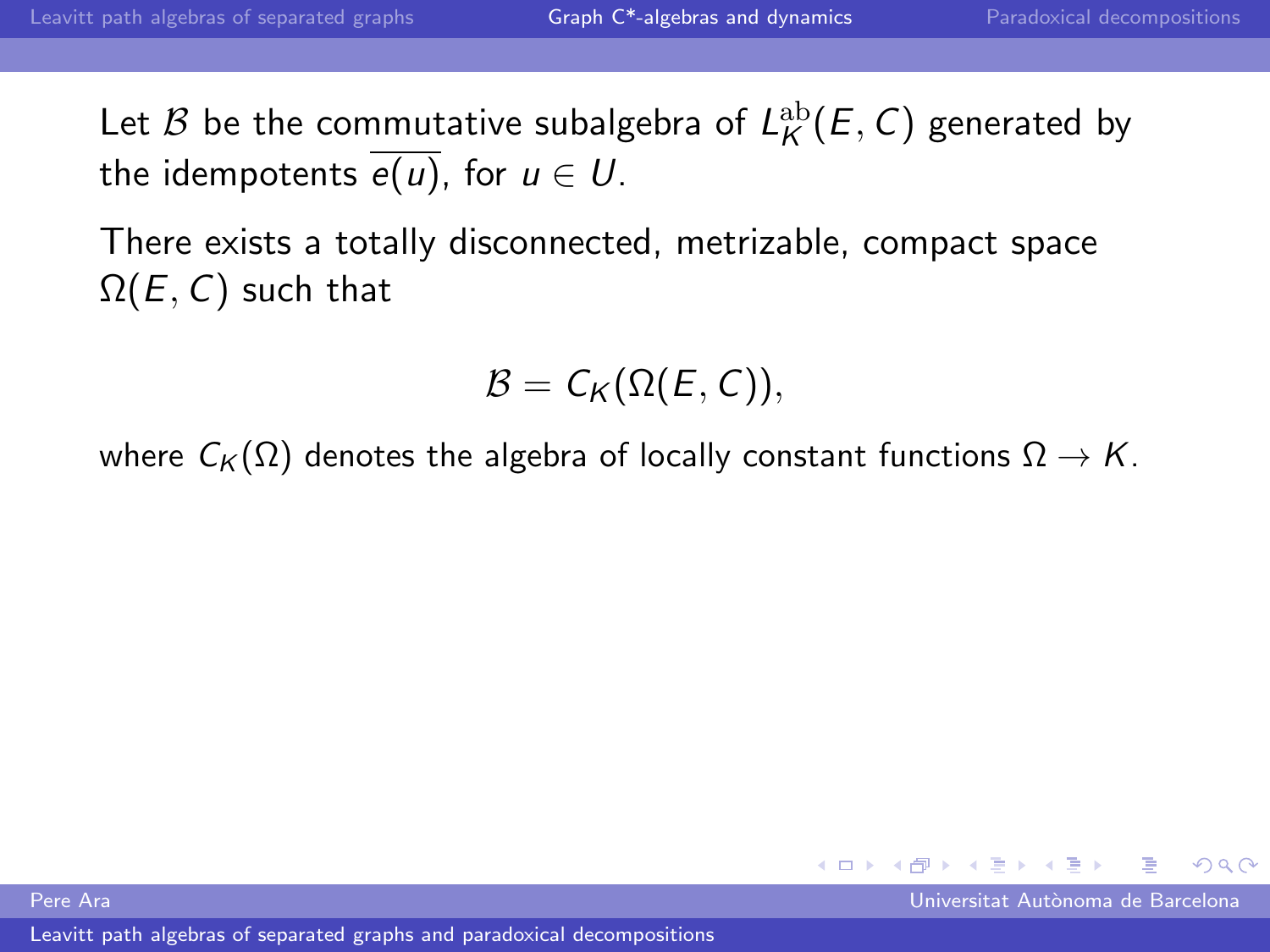Let  $\mathcal B$  be the commutative subalgebra of  $L^\mathrm{ab}_\mathcal{K}(E,C)$  generated by the idempotents  $\overline{e(u)}$ , for  $u \in U$ .

There exists a totally disconnected, metrizable, compact space  $\Omega(E, C)$  such that

$$
\mathcal{B}=C_K(\Omega(E,C)),
$$

where  $C_K(\Omega)$  denotes the algebra of locally constant functions  $\Omega \to K$ . Moreover there is a partial action  $\alpha$  of  $\mathbb{F} = \mathbb{F} \langle E^1 \rangle$  on  $\mathcal B$  (given essentially by conjugation) which induces a partial action  $\alpha^*$  by homeomorphisms of  $\mathbb F$  on  $\Omega(E, C)$ . Moreover, we show:

#### Theorem

$$
L_{K}^{\text{ab}}(E,C)\cong C_{K}(\Omega(E,C))\rtimes_{\alpha}\mathbb{F}.
$$

Pere Ara Universitat Aut`onoma de Barcelona

 $\Omega$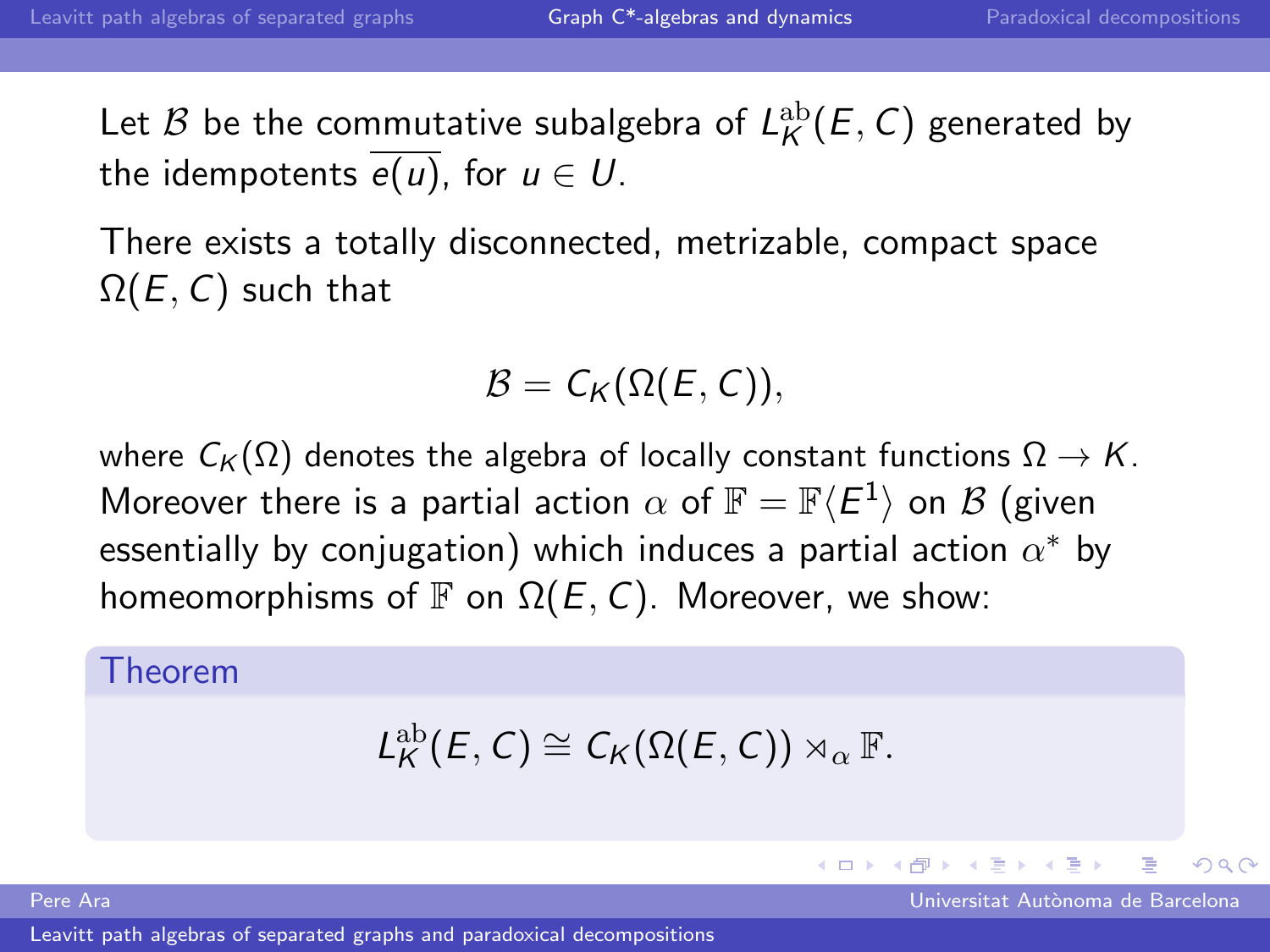We can compute precisely the structure of the monoid  $\mathcal{V}(L^{\text{ab}}(E,\mathcal{C}))$  thanks to the following approximation result:

# Theorem (A-Exel)

There exists a sequence of separated graphs  $\{(E_n, C^n)\}$  canonically associated to  $(E,\,\mathsf{C})$  such that  $(E_0,\,\mathsf{C}^0)=(E,\,\mathsf{C})$  and

$$
L_K^{\text{ab}}(E,C)\cong \varinjlim L_K(E_n,C^n).
$$

Moreover all the connecting maps  $L_K(E_n, C^n) \to L_K(E_{n+1}, C^{n+1})$ are surjective.

Pere Ara Universitat Aut`onoma de Barcelona

 $\Omega$ 

**K ロ ▶ K 何 ▶ K 手**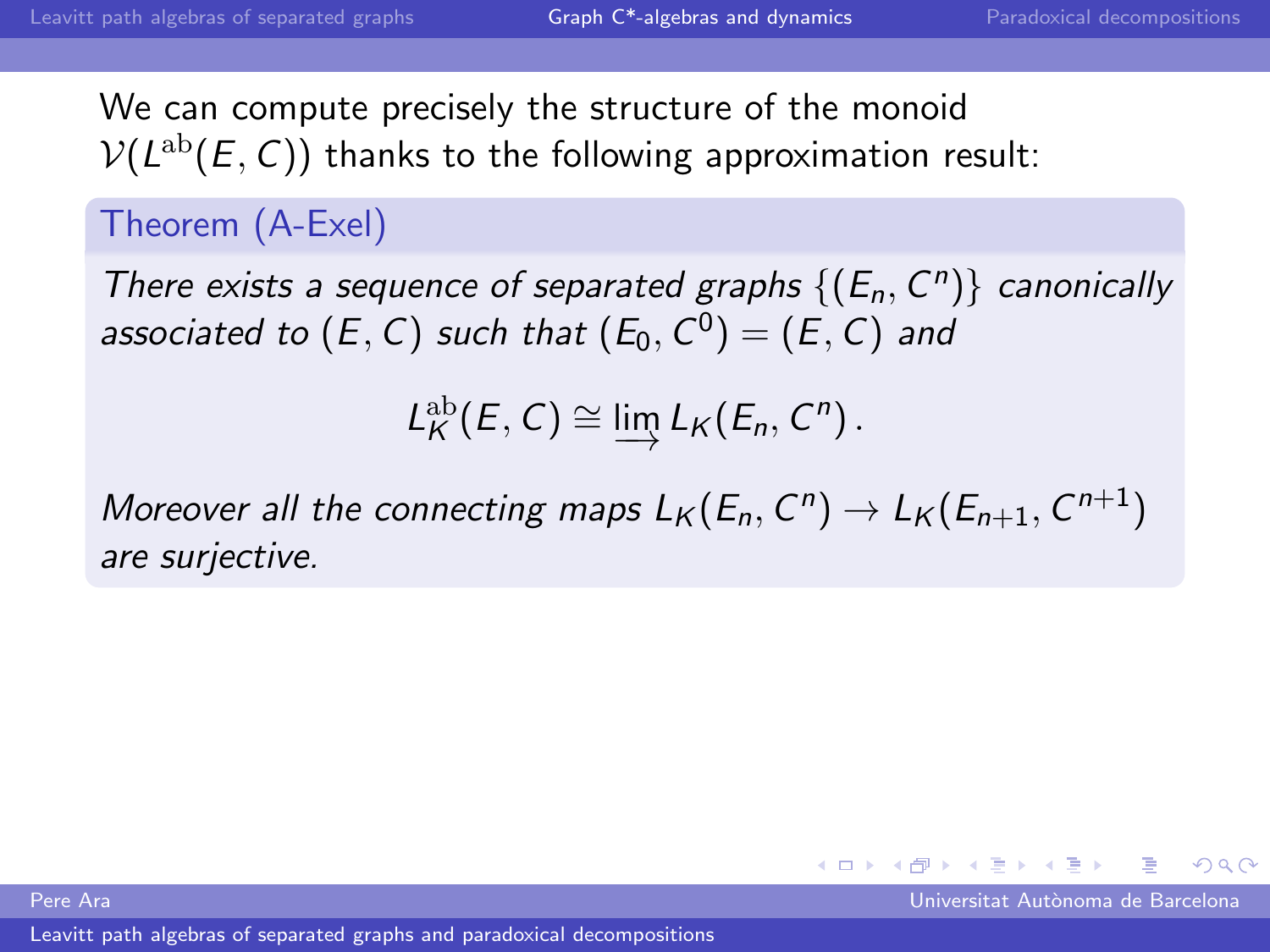We can compute precisely the structure of the monoid  $\mathcal{V}(L^{\text{ab}}(E,\mathcal{C}))$  thanks to the following approximation result:

# Theorem (A-Exel)

There exists a sequence of separated graphs  $\{(E_n, C^n)\}$  canonically associated to  $(E,\,\mathsf{C})$  such that  $(E_0,\,\mathsf{C}^0)=(E,\,\mathsf{C})$  and

$$
L_K^{\text{ab}}(E,C)\cong \varinjlim L_K(E_n,C^n).
$$

Moreover all the connecting maps  $L_K(E_n, C^n) \to L_K(E_{n+1}, C^{n+1})$ are surjective.

#### Theorem

$$
\mathcal{V}(L_K^{\text{ab}}(E,C)) \cong \varinjlim \mathcal{M}(E_n,C^n).
$$

Moreover the map  $M(E, C) = \mathcal{V}(L_K(E, C)) \rightarrow \mathcal{V}(L_K^{\text{ab}}(E, C))$  is an order-embedding.

Pere Ara Universitat Aut`onoma de Barcelona

<span id="page-39-0"></span> $\Omega$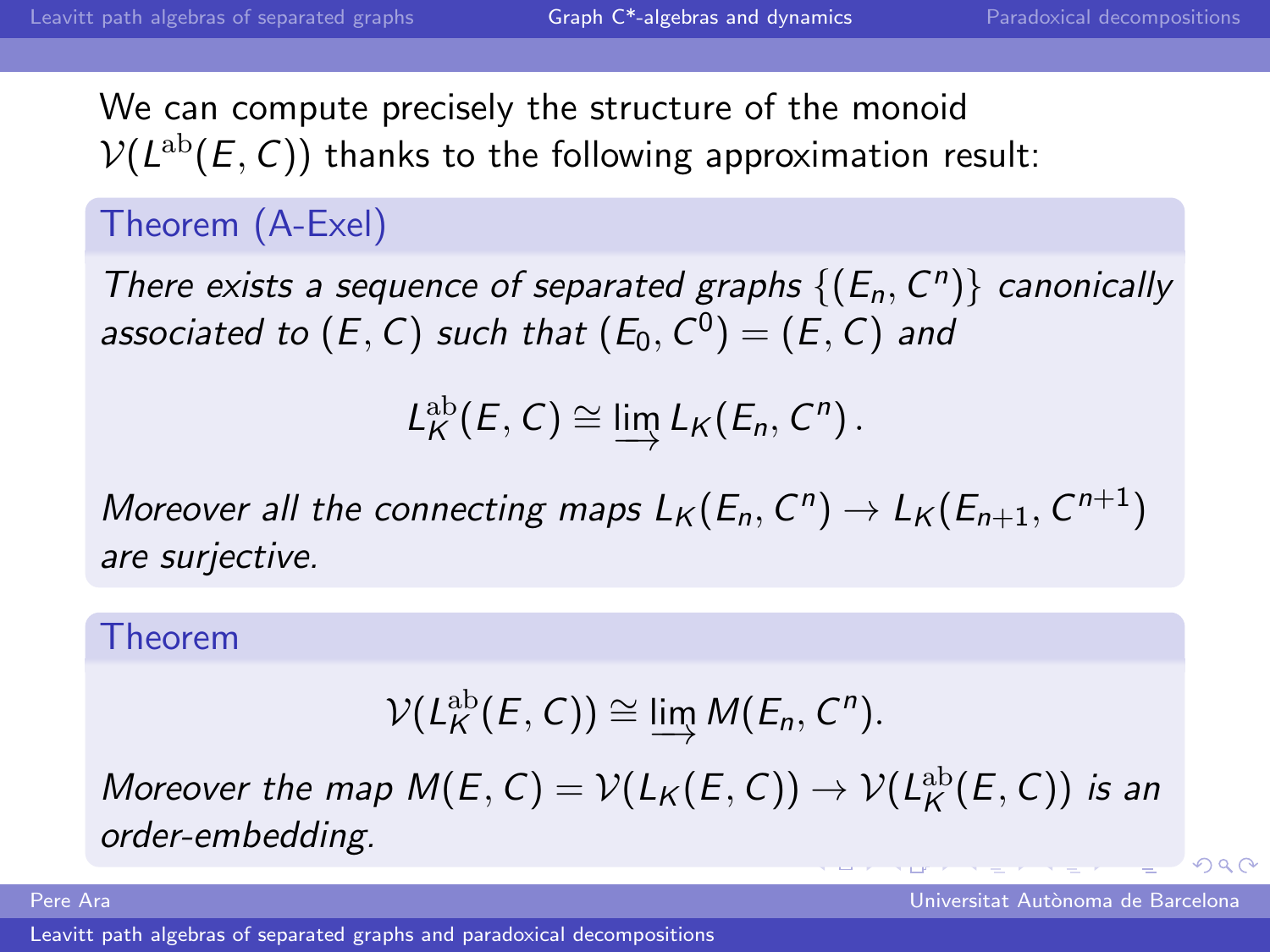#### Paradoxical decompositions

Let G be a group acting on a set  $X$ .  $E, E' \subseteq X$  are equidecomposable if

$$
E = A_1 \sqcup A_2 \sqcup \cdots \sqcup A_n, \quad E' = B_1 \sqcup B_2 \sqcup \cdots \sqcup B_n
$$

and there exist  $g_1, g_2, \ldots, g_n \in G$  such that  $B_i = g_i A_i$  for all  $i=1,\ldots,n$ .

Pere Ara Universitat Aut`onoma de Barcelona

<span id="page-40-0"></span> $\Omega$ 

 $4$  ロ }  $4$   $\overline{m}$  }  $4$   $\overline{m}$  }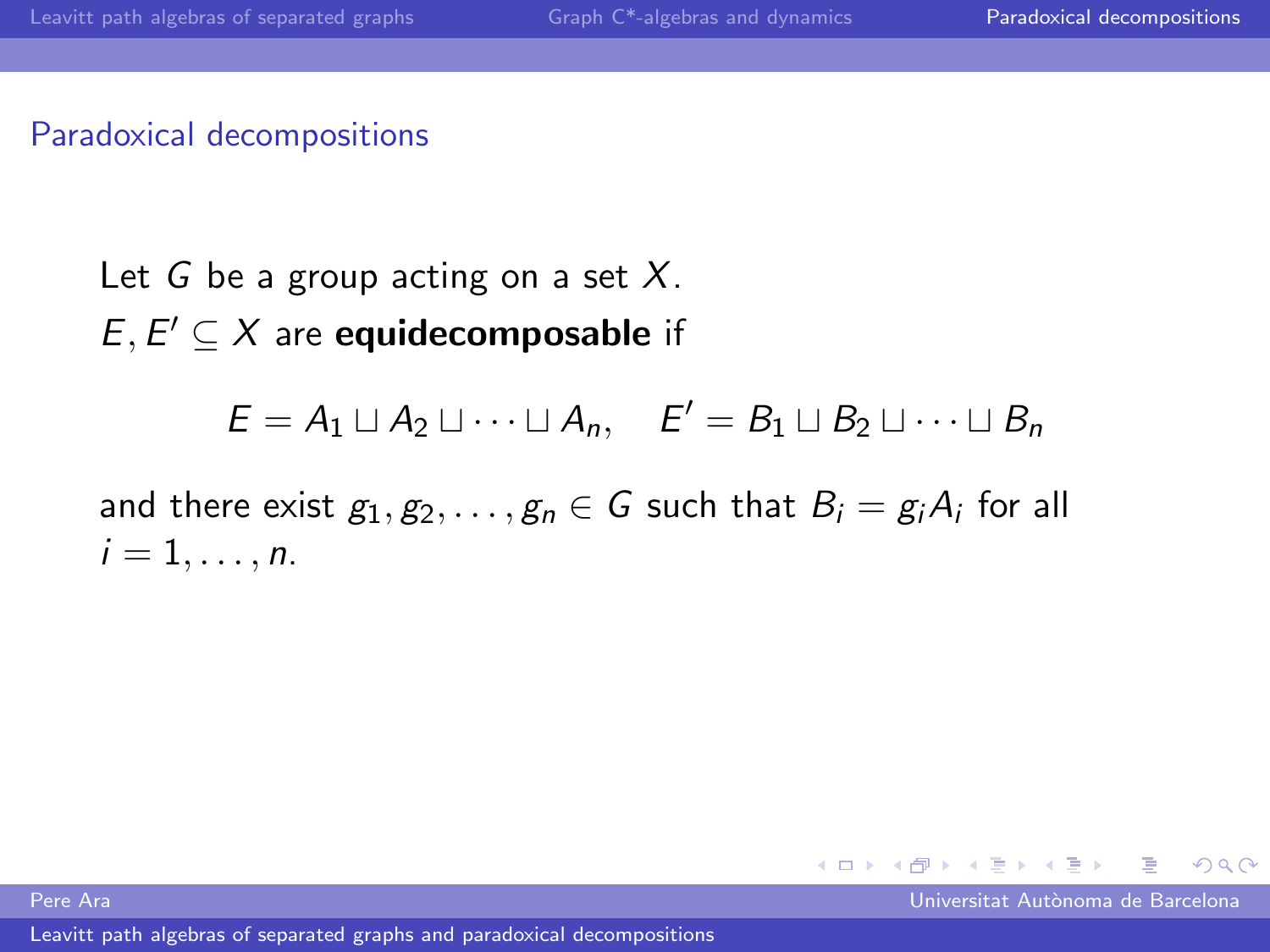#### Paradoxical decompositions

Let G be a group acting on a set  $X$ .  $E, E' \subseteq X$  are equidecomposable if

$$
E = A_1 \sqcup A_2 \sqcup \cdots \sqcup A_n, \quad E' = B_1 \sqcup B_2 \sqcup \cdots \sqcup B_n
$$

and there exist  $g_1, g_2, \ldots, g_n \in G$  such that  $B_i = g_i A_i$  for all  $i=1,\ldots,n$ .

The type semigroup  $S(X, G)$  is defined by using this relation. Elements of  $S(X, G)$  are finite sums of equidecomposability classes  $[E]$ , for  $E \subseteq X$ .

Pere Ara Universitat Aut`onoma de Barcelona

 $\Omega$ 

メロト メ何ト メミトメ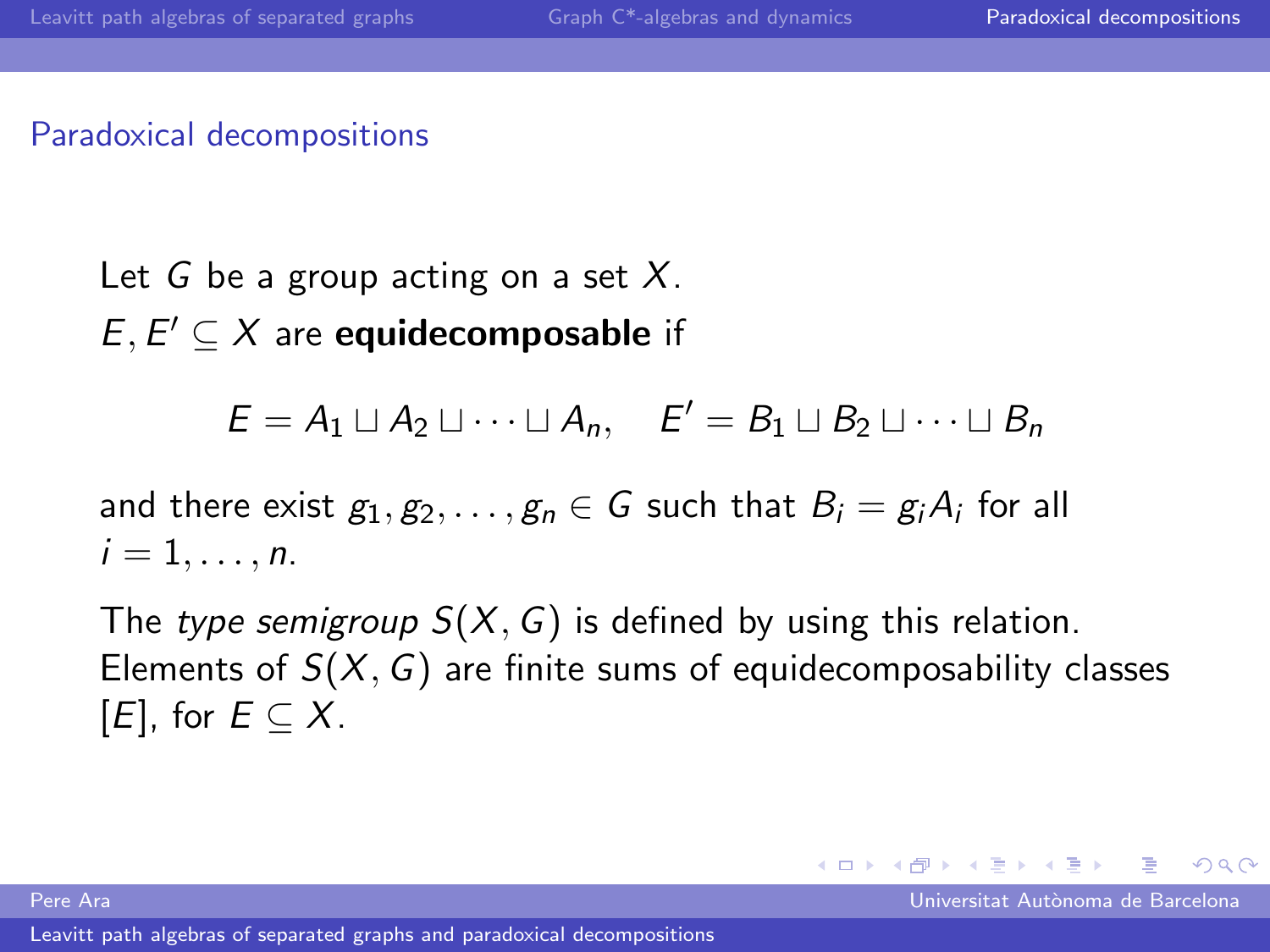$4$  ロ }  $4$   $\overline{m}$  }  $4$   $\overline{m}$  } Þ  $\Omega$ 

Pere Ara Universitat Aut`onoma de Barcelona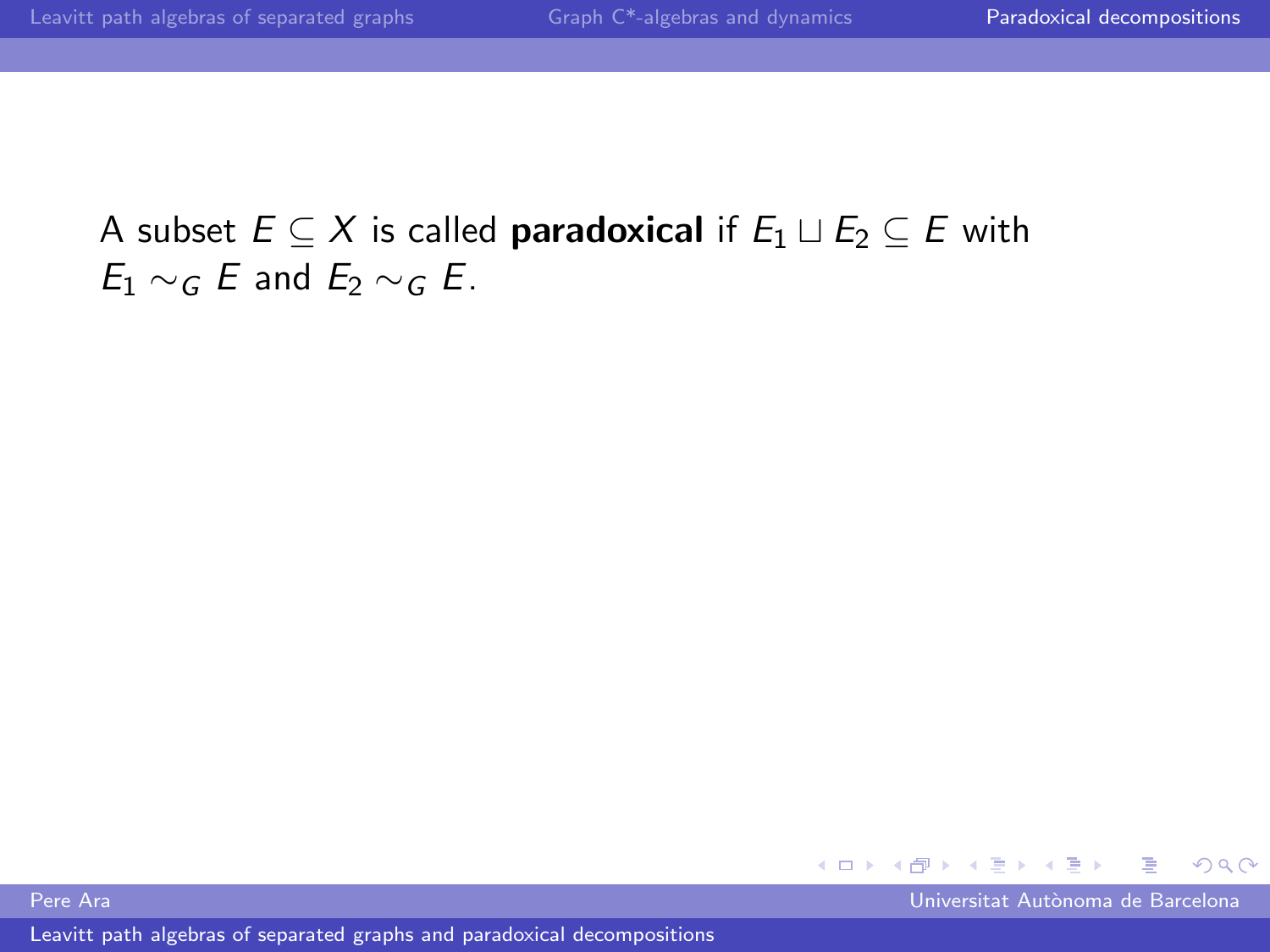Note that  $E \subseteq X$  is paradoxical  $\iff 2[E] \leq [E]$  in  $S(X, G)$ .



Pere Ara Universitat Aut`onoma de Barcelona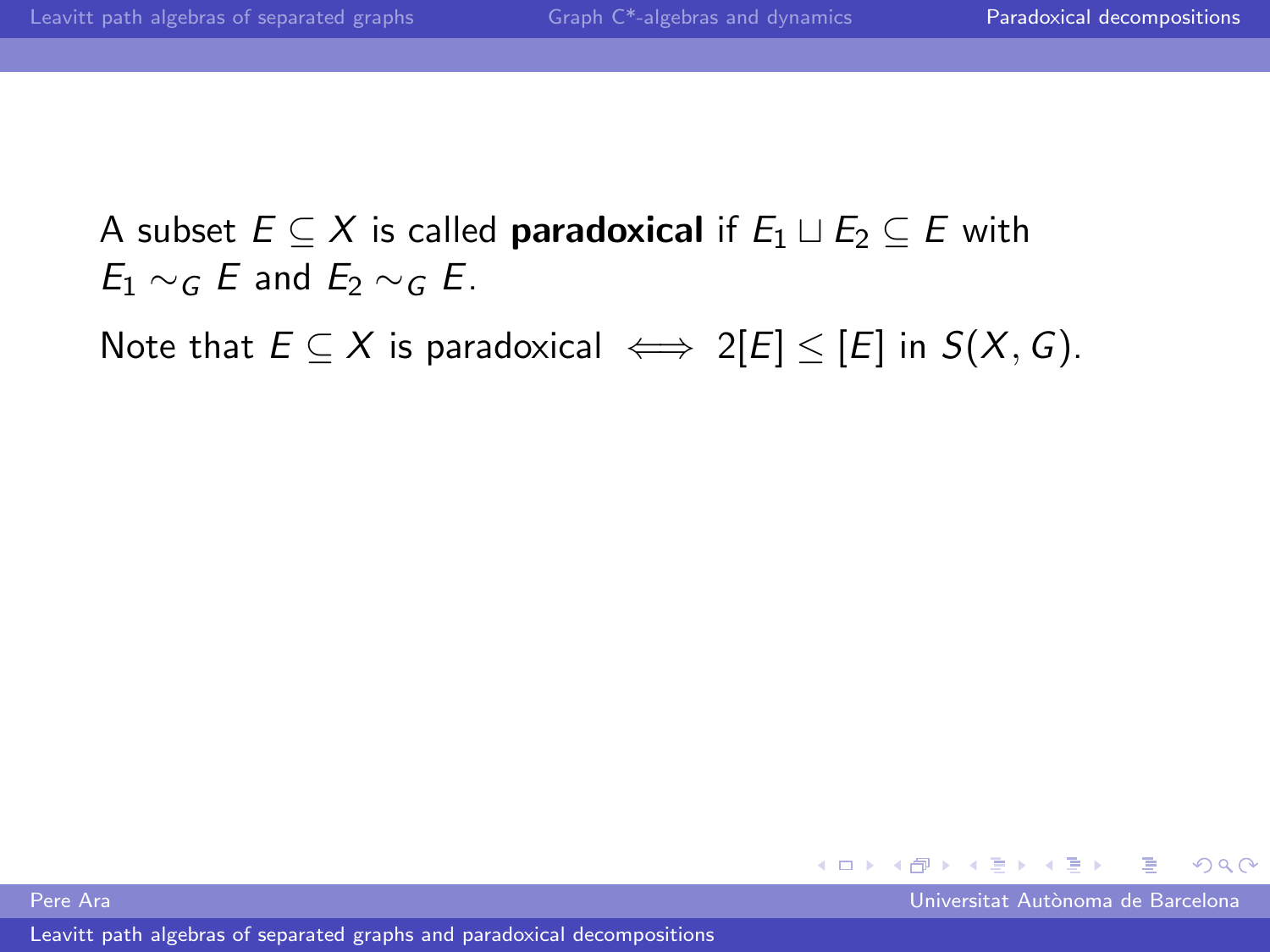Note that  $E \subseteq X$  is paradoxical  $\iff 2[E] \leq [E]$  in  $S(X, G)$ .

The Banach-Tarski Theorem (or Paradox) asserts that the unit ball  $\mathbb{B}^1$  is  $\mathbb{G}$ -paradoxical, where  $\mathbb{G}$  is the group of all the isometries of  $\mathbb{R}^3$ .

Pere Ara Universitat Aut`onoma de Barcelona

 $\Omega$ 

メロト メ何ト メミトメ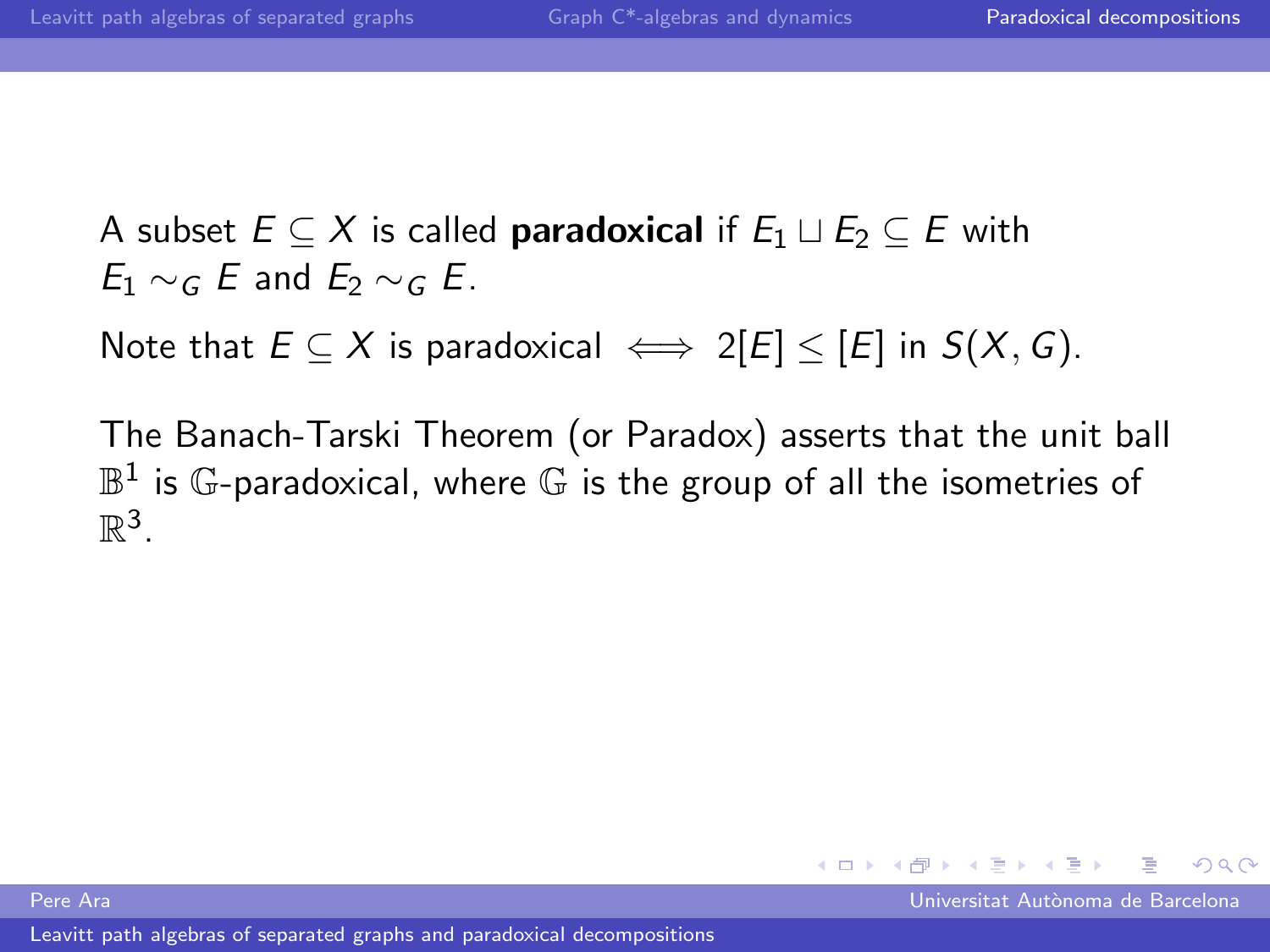Note that  $E \subseteq X$  is paradoxical  $\iff 2|E| \leq |E|$  in  $S(X, G)$ .

The Banach-Tarski Theorem (or Paradox) asserts that the unit ball  $\mathbb{B}^1$  is  $\mathbb{G}$ -paradoxical, where  $\mathbb{G}$  is the group of all the isometries of  $\mathbb{R}^3$ .

The study of this concept led to the notion of amenable group: A discrete group  $\Gamma$  is amenable if  $\Gamma \Gamma$  is not paradoxical.

 $\Omega$ 

 $\left\{ \begin{array}{ccc} 1 & 0 & 0 \\ 0 & 1 & 0 \end{array} \right\}$  ,  $\left\{ \begin{array}{ccc} \frac{1}{2} & 0 & 0 \\ 0 & 0 & 0 \end{array} \right\}$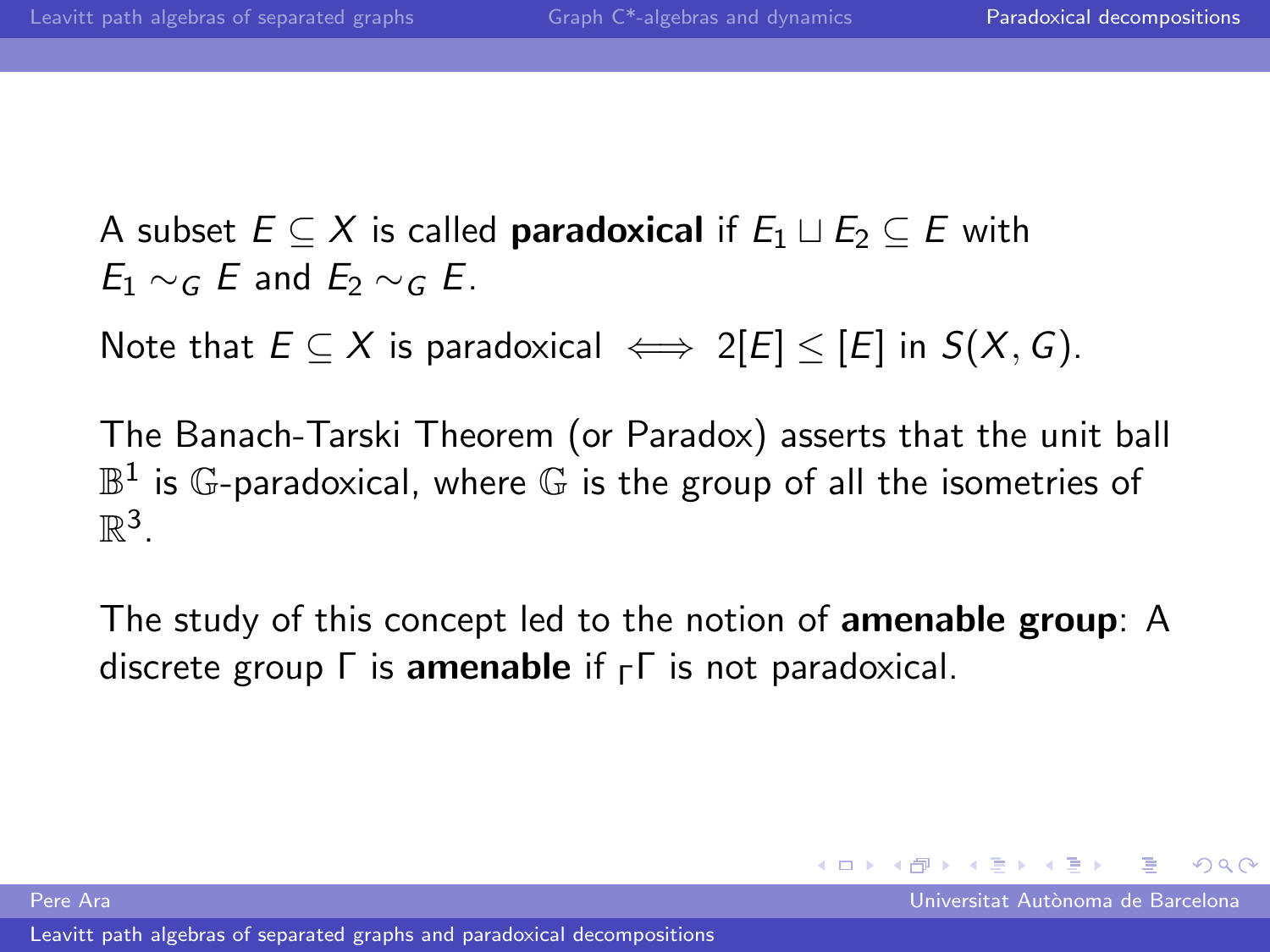#### Tarski's Theorem

## Theorem (Tarski)

Let  $G$  be a group acting on a set  $X$ . Then the following conditions are equivalent:

- $\bullet$  E is not G-paradoxical, i.e. 2[E]  $\nleq$  [E]
- **2** There exists a finitely additive G-invariant measure  $\mu: \mathcal{P}(X) \to [0, +\infty]$  such that  $\mu(E) = 1$ .

 $\Omega$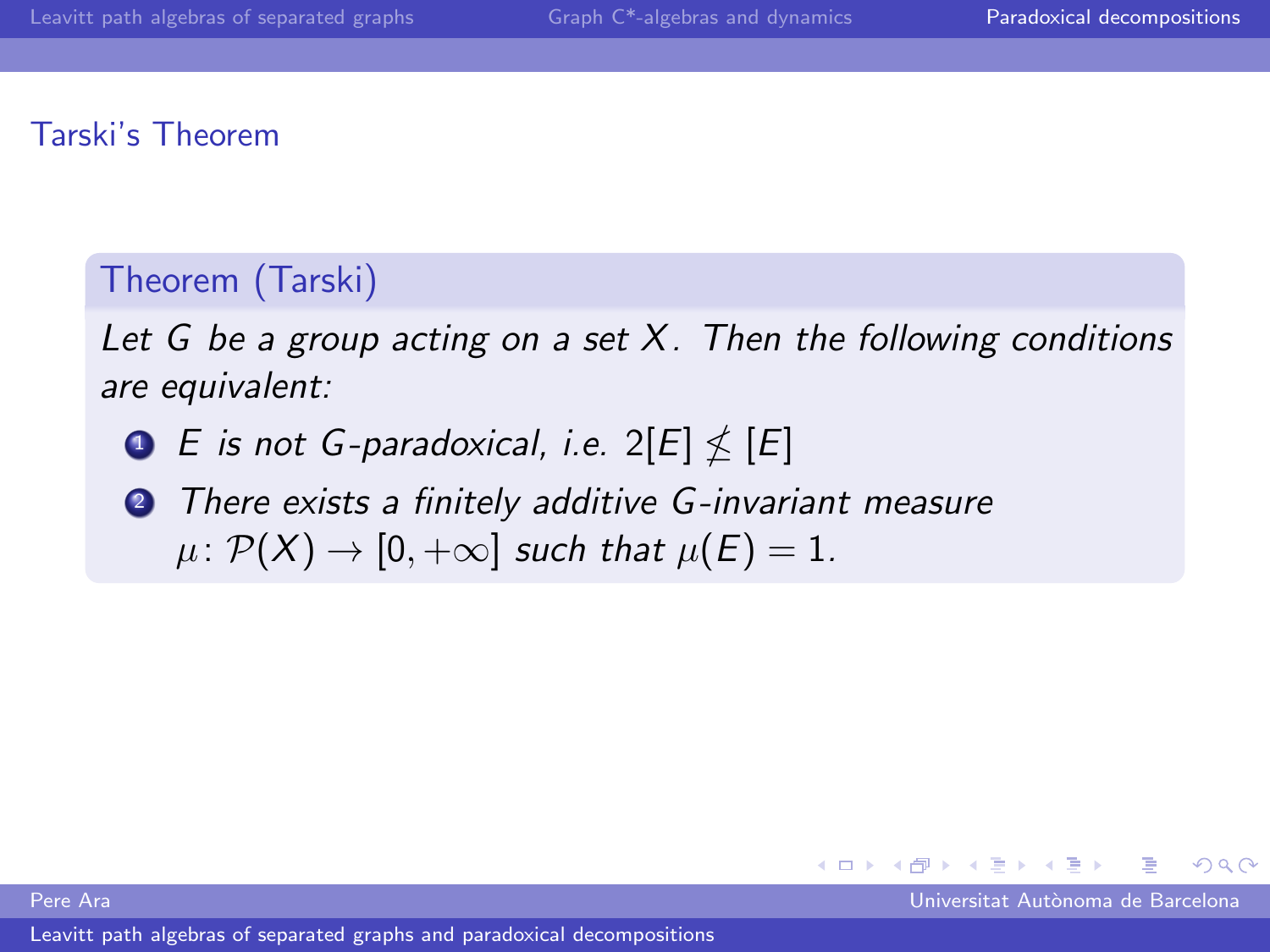#### Tarski's Theorem

# Theorem (Tarski)

Let G be a group acting on a set  $X$ . Then the following conditions are equivalent:

- $\bullet$  E is not G-paradoxical, i.e. 2[E]  $\nleq$  [E]
- **2** There exists a finitely additive G-invariant measure  $\mu: \mathcal{P}(X) \to [0, +\infty]$  such that  $\mu(E) = 1$ .

This result gives the transition from the paradoxical decompositions characterization of amenable groups to other characterizations, notably the one involving invariant means.

 $209$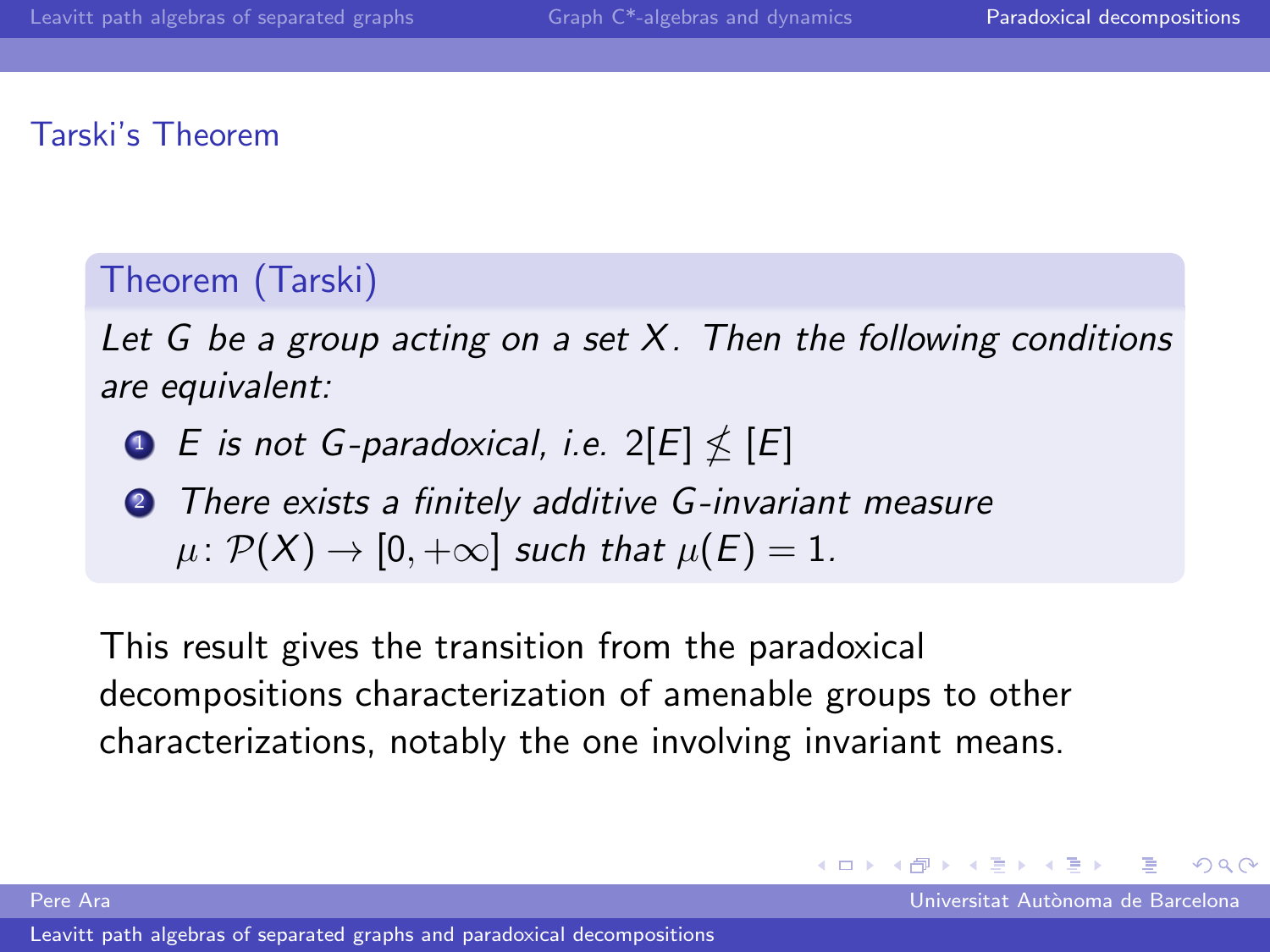#### About the proof

The proof of Tarski's Theorem is based on the purely semigroup theoretic result:

#### Theorem

Let  $(S,+)$  be an abelian semigroup and  $e \in S$ . Then the following are equivalent:

- (a) There exists a semigroup homomorphism  $\mu: S \to [0, \infty]$  such that  $\mu(e) = 1$ .
- (b) For all  $n \in \mathbb{N}$ , we have  $(n + 1)e \nleq ne$ .

[Leavitt path algebras of separated graphs and paradoxical decompositions](#page-0-0)

Pere Ara Universitat Aut`onoma de Barcelona

 $209$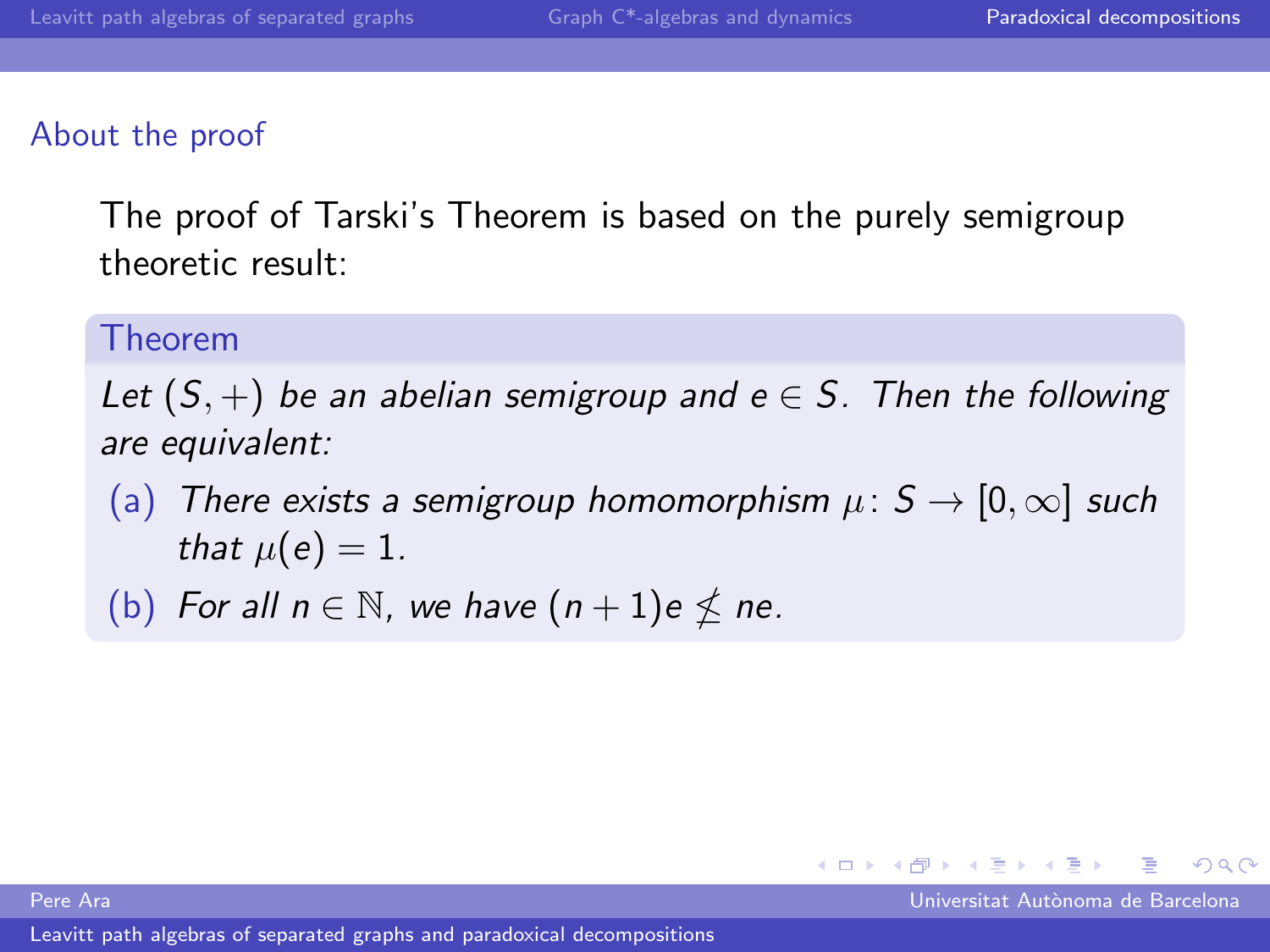#### About the proof

The proof of Tarski's Theorem is based on the purely semigroup theoretic result:

#### Theorem

Let  $(S,+)$  be an abelian semigroup and  $e \in S$ . Then the following are equivalent:

- (a) There exists a semigroup homomorphism  $\mu: S \to [0, \infty]$  such that  $\mu(e) = 1$ .
- (b) For all  $n \in \mathbb{N}$ , we have  $(n + 1)e \nleq ne$ .

and the following properties of  $S(X, G)$ : **Schröder-Bernstein axiom**:  $a \le b$  and  $b \le a \implies a = b$ . **Cancellation law**:  $\forall n \in \mathbb{N}$ ,  $na = nb \implies a = b$ .

 $\Omega$ 

 $\left\{ \begin{array}{ccc} 1 & 0 & 0 \\ 0 & 1 & 0 \end{array} \right.$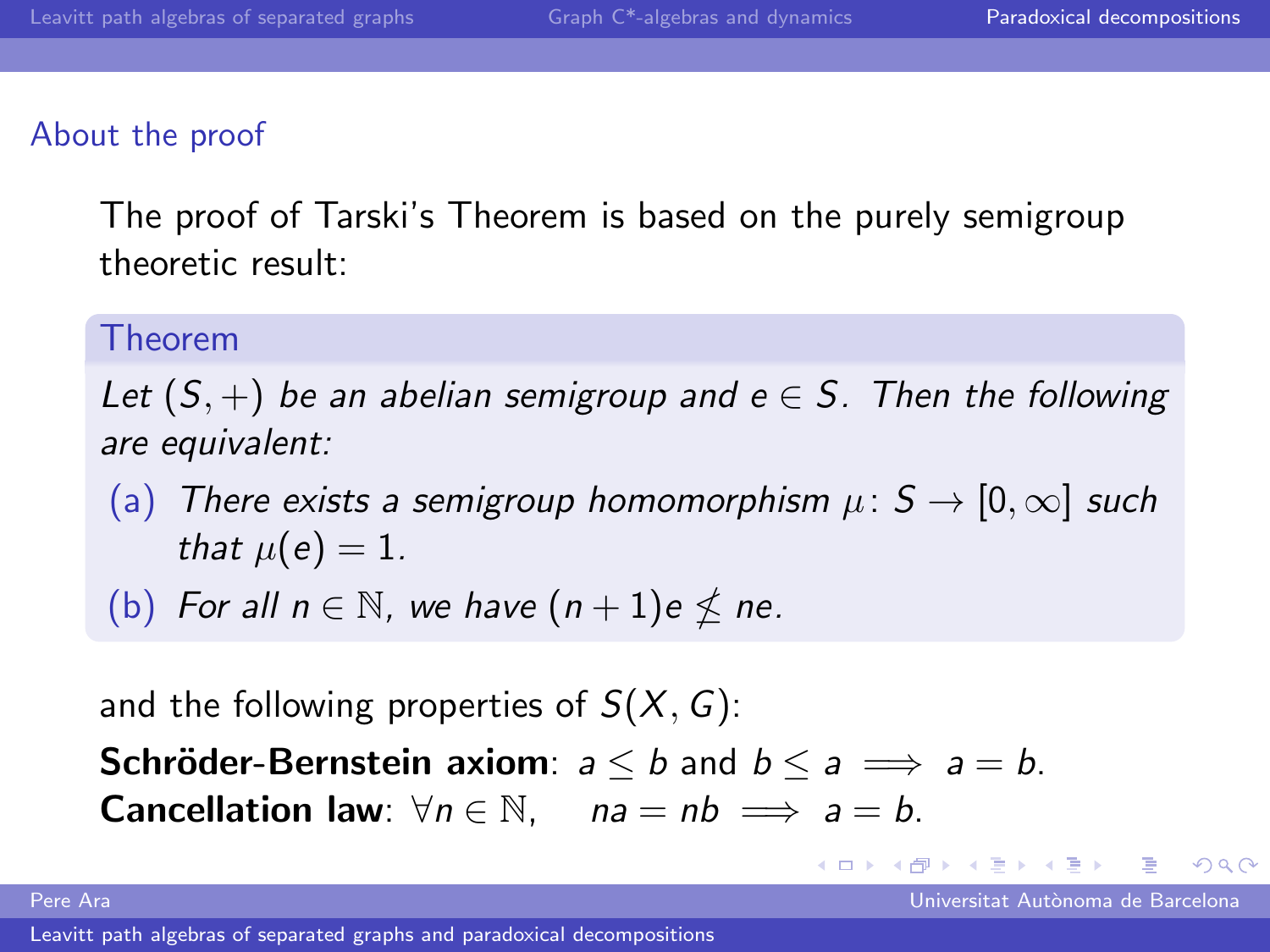In fact, with these conditions at hand we can easily show that condition (b) in the Theorem is equivalent to 2e  $\nleq$   $e,$  or equivalently

$$
2e \leq e \iff (n+1)e \leq ne \text{ for some } n.
$$

If  $(n+1)e < ne$  then  $(n+1)e = ne$  by Schröder-Bernstein, and then  $(n + 1)e = ne \implies n(2e) = ne \implies 2e = e$  by the cancellation law.

 $\Omega$ 

 $\left\{ \begin{array}{ccc} 1 & 0 & 0 \\ 0 & 1 & 0 \end{array} \right\}$  ,  $\left\{ \begin{array}{ccc} \frac{1}{2} & 0 & 0 \\ 0 & 0 & 0 \end{array} \right\}$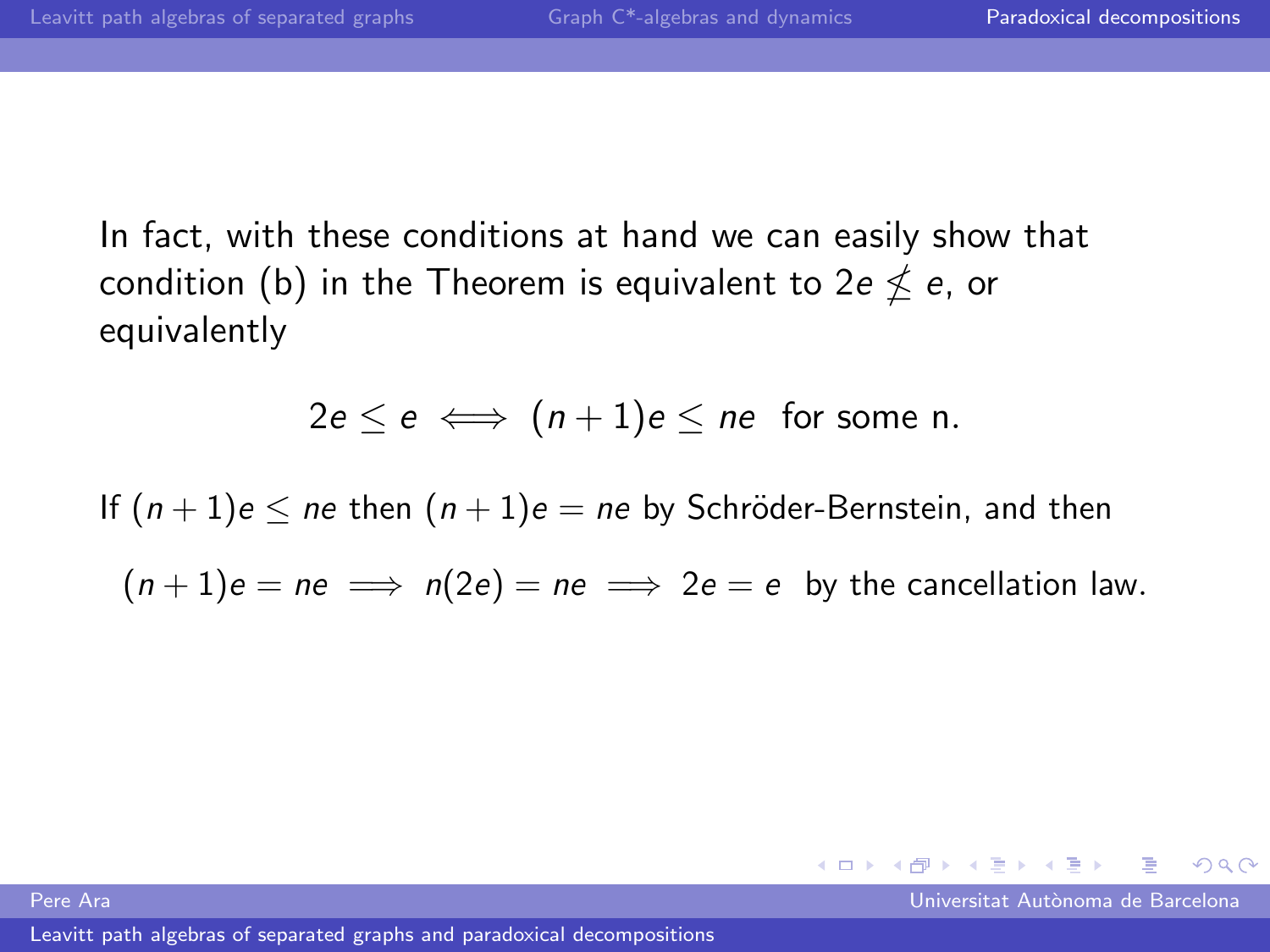There has been recent interest in trying to extend Tarski's theorem to a more general context:

Assume that G acts on a set X and let  $\mathbb D$  be a G-invariant subalgebra of sets of  $X$ . Then one can restrict the G-equidecomposability relation to elements of  $\mathbb D$ , and obtain a type semigroup  $S(X, G, \mathbb{D})$ .

Pere Ara Universitat Aut`onoma de Barcelona

 $\Omega$ 

 $\rightarrow$   $\equiv$   $\rightarrow$ 

**←ロ ▶ ← イ 同 →**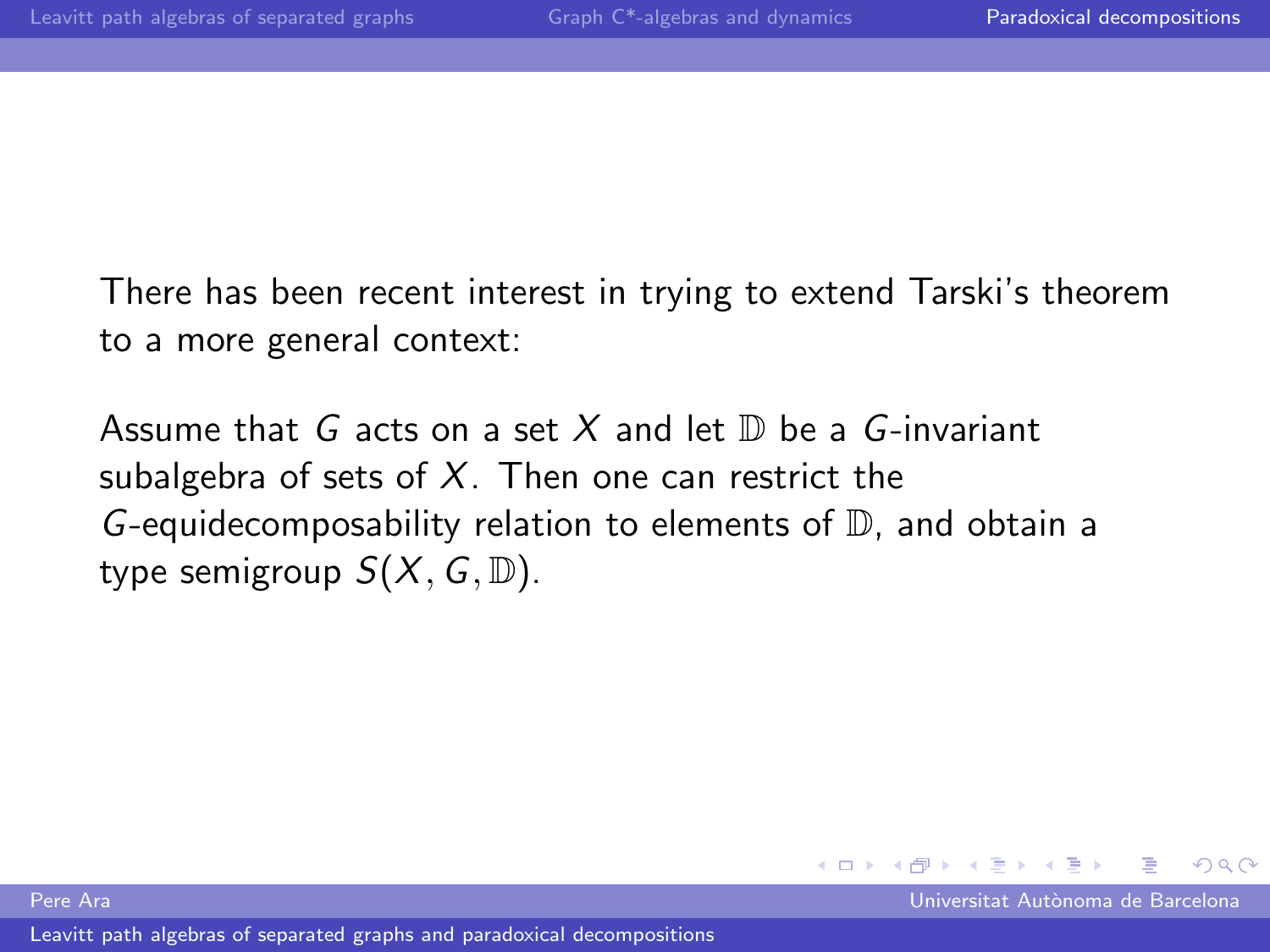In recent papers by Rørdam–Sierakowski and Kerr–Nowak, the following particular case has been considered:

G acts by homeomorphisms on a totally disconnected compact Hausdorff space X (e.g. the Cantor set) and  $\mathbb D$  is the subalgebra  $\mathbb K$ of clopen subsets of  $X$ .

These authors have raised the question of whether the analogue of Tarski's Theorem holds in this context. More precisely:

Is it true that, for  $E \in \mathbb{K}$ , one has that the following are equivalent?

(1)  $2[E] \nleq [E]$  in  $S(X, G, \mathbb{K})$ , (2) There exists a semigroup homomorphism  $\mu: S(X, G, \mathbb{K}) \to [0, \infty]$  such that  $\mu([E]) = 1$ .

Pere Ara Universitat Aut`onoma de Barcelona

 $\Omega$ 

**K ロ ▶ | K 何 ▶ | K 王 ▶ | K**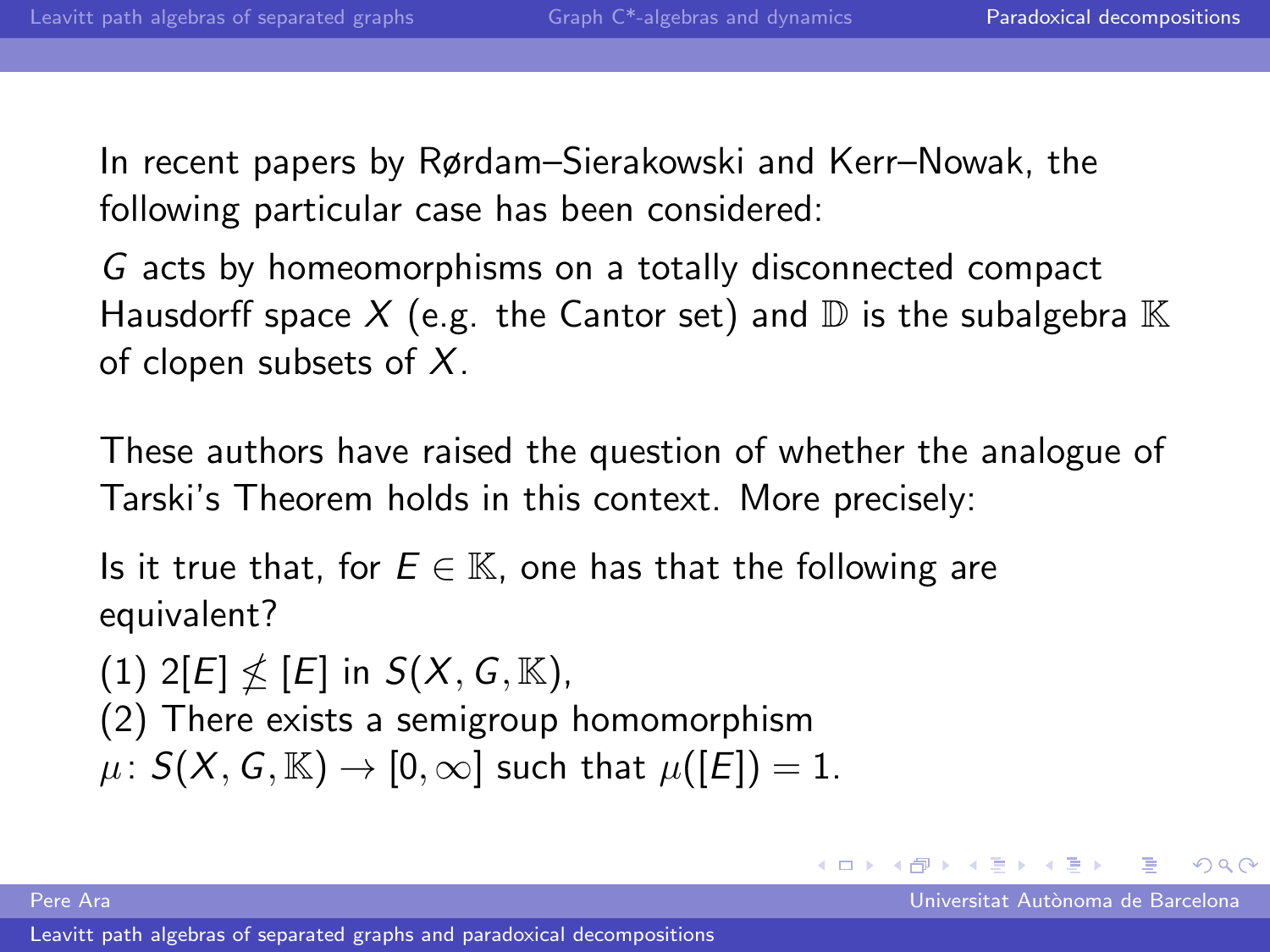One may ask:

What are the general properties of  $S(X, G, \mathbb{K})$ ? It is easy to show that  $S(X, G, \mathbb{K})$  has the following properties:

- It is conical  $x + y = 0 \implies x = y = 0$
- It has the **Riesz refinement property**: If  $a + b = c + d$  then  $\exists x, y, z, t$  such that  $a = x + y$ ,  $b = z + t$ ,  $c = x + z$  and  $d = y + t$ :

| a |   |  |
|---|---|--|
| b | 7 |  |

Pere Ara Universitat Aut`onoma de Barcelona

 $\Omega$ 

 $\leftarrow$   $\Box$   $\rightarrow$   $\rightarrow$   $\leftarrow$   $\Box$   $\rightarrow$   $\rightarrow$   $\rightarrow$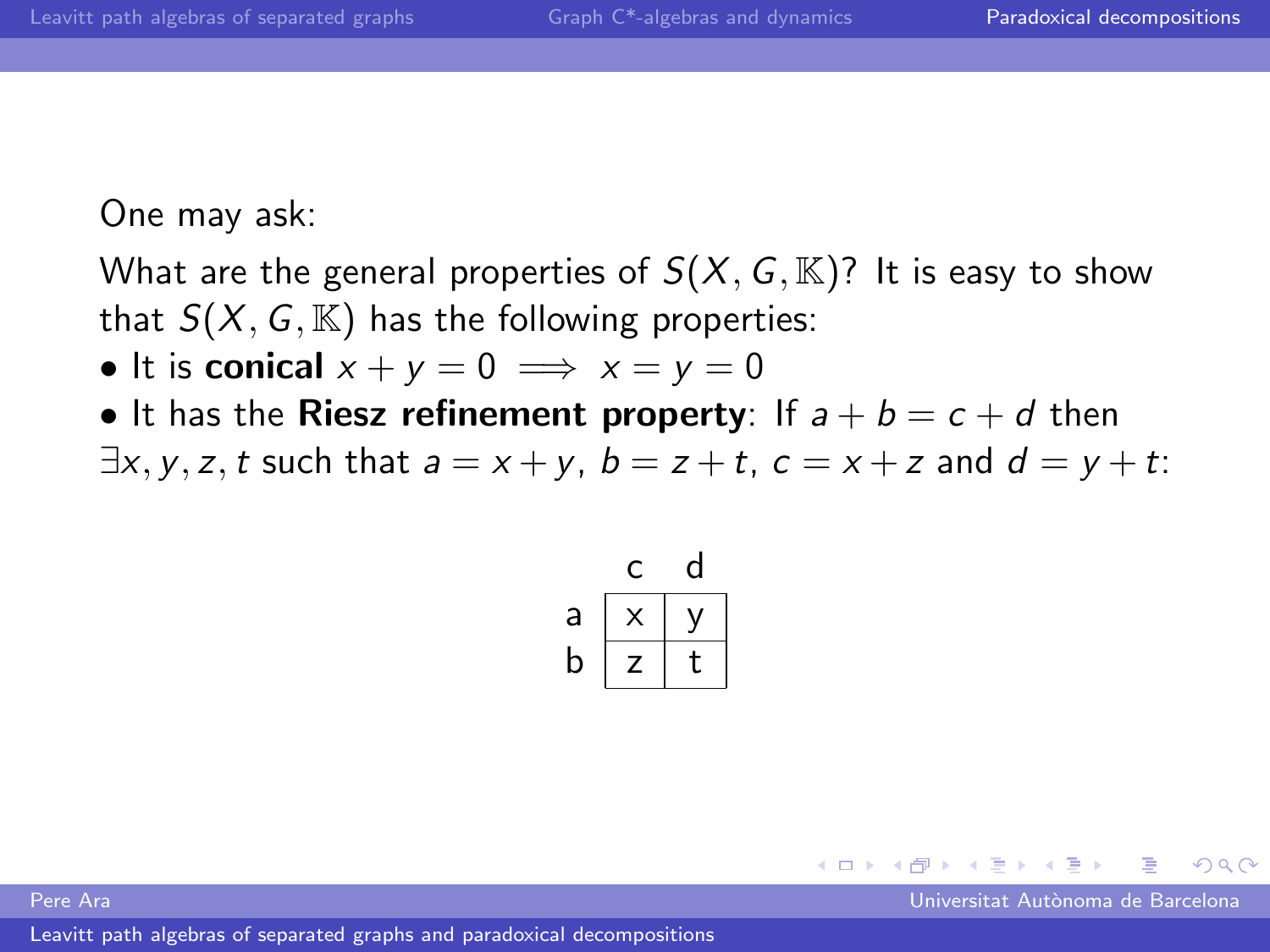We prove that these are the only general properties of  $S(X, G, \mathbb{K})$ :

#### Theorem

Let M be an arbitrary f.g. conical abelian monoid. Then there exists a totally disconnected, metrizable compact space X and an action of a finitely generated free group  $\mathbb F$  on it such that there is an order-embedding  $M \hookrightarrow S(X, \mathbb{F}, \mathbb{K})$ .

Pere Ara Universitat Aut`onoma de Barcelona

 $\Omega$ 

 $\rightarrow$   $\equiv$   $\rightarrow$ 

4.0.3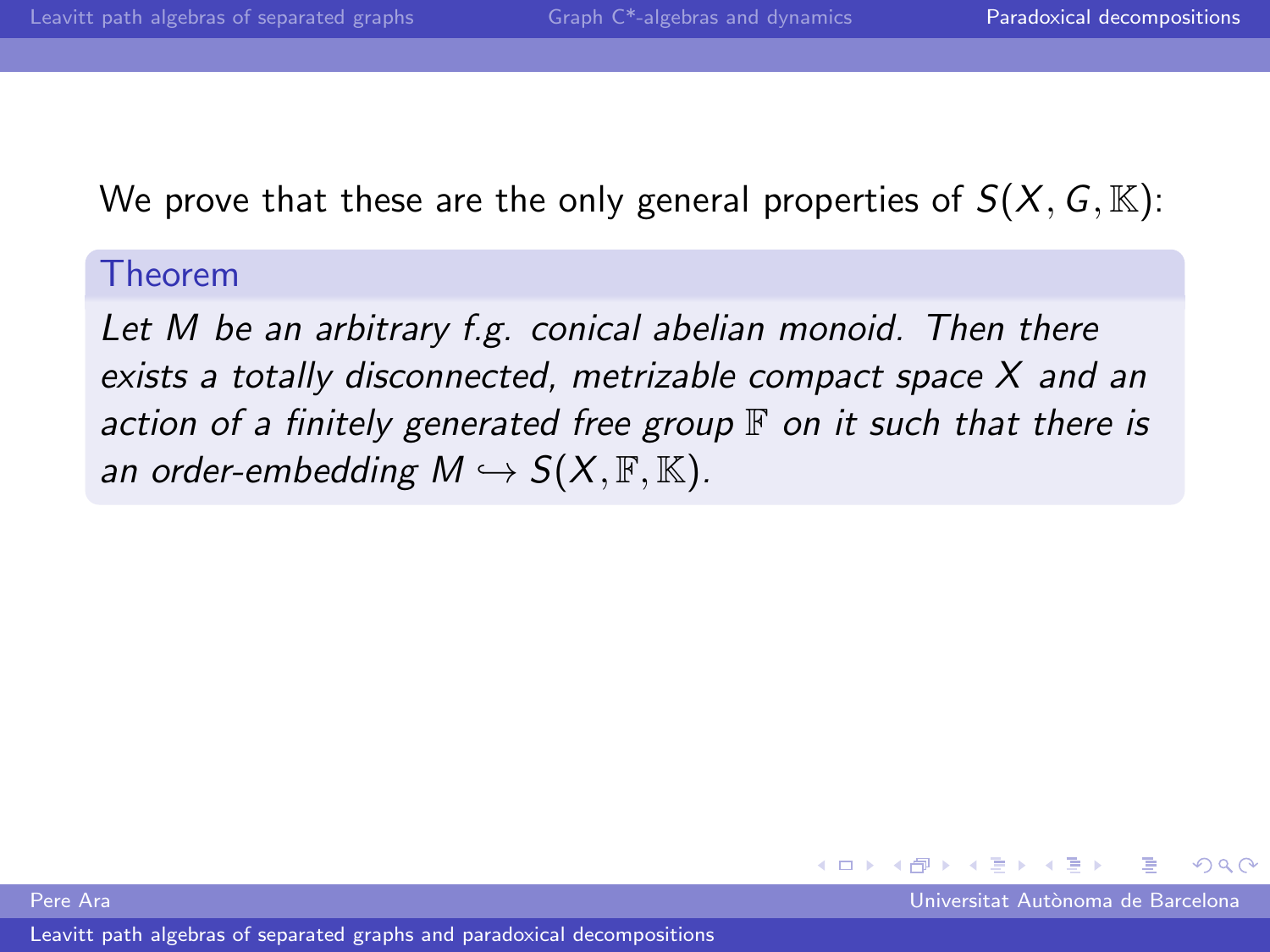We prove that these are the only general properties of  $S(X, G, \mathbb{K})$ :

#### Theorem

Let M be an arbitrary f.g. conical abelian monoid. Then there exists a totally disconnected, metrizable compact space X and an action of a finitely generated free group  $\mathbb F$  on it such that there is an order-embedding  $M \hookrightarrow S(X, \mathbb{F}, \mathbb{K})$ .

For instance, taking  $M = \langle a | na = ma \rangle$  for  $1 < m < n$  one obtains that there is a clopen subset  $E \subseteq X$  such that  $2[E] \nleq [E]$  in  $S(X, \mathbb{F}, \mathbb{K})$ , but there is no  $\mu: S(X, \mathbb{F}, \mathbb{K}) \to [0, \infty]$  such that  $\mu([E]) = 1.$ 

Pere Ara Universitat Aut`onoma de Barcelona

 $209$ 

 $\left\{ \begin{array}{ccc} \square & \rightarrow & \left\{ \bigcap \mathbb{P} \right\} & \left\{ \begin{array}{ccc} \square & \rightarrow & \left\{ \end{array} \right\} \end{array} \right. \right\}$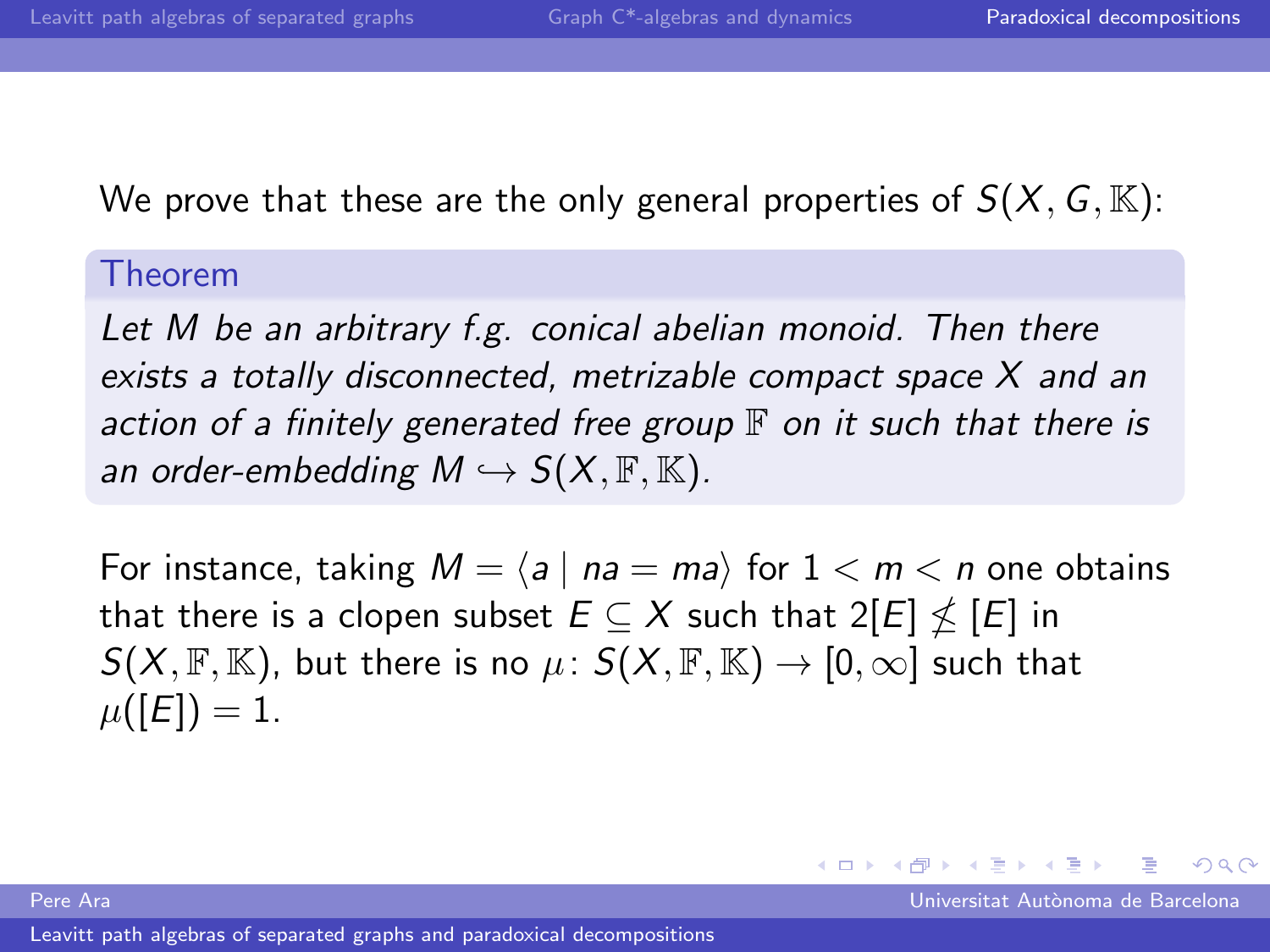In the general setting of a partial action  $\theta$  of a group  $\Gamma$  on a totally disconnected compact space  $X$ , we always have a monoid homomorphism:

$$
S(X, \Gamma, \mathbb{K}) \longrightarrow \mathcal{V}(C_K(X) \rtimes_{\theta^*} \Gamma)
$$

$$
[Y] \mapsto \chi_Y \cdot \delta_e
$$

If  $X = \Omega(E, C)$  for a finite bipartite separated graph  $(E, C)$ , we are able to show:

Theorem

The natural homomorphism

```
S(\Omega(E, C), \mathbb{F}, \mathbb{K}) \longrightarrow \mathcal{V}(C_K(\Omega(E, C)) \rtimes_{\alpha} \mathbb{F})
```
## is an isomorphism

[Leavitt path algebras of separated graphs and paradoxical decompositions](#page-0-0)

Pere Ara Universitat Aut`onoma de Barcelona

 $\Omega$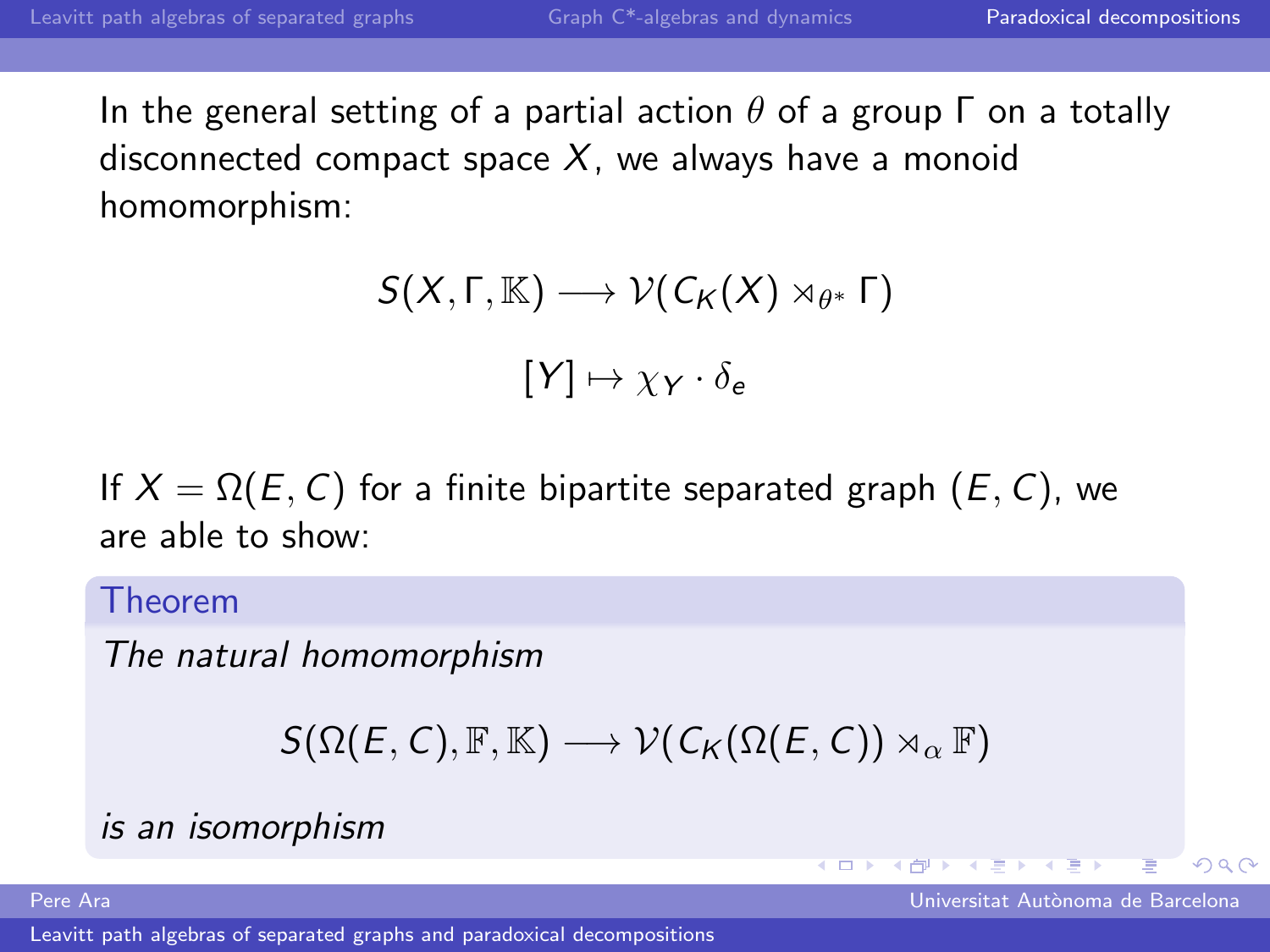Now, starting with a finitely generated conical abelian monoid M, we choose a finite bipartite separated graph  $(E, C)$  such that  $M \cong M(E, C)$ , and so we get a totally disconnected metrizable compact space  $\Omega(E,\,\mathcal{C})$  with a partial action  $\alpha^*$  of  $\mathbb{F}=\mathbb{F}\langle E^1\rangle$  such that there is an order-embedding

$$
M\hookrightarrow \mathcal{V}(L^{\text{ab}}(E,C))\cong S(\Omega(E,C),\mathbb{F},\mathbb{K}).
$$

Pere Ara Universitat Aut`onoma de Barcelona

 $\Omega$ 

 $\rightarrow$   $\equiv$   $\rightarrow$ 

**←ロ ▶ ← イ 同 →**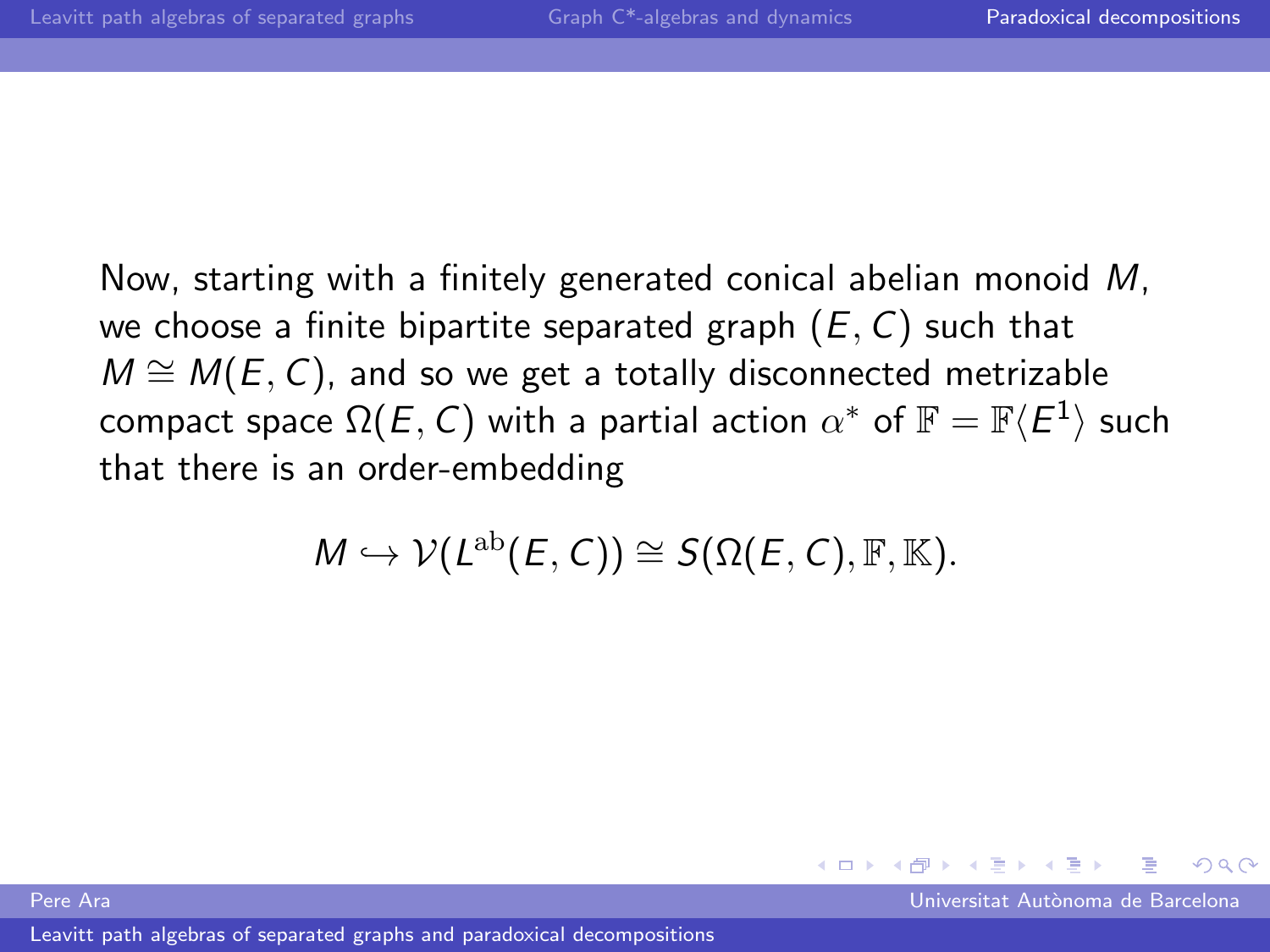Finally, using globalization techniques due to Abadie, we can reach the same conclusion, but with *total actions* instead of *partial* actions, obtaining:

#### Theorem

Let M be an arbitrary f.g. conical abelian monoid. Then there exist a totally disconnected, metrizable compact space X and an action of a finitely generated free group  $\mathbb F$  on it such that there is an order-embedding  $M \hookrightarrow S(X, \mathbb{F}, \mathbb{K})$ .

Pere Ara Universitat Aut`onoma de Barcelona

 $\Omega$ 

 $\leftarrow$   $\Box$   $\rightarrow$   $\rightarrow$   $\leftarrow$   $\Box$   $\rightarrow$   $\rightarrow$   $\rightarrow$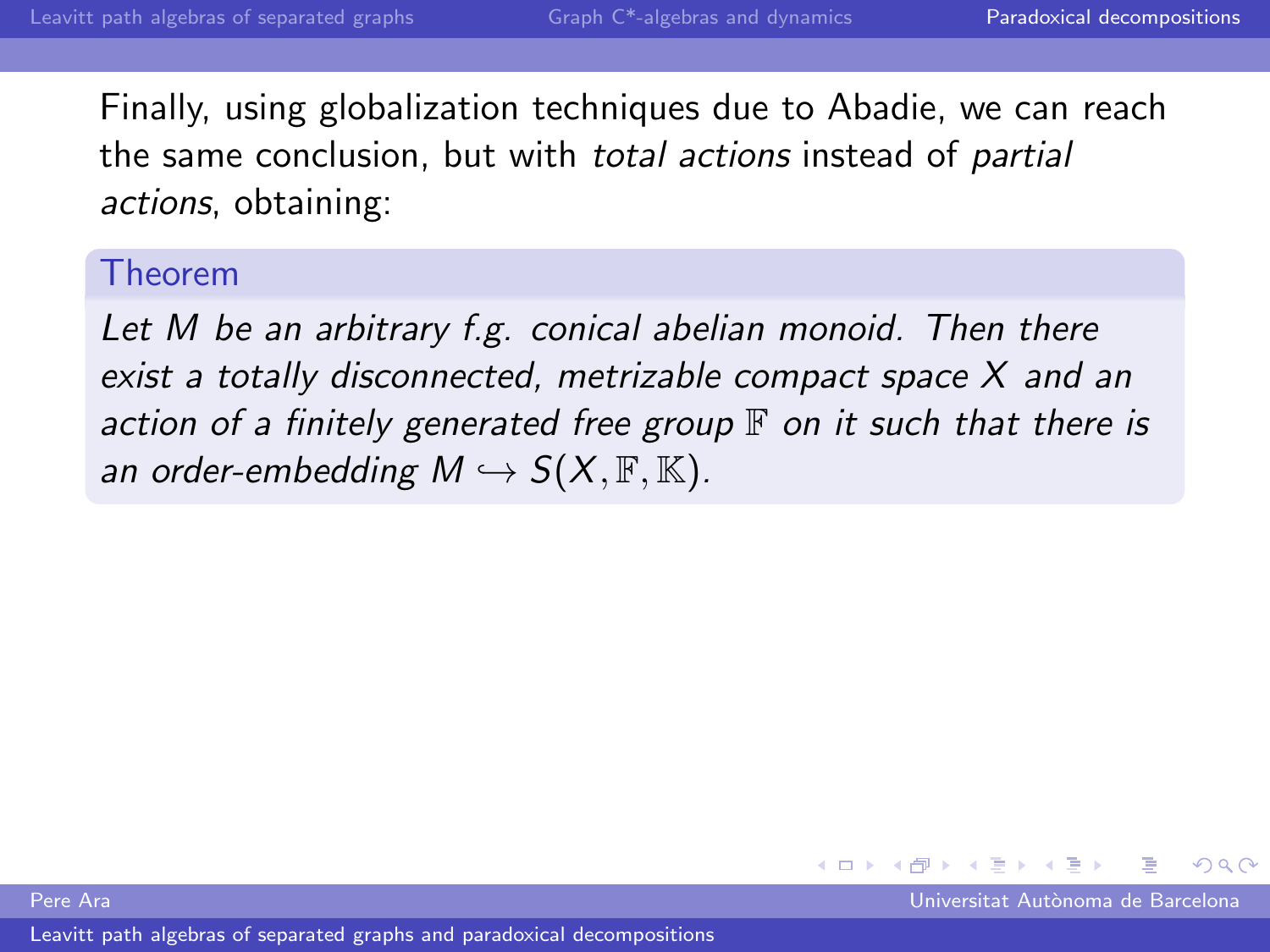Finally, using globalization techniques due to Abadie, we can reach the same conclusion, but with *total actions* instead of *partial* actions, obtaining:

#### Theorem

Let M be an arbitrary f.g. conical abelian monoid. Then there exist a totally disconnected, metrizable compact space X and an action of a finitely generated free group  $\mathbb F$  on it such that there is an order-embedding  $M \hookrightarrow S(X, \mathbb{F}, \mathbb{K})$ .

#### **Corollary**

There exist a global action of a finitely generated free group  $\mathbb F$  on a totally disconnected metrizable compact space Z, and a non- $F$ -paradoxical (with respect to  $K$ ) clopen subset A of Z such that  $\mu(A) = \infty$  for every finitely additive  $\mathbb{F}$ -invariant measure  $\mu: \mathbb{K} \to [0,\infty]$  such that  $\mu(A) > 0$ .

 $\Omega$